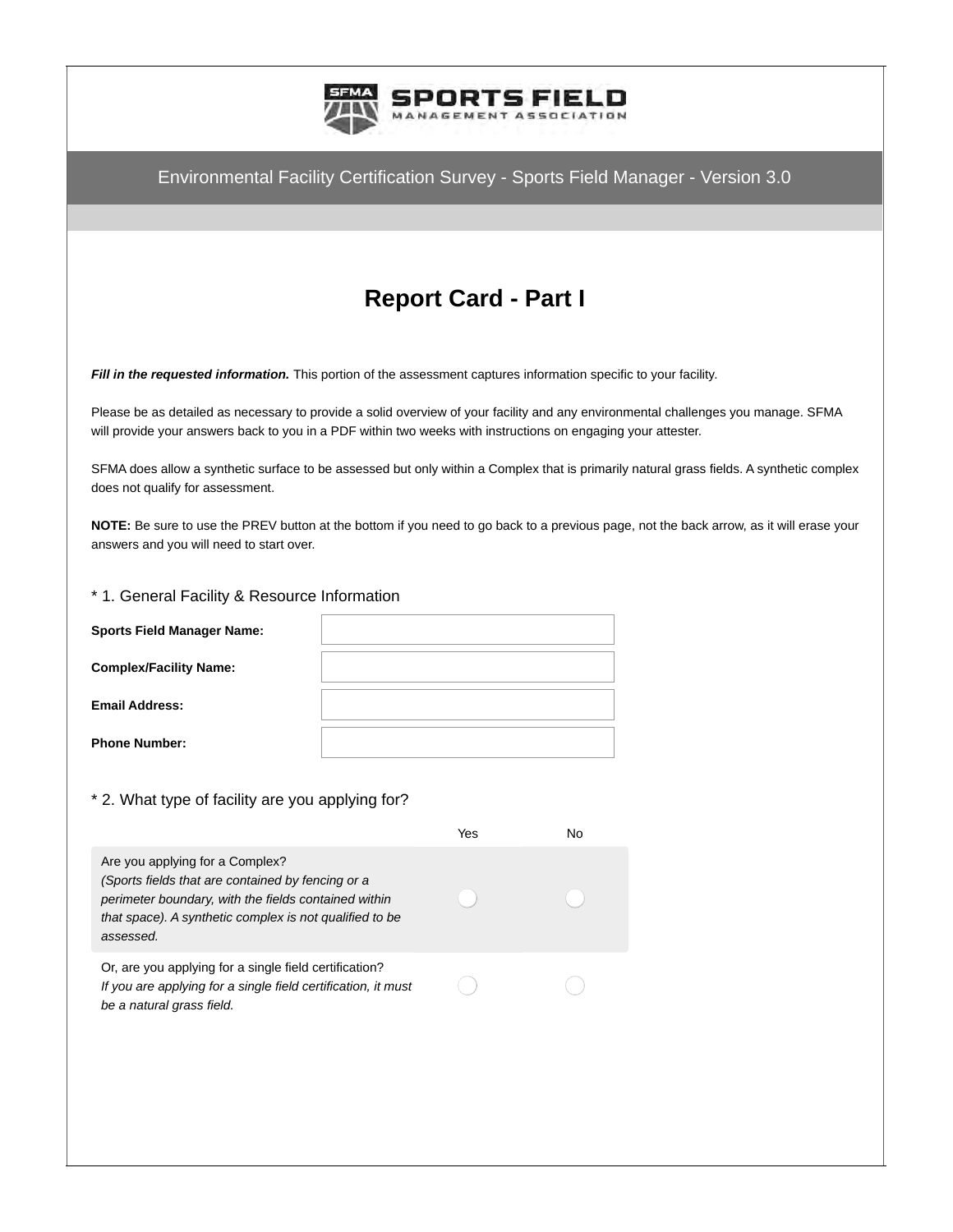| -- select state --<br>* 4. Is this (select one):                          | $\overline{\phantom{0}}$      |                                                                                                              |
|---------------------------------------------------------------------------|-------------------------------|--------------------------------------------------------------------------------------------------------------|
|                                                                           |                               |                                                                                                              |
|                                                                           |                               |                                                                                                              |
|                                                                           |                               |                                                                                                              |
|                                                                           |                               |                                                                                                              |
|                                                                           |                               |                                                                                                              |
|                                                                           |                               |                                                                                                              |
|                                                                           |                               |                                                                                                              |
|                                                                           |                               |                                                                                                              |
| * 5. What is the original construction date of the facility/field? (Year) |                               |                                                                                                              |
|                                                                           |                               |                                                                                                              |
|                                                                           |                               |                                                                                                              |
|                                                                           |                               |                                                                                                              |
|                                                                           |                               |                                                                                                              |
|                                                                           |                               |                                                                                                              |
|                                                                           |                               |                                                                                                              |
|                                                                           |                               |                                                                                                              |
|                                                                           |                               |                                                                                                              |
|                                                                           |                               |                                                                                                              |
|                                                                           |                               |                                                                                                              |
|                                                                           |                               |                                                                                                              |
|                                                                           |                               |                                                                                                              |
|                                                                           |                               |                                                                                                              |
|                                                                           |                               |                                                                                                              |
|                                                                           |                               |                                                                                                              |
|                                                                           |                               |                                                                                                              |
|                                                                           |                               |                                                                                                              |
|                                                                           | major changes over the years. | * 6. Provide a brief history and description of the site. Include information about any major renovations or |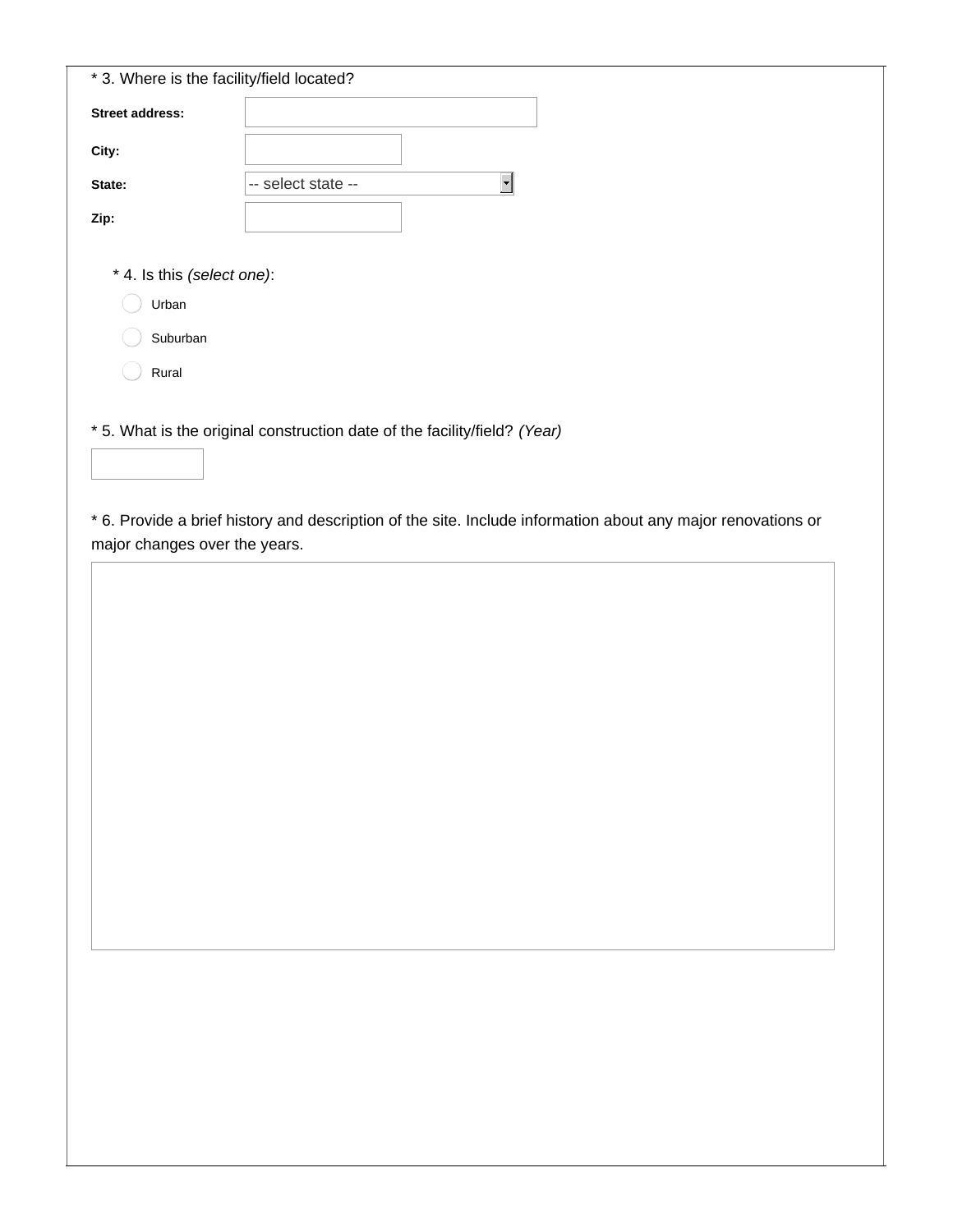|                                   | * 7. Complex and/or field acreage information:                                          |  |
|-----------------------------------|-----------------------------------------------------------------------------------------|--|
|                                   | What is the total acreage of your complex and/or field?                                 |  |
|                                   | What is the acreage of actively managed fields/turfgrass areas?                         |  |
| How many acres are sports fields? |                                                                                         |  |
|                                   | How many acres are passively managed, i.e. native areas, low traffic?                   |  |
|                                   |                                                                                         |  |
| Yes                               | * 8. Do you manage any synthetic fields?                                                |  |
| No                                |                                                                                         |  |
|                                   | If YES, how many synthetic fields (fill in the blank)                                   |  |
|                                   |                                                                                         |  |
| * 9. Do you manage any trails?    |                                                                                         |  |
| Yes                               |                                                                                         |  |
| No                                |                                                                                         |  |
| If YES, how many miles of trails? |                                                                                         |  |
| $\star$                           | 10. How many HOURS per YEAR are your fields in use for its primary activities?          |  |
| <b>HOURS per YEAR</b>             |                                                                                         |  |
|                                   | * 11. What are those primary activities?                                                |  |
|                                   |                                                                                         |  |
|                                   |                                                                                         |  |
|                                   |                                                                                         |  |
|                                   | * 12. What other activities/events are the fields used for? (e.g. graduation, concerts) |  |
|                                   |                                                                                         |  |
|                                   |                                                                                         |  |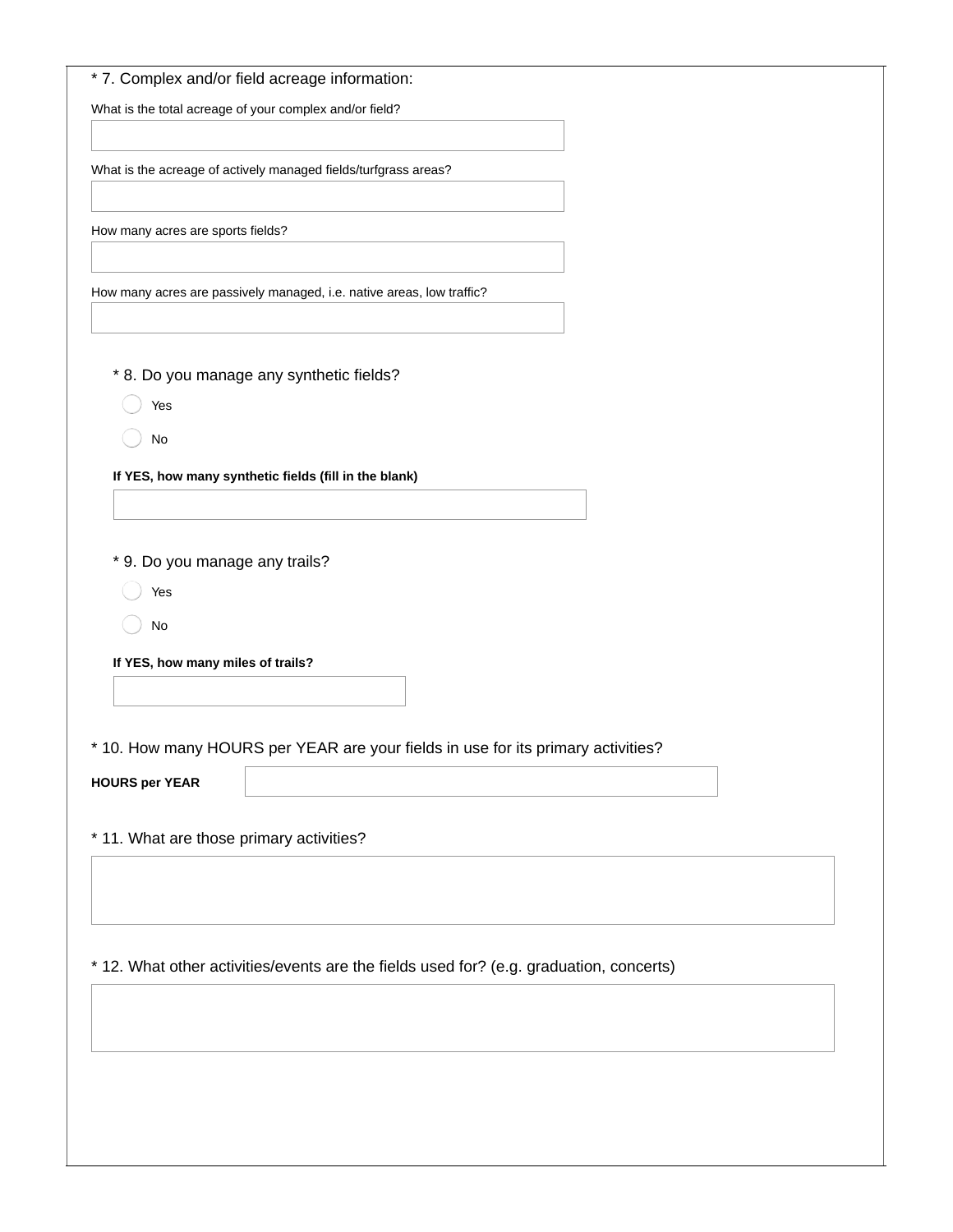\* 13. How many **HOURS per YEAR** are the fields used for these activities?

**HOURS per YEAR:**

\* 14. Describe any environmental factors, such as streams, ponds, rivers, wildlife habitats, endangered species, that you need to be attentive to in managing your fields.

\* 15. Do you have any state or local mandates on fertilizer, pesticides, nutrients, noise, lighting, etc.?

Yes

No

**If yes, please describe**

\* 16. Are there any local environmental groups that affect your work on your fields?

Yes

No

**If yes, please describe**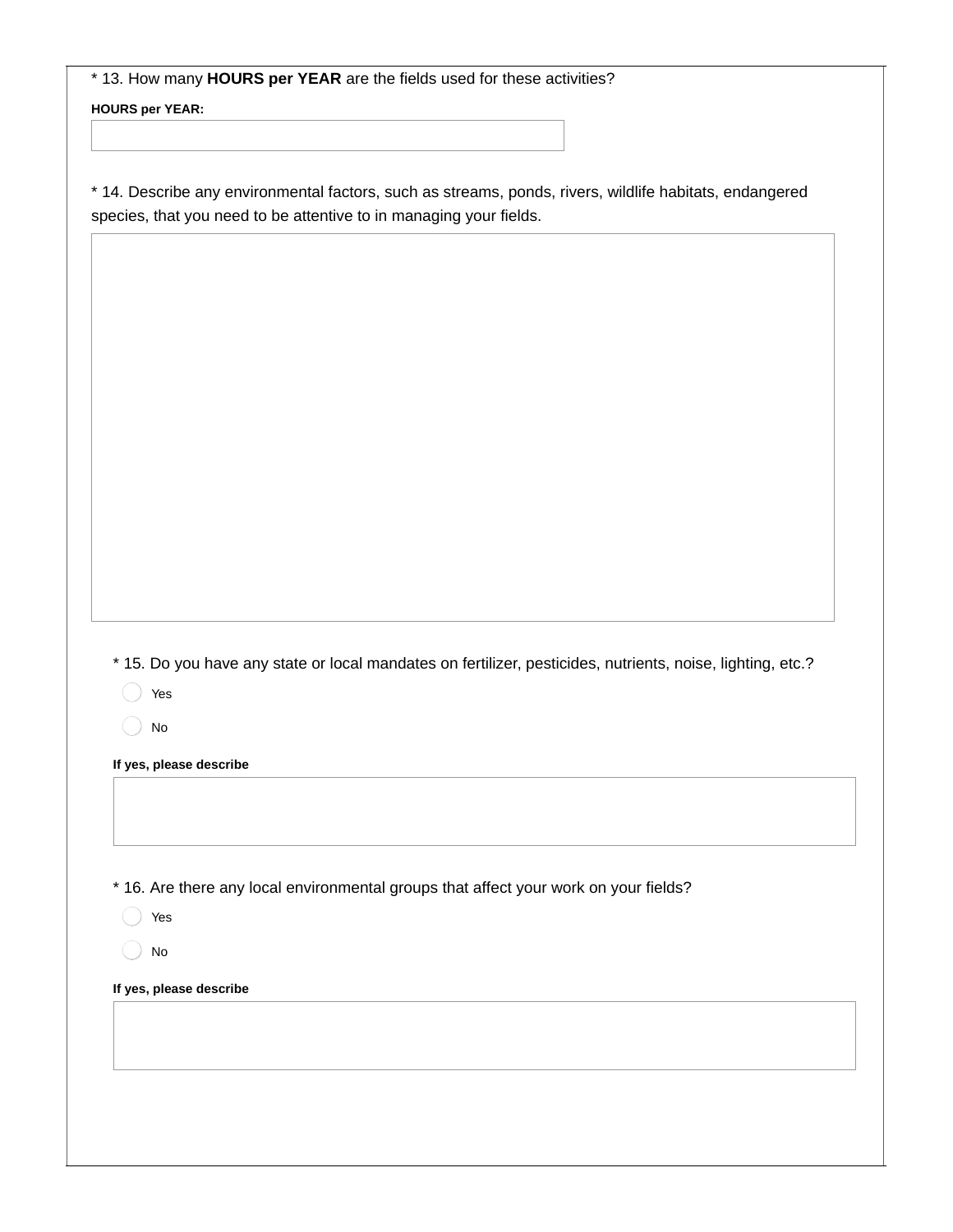| 20. List your pesticides' names and application rates PER YEAR: (include unit of measurement) |                                                  |                                                                                                                                                                                          |
|-----------------------------------------------------------------------------------------------|--------------------------------------------------|------------------------------------------------------------------------------------------------------------------------------------------------------------------------------------------|
|                                                                                               |                                                  |                                                                                                                                                                                          |
|                                                                                               |                                                  |                                                                                                                                                                                          |
|                                                                                               |                                                  |                                                                                                                                                                                          |
|                                                                                               |                                                  |                                                                                                                                                                                          |
| * 21. Tell us about your management resources. Would you consider your                        |                                                  |                                                                                                                                                                                          |
|                                                                                               |                                                  |                                                                                                                                                                                          |
| Yes                                                                                           | No                                               |                                                                                                                                                                                          |
|                                                                                               |                                                  |                                                                                                                                                                                          |
| Supported by upper management?                                                                |                                                  |                                                                                                                                                                                          |
| Confined by limited space or topography?                                                      |                                                  |                                                                                                                                                                                          |
|                                                                                               | (If you have no restrictions, please enter none) | * 18. List your application rates for OTHER areas within the perimeter PER YEAR: (include unit of<br>* 19. If you have restrictions on the application of any of the above, please note: |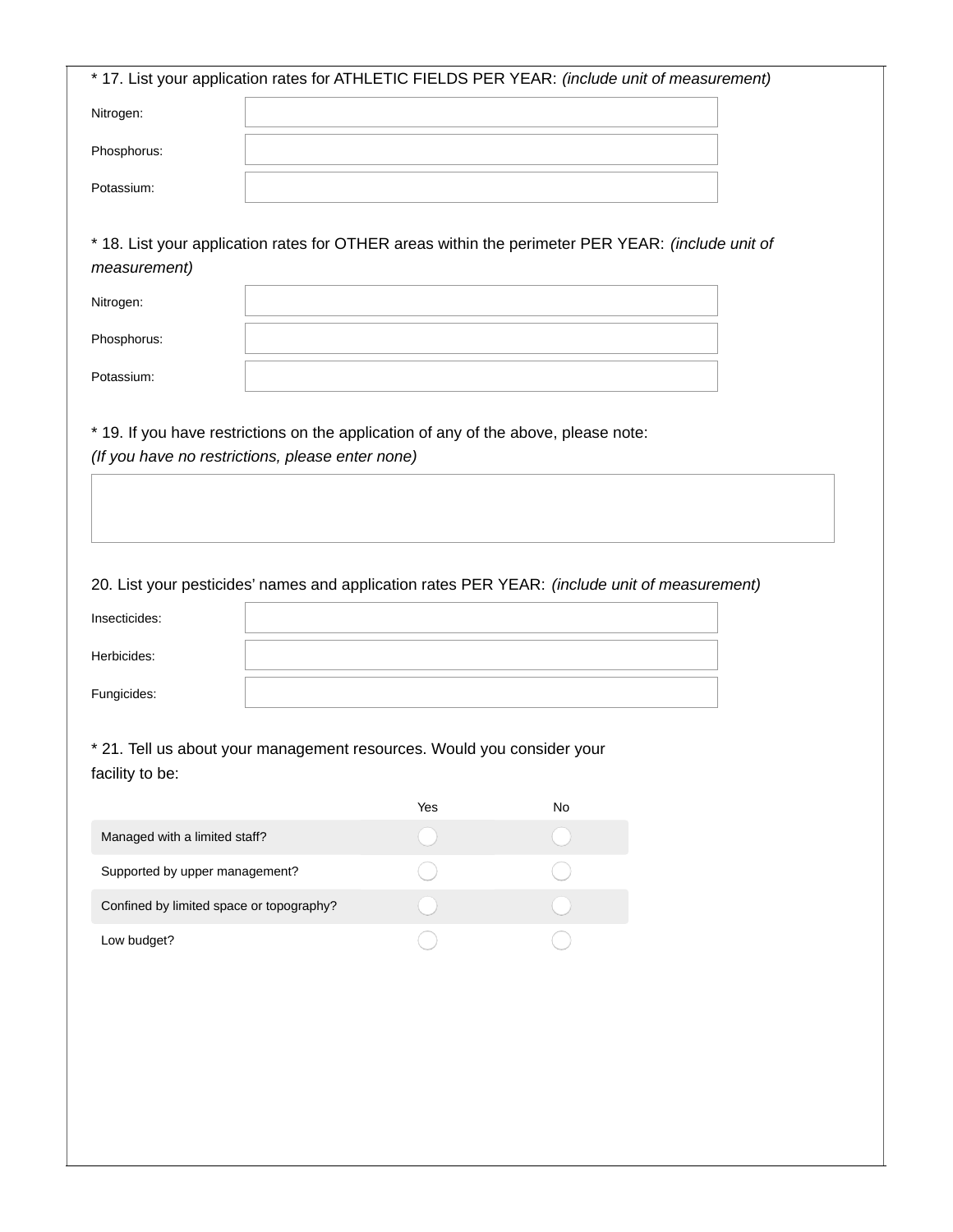|                       | * 22. Please provide your attester's information: |
|-----------------------|---------------------------------------------------|
| Name:                 |                                                   |
| Organization:         |                                                   |
| City:                 |                                                   |
| State:                | -- select state --                                |
| <b>Email Address:</b> |                                                   |
| <b>Phone Number:</b>  |                                                   |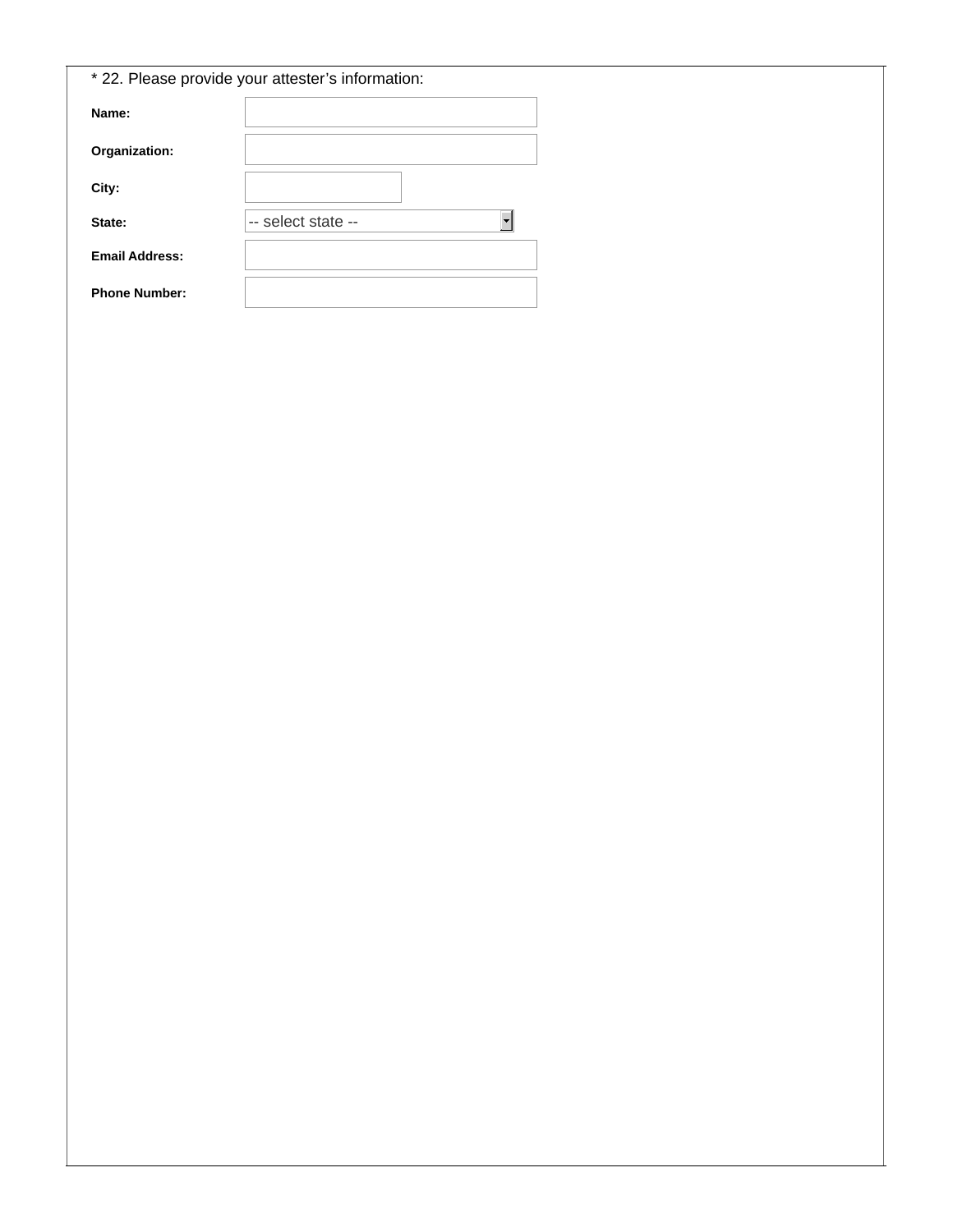

# **Report Card - Part II**

## **Best Management Practices for an Environmentally Sustainable Sports Facility/Field**

**Instructions:** There are 12 sections. Please read each statement carefully in each section and place a check-mark in the box provided that most closely describes your progress in meeting that objective.

**Choices are: Yes, No, Addressing, and N/A**. If the criteria does not apply to you and N/A is selected, you must include the reason why it does not apply to your facility.

**Yes** - meets the requirement, as described.

**Addressing** - making progress in carrying out the requirement, as described, but it is not fully implemented.

**No** - no practice is in place at the sports facility/field.

 **N/A** - does not apply to the facility/field due to a specific reason. **This must be documented in the N/A Rationale section under each practice.** It is recognized that for some facilities certain practices may not be feasible, especially those that are not under the control of the sports field manager. Be sure to thoroughly document why a practice does not apply to your facility.

If you achieve 80% on each section, SFMA will provide your Report Card back to you in a PDF within two weeks. That is the trigger for you to secure your attester. You may qualify for certification if your attester validates the information. It is your responsibility to schedule a face-to-face 'walk-through' of your facility with your attester to discuss your ratings. You need to bring your PDF to the walk-through. The attester will have an electronic rating form and a copy of your PDF to aid in reviewing your environmental practices.

If you do not achieve 80% on each section, you will be notified and provided the areas that need to be addressed.

Each of the sections includes Best Management Practices. A complete, comprehensive document of SFMA's BMPs can be found **[here](https://www.stma.org/knowledge_center/bmps/)**.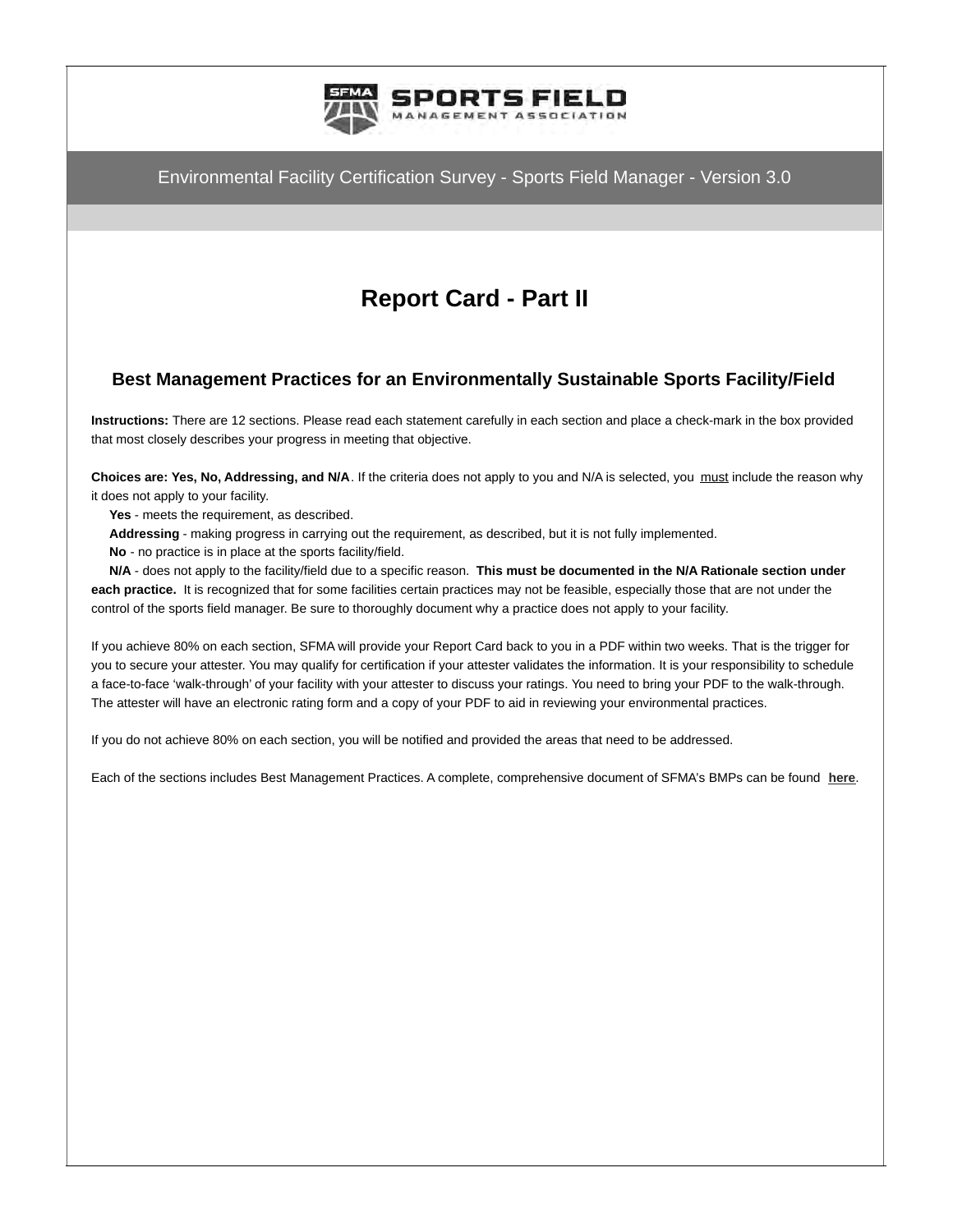

Storm water Management BMPs

## **1. Storm Water Management BMPs**

*Bare Soil: One of the biggest pollutants of surface waters is soil erosion. Incorporate preventive measures, such as plantings, in all areas where runoff may collect. As water infiltrates soil, plant roots help to absorb and filter out pollutants. The soil also acts as a filter, removing some pollutants. Use silt fences around bare areas to prevent runoff during construction or establishment periods. Control erosion of bare soil by mulching, seeding/sodding or using a compost blanket.*

| * 23. Are bare soil areas being addressed? |  |
|--------------------------------------------|--|
|--------------------------------------------|--|

- Yes
- No
- Addressing
- N/A

*Point Source Control: Source control BMPs include any measures that prevent and/or minimize pollution from contaminating stormwater. Examples include trash enclosures, hazardous material storage structures, covered loading docks and work areas, and emergency response plans for spills.*

\* 24. Implements Spill Kits at your facility.

| Yes        |
|------------|
| No         |
| Addressing |
| N/A        |
|            |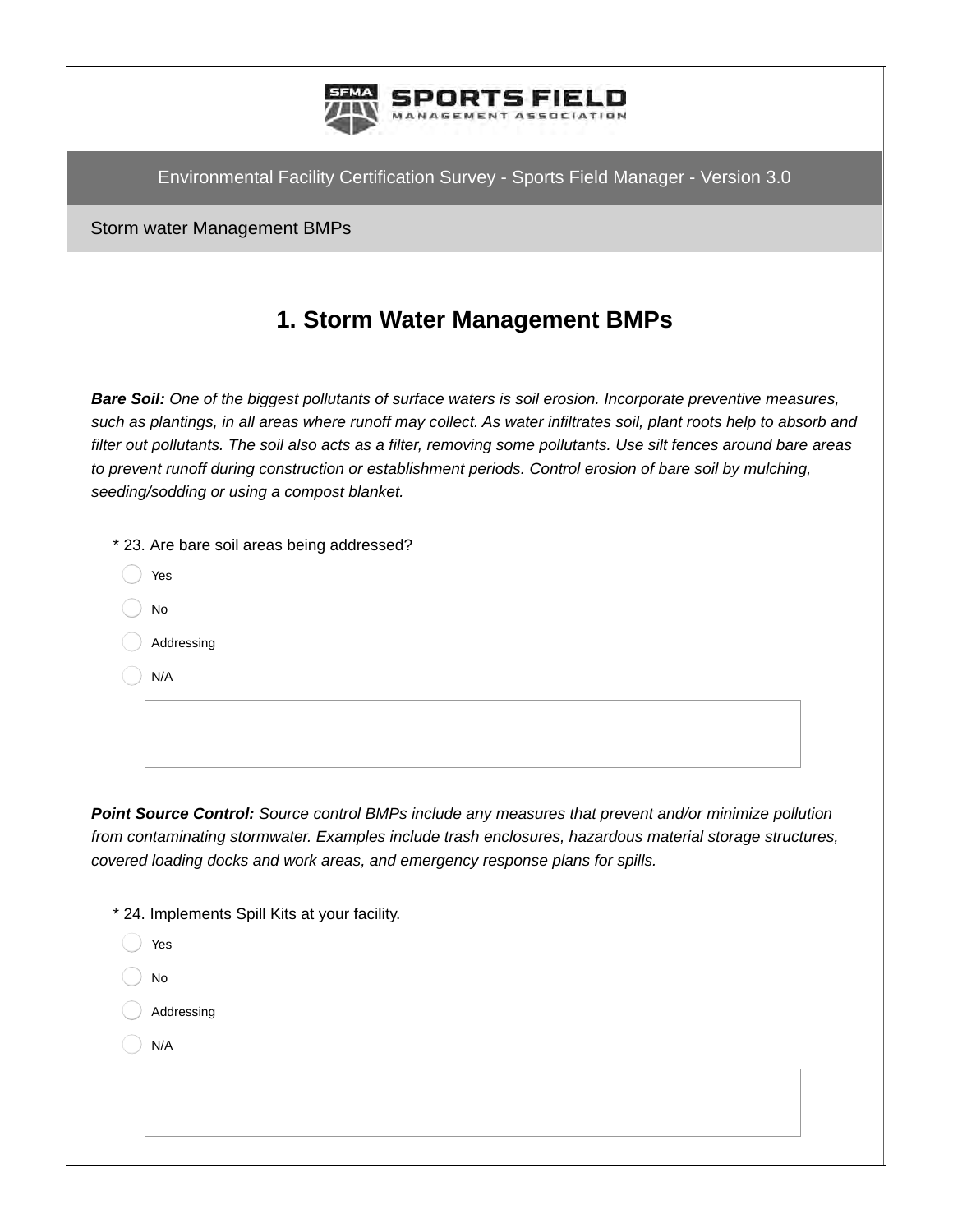| * 25. Implements Spill Response Plans at your facility.                                                                                                                          |  |
|----------------------------------------------------------------------------------------------------------------------------------------------------------------------------------|--|
| Yes                                                                                                                                                                              |  |
| No                                                                                                                                                                               |  |
| Addressing                                                                                                                                                                       |  |
| N/A                                                                                                                                                                              |  |
|                                                                                                                                                                                  |  |
|                                                                                                                                                                                  |  |
|                                                                                                                                                                                  |  |
|                                                                                                                                                                                  |  |
| * 26. Covers storage areas/bins used for top-dress sand, infield mix, top soil, etc., to limit contact with rain and<br>prevent material from entering stormwater runoff.<br>Yes |  |
| No                                                                                                                                                                               |  |
| Addressing                                                                                                                                                                       |  |
| N/A                                                                                                                                                                              |  |
|                                                                                                                                                                                  |  |
|                                                                                                                                                                                  |  |

*practices that treat, store, and manage runoff before it can affect surrounding bodies of water. Methods include:*

- *Infiltration trenches/grassy swales*
- *Retention/detention basins for pre/post construction*
- *Permeable pavements for parking areas*
- *Drainage diversion for roofs/parking lots*
- *Rain gardens/bioretention*

\* 27. Implements and uses BMPs to reduce stormwater impact to treat, store and manage runoff.

- Yes
- No
- Addressing
- N/A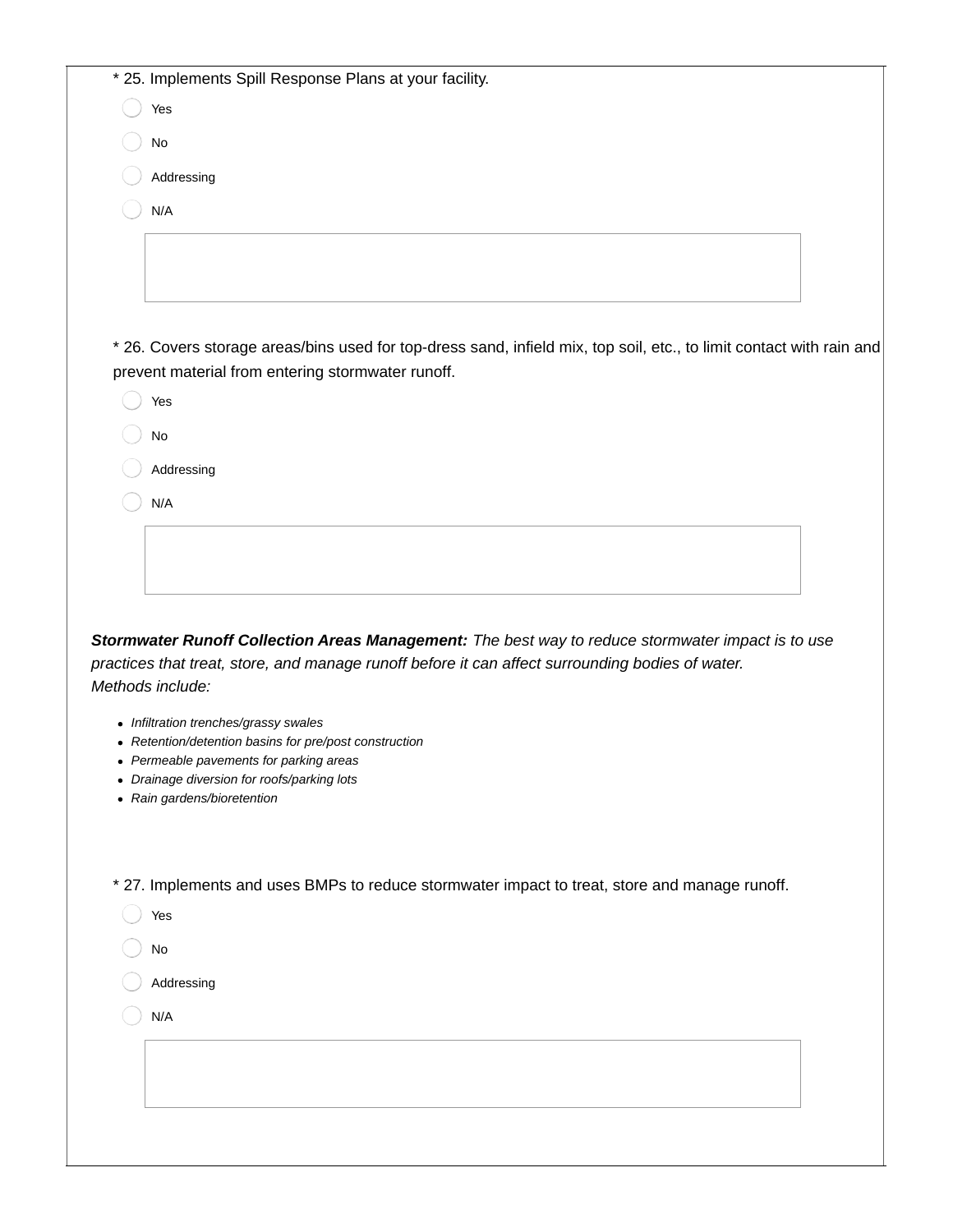| * 28. Reduces the use of and type of chemical ice melt in turfgrass and non-priority areas to limit impact to |  |
|---------------------------------------------------------------------------------------------------------------|--|
| groundwater.                                                                                                  |  |
| Yes                                                                                                           |  |
| No                                                                                                            |  |
| Addressing                                                                                                    |  |
| N/A                                                                                                           |  |
|                                                                                                               |  |
|                                                                                                               |  |
|                                                                                                               |  |

*Additional best management practices can be found on the U.S. Environmental Protection Agency (EPA) website, [www.epa.gov](http://www.epa.gov). Each state has environmental regulations that could impact your sports facility, especially in the construction of new facilities relative to storm water and irrigation. Refer to your state's environmental department or municipal land agency for more information. Also reference SFMA Educational Bulletins under Environmental Stewardship: Best Management Practices to Reduce Stormwater Runoff and Pollution at your Sports Facility.*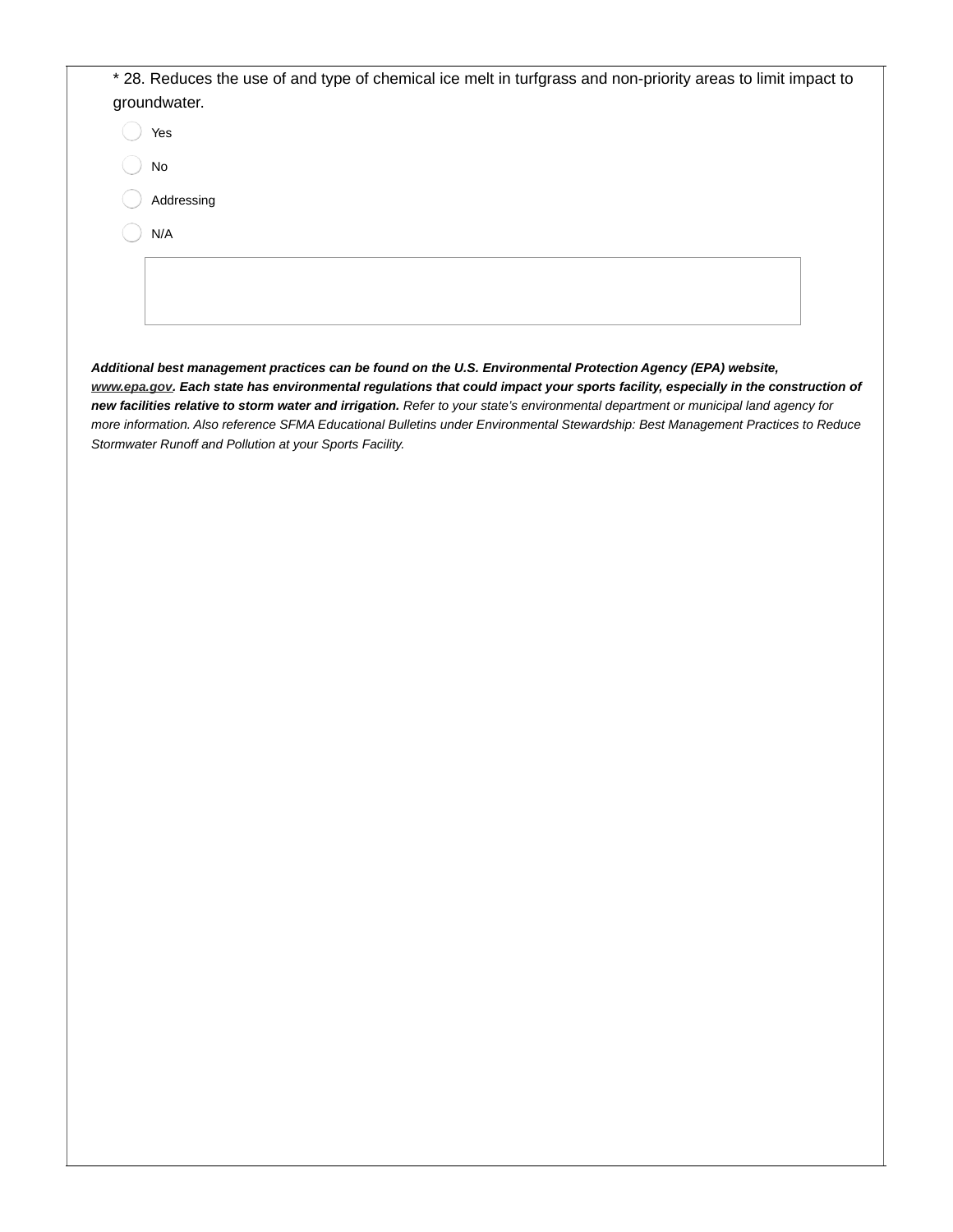| Environmental Facility Certification Survey - Sports Field Manager - Version 3.0                                                                                                                                                    |
|-------------------------------------------------------------------------------------------------------------------------------------------------------------------------------------------------------------------------------------|
|                                                                                                                                                                                                                                     |
| <b>2. Fertilization BMPs</b>                                                                                                                                                                                                        |
| Soil and plant tissue tests should be conducted on an annual or more frequent basis to help prevent overapplication of nutrients to turf<br>and landscaped areas. State and local laws can affect your ability to apply phosphorus. |
| * 29. Conducts annual soil tests pertinent to region.                                                                                                                                                                               |
| Yes                                                                                                                                                                                                                                 |
| No                                                                                                                                                                                                                                  |
| Addressing<br>N/A                                                                                                                                                                                                                   |
|                                                                                                                                                                                                                                     |
|                                                                                                                                                                                                                                     |
|                                                                                                                                                                                                                                     |
| * 30. Collects and submits soil or plant tissue using appropriate methods to determine the necessary amounts                                                                                                                        |
| of nutrients required.<br>Yes                                                                                                                                                                                                       |
| No                                                                                                                                                                                                                                  |

- Addressing  $(\ )$
- $\bigcirc$  N/A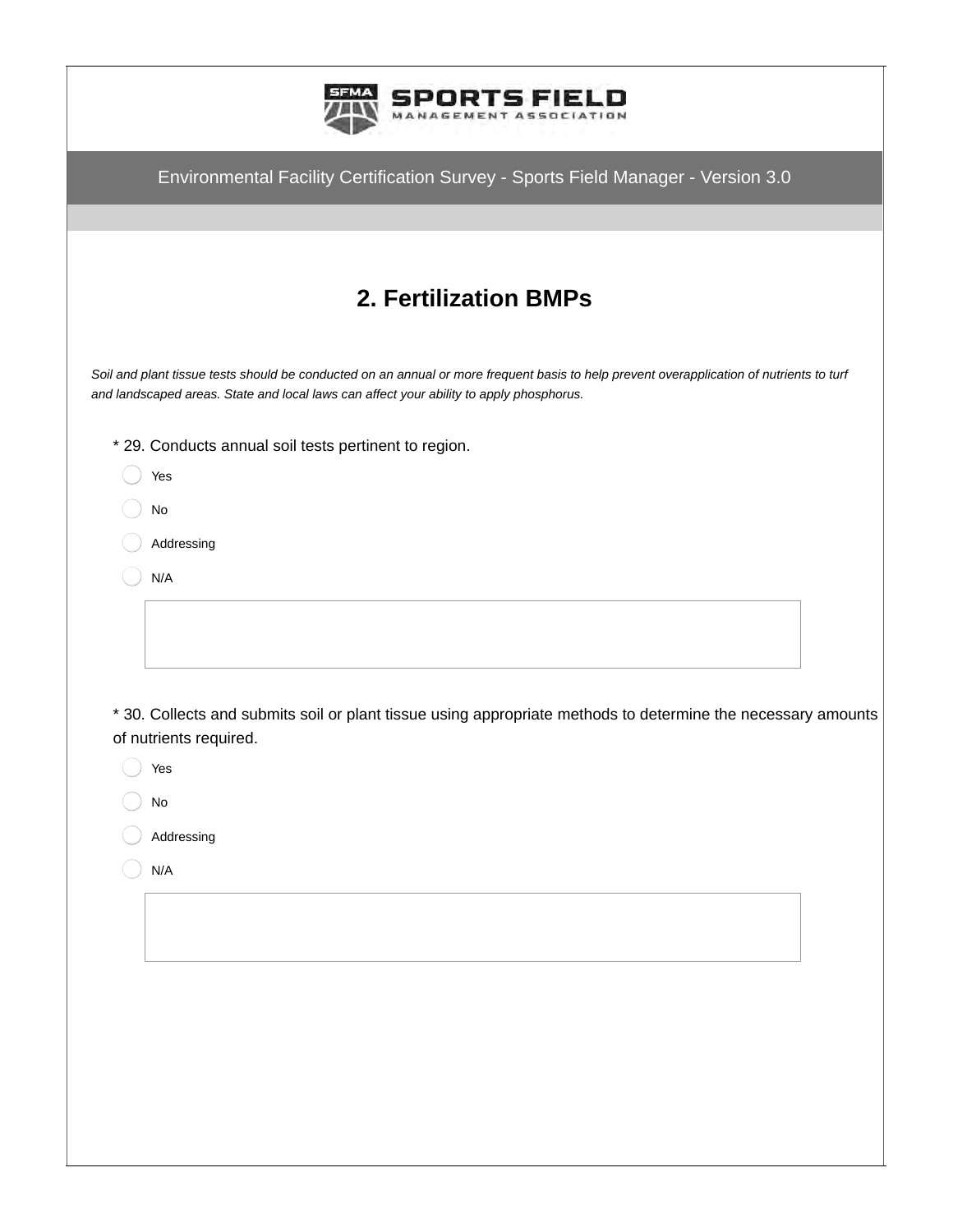| * 31. Develops the fertilizer program according to test recommendations.                                                                                                                                                      |
|-------------------------------------------------------------------------------------------------------------------------------------------------------------------------------------------------------------------------------|
| Yes                                                                                                                                                                                                                           |
| No                                                                                                                                                                                                                            |
| Addressing                                                                                                                                                                                                                    |
| N/A                                                                                                                                                                                                                           |
|                                                                                                                                                                                                                               |
|                                                                                                                                                                                                                               |
|                                                                                                                                                                                                                               |
| *32. Knows state and local laws regarding phosphorus applications before applying it to turfgrass areas.                                                                                                                      |
| Yes                                                                                                                                                                                                                           |
| No                                                                                                                                                                                                                            |
| Addressing                                                                                                                                                                                                                    |
| N/A                                                                                                                                                                                                                           |
|                                                                                                                                                                                                                               |
|                                                                                                                                                                                                                               |
|                                                                                                                                                                                                                               |
| The amount of fertilizer applied should be specific to that particular turfgrass use. For example, it would be applied differently to a heavily                                                                               |
| used soccer field versus its surrounding utility turfgrass areas. Fertigation has been shown to decrease the amount of water used for                                                                                         |
| irrigation, reduces labor, chemical and energy costs for equipment and reduces runoff and leaching of nutrients. Slow release fertilizers<br>minimize environmental impacts and are less likely to enter storm water systems. |
|                                                                                                                                                                                                                               |
| * 33. Applies the appropriate amount of fertilizer to each specific turfgrass area to maintain it to acceptable<br>conditions.                                                                                                |
|                                                                                                                                                                                                                               |

- Yes
- $\bigcirc$  No
- Addressing  $(\ )$
- $\bigcirc$  N/A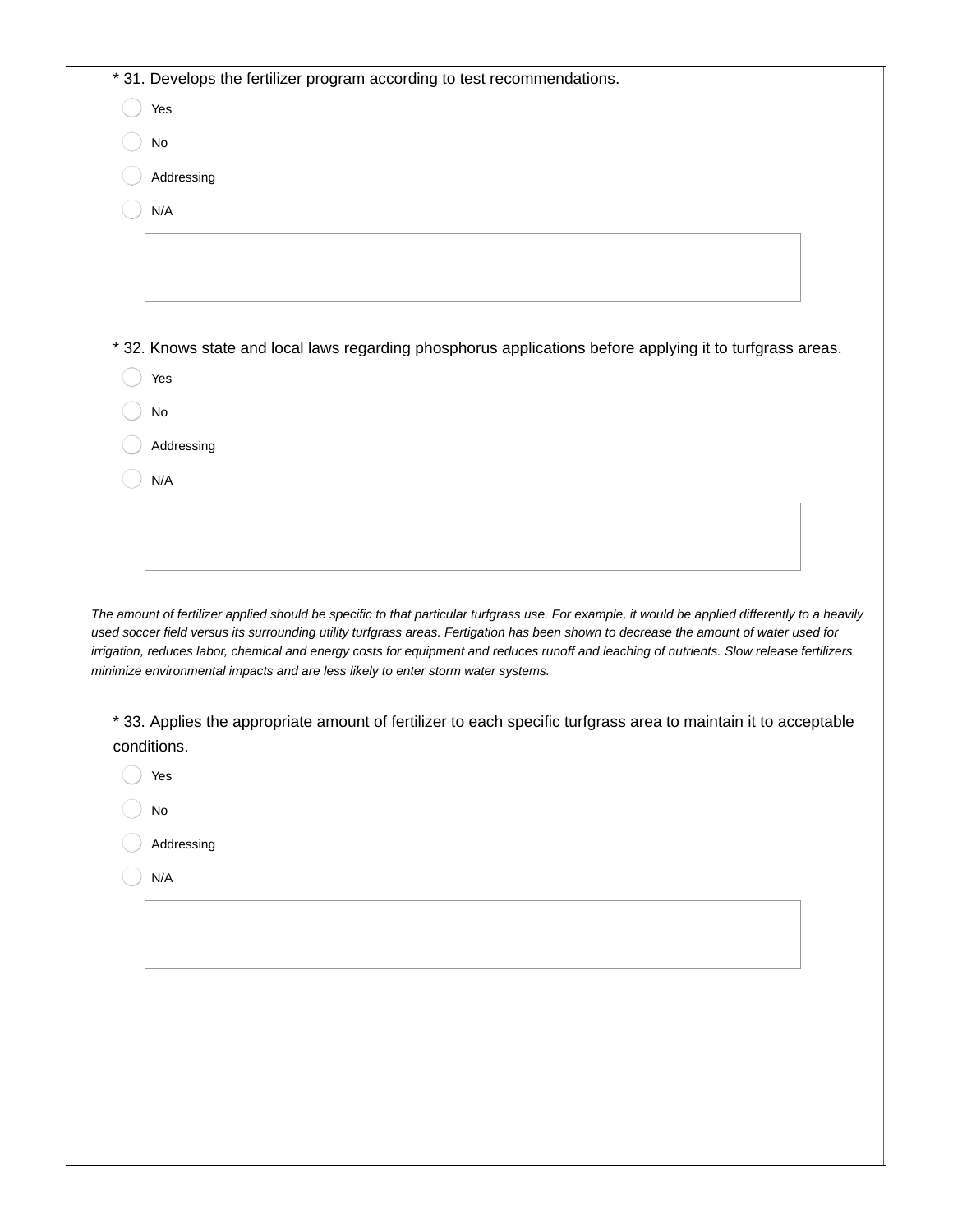| * 34. Utilizes foliar applications, fertigation or slow release applications at lower rates.<br>Yes<br>$\mathsf{No}$<br>Addressing<br>N/A<br>the rationale.<br>Yes<br>No<br>Addressing<br>N/A<br>near an impervious surface, i.e. sidewalks, parking lots, warning tracks).<br>Yes<br>No<br>Addressing<br>N/A                                                 |  |
|---------------------------------------------------------------------------------------------------------------------------------------------------------------------------------------------------------------------------------------------------------------------------------------------------------------------------------------------------------------|--|
|                                                                                                                                                                                                                                                                                                                                                               |  |
|                                                                                                                                                                                                                                                                                                                                                               |  |
|                                                                                                                                                                                                                                                                                                                                                               |  |
|                                                                                                                                                                                                                                                                                                                                                               |  |
|                                                                                                                                                                                                                                                                                                                                                               |  |
| * 35. If/when applying granular/soluble fertilizer to bare soil, such as on a new field, incorporates the fertilizer<br>into the soil to reduce exposure of nutrients to storm water runoff? If you do not apply, select N/A and provide<br>* 36. Ensures that any fertilizer excess is removed from non-turfgrass areas (if granular fertilizers are applied |  |
|                                                                                                                                                                                                                                                                                                                                                               |  |
|                                                                                                                                                                                                                                                                                                                                                               |  |
|                                                                                                                                                                                                                                                                                                                                                               |  |
|                                                                                                                                                                                                                                                                                                                                                               |  |
|                                                                                                                                                                                                                                                                                                                                                               |  |
|                                                                                                                                                                                                                                                                                                                                                               |  |
|                                                                                                                                                                                                                                                                                                                                                               |  |
|                                                                                                                                                                                                                                                                                                                                                               |  |
|                                                                                                                                                                                                                                                                                                                                                               |  |
|                                                                                                                                                                                                                                                                                                                                                               |  |
|                                                                                                                                                                                                                                                                                                                                                               |  |
|                                                                                                                                                                                                                                                                                                                                                               |  |
|                                                                                                                                                                                                                                                                                                                                                               |  |
|                                                                                                                                                                                                                                                                                                                                                               |  |
|                                                                                                                                                                                                                                                                                                                                                               |  |
|                                                                                                                                                                                                                                                                                                                                                               |  |
|                                                                                                                                                                                                                                                                                                                                                               |  |
|                                                                                                                                                                                                                                                                                                                                                               |  |
|                                                                                                                                                                                                                                                                                                                                                               |  |
|                                                                                                                                                                                                                                                                                                                                                               |  |
|                                                                                                                                                                                                                                                                                                                                                               |  |
|                                                                                                                                                                                                                                                                                                                                                               |  |
|                                                                                                                                                                                                                                                                                                                                                               |  |
|                                                                                                                                                                                                                                                                                                                                                               |  |
|                                                                                                                                                                                                                                                                                                                                                               |  |
|                                                                                                                                                                                                                                                                                                                                                               |  |
|                                                                                                                                                                                                                                                                                                                                                               |  |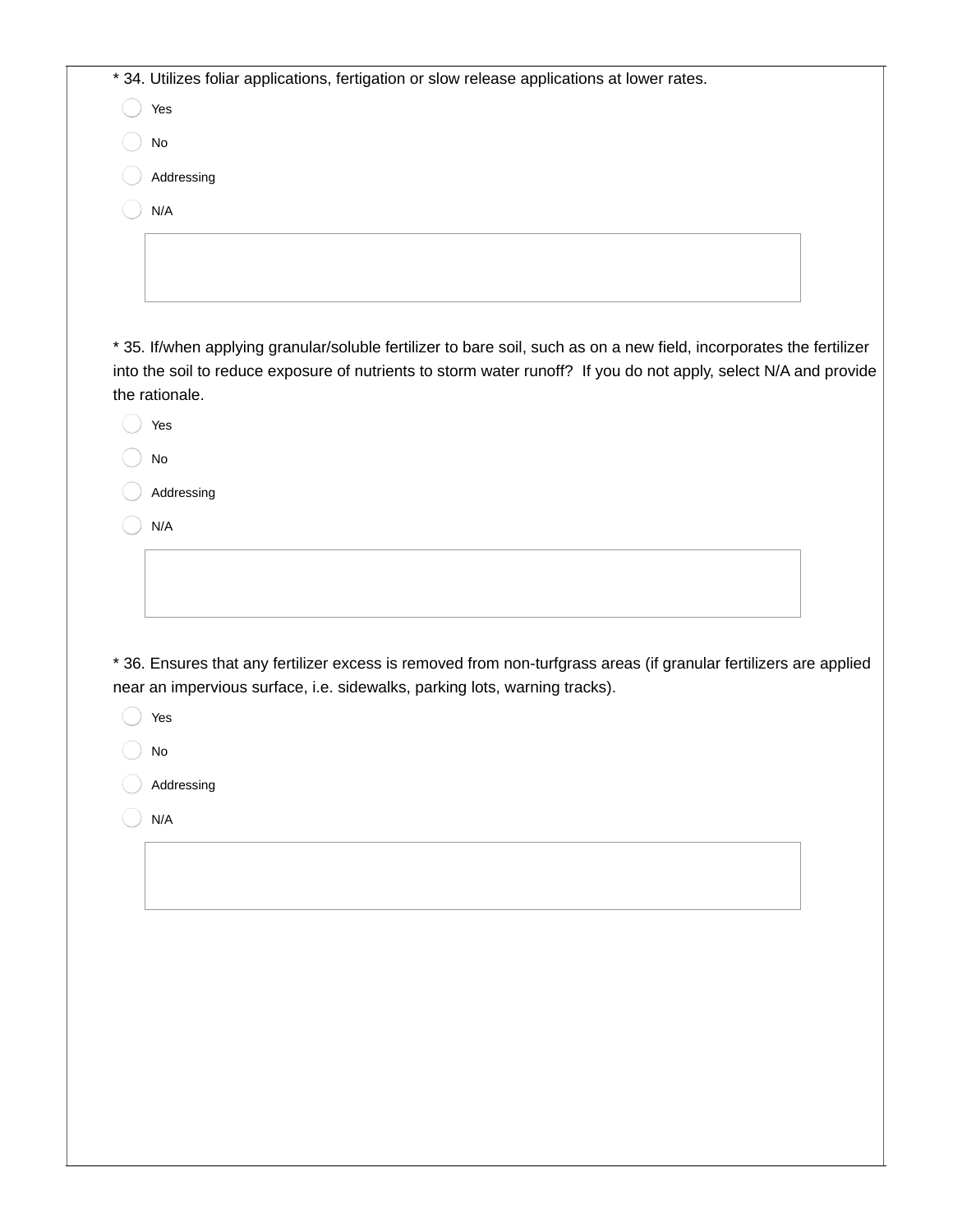| * 37. Does not apply fertilizers on a windy day or before a heavy rainfall.                                                                                                                                                                                                                                  |
|--------------------------------------------------------------------------------------------------------------------------------------------------------------------------------------------------------------------------------------------------------------------------------------------------------------|
| Yes                                                                                                                                                                                                                                                                                                          |
| $\mathsf{No}$                                                                                                                                                                                                                                                                                                |
| Addressing                                                                                                                                                                                                                                                                                                   |
| N/A                                                                                                                                                                                                                                                                                                          |
|                                                                                                                                                                                                                                                                                                              |
|                                                                                                                                                                                                                                                                                                              |
|                                                                                                                                                                                                                                                                                                              |
| Sometimes more fertilizer is prepared than is used, and it will need to be disposed of in a way that does not impact the environment.<br>Disposal methods for excess include spreading it at a secondary area that can benefit from a fertilization application or storing excess<br>product for future use. |
| * 38. Disposes of excess fertilizer and fertilizer containers safely.                                                                                                                                                                                                                                        |
| Yes                                                                                                                                                                                                                                                                                                          |
| No                                                                                                                                                                                                                                                                                                           |
| Addressing                                                                                                                                                                                                                                                                                                   |
| N/A                                                                                                                                                                                                                                                                                                          |
|                                                                                                                                                                                                                                                                                                              |
| * 39. Reduces the use of fertilizer in non-priority turfgrass areas.                                                                                                                                                                                                                                         |
| Yes                                                                                                                                                                                                                                                                                                          |
| $\operatorname{\mathsf{No}}$                                                                                                                                                                                                                                                                                 |
| Addressing                                                                                                                                                                                                                                                                                                   |
| N/A                                                                                                                                                                                                                                                                                                          |
|                                                                                                                                                                                                                                                                                                              |
|                                                                                                                                                                                                                                                                                                              |
|                                                                                                                                                                                                                                                                                                              |
| Additional best management practices can be found at www.SportsFieldManagement.org.                                                                                                                                                                                                                          |
|                                                                                                                                                                                                                                                                                                              |
|                                                                                                                                                                                                                                                                                                              |
|                                                                                                                                                                                                                                                                                                              |
|                                                                                                                                                                                                                                                                                                              |
|                                                                                                                                                                                                                                                                                                              |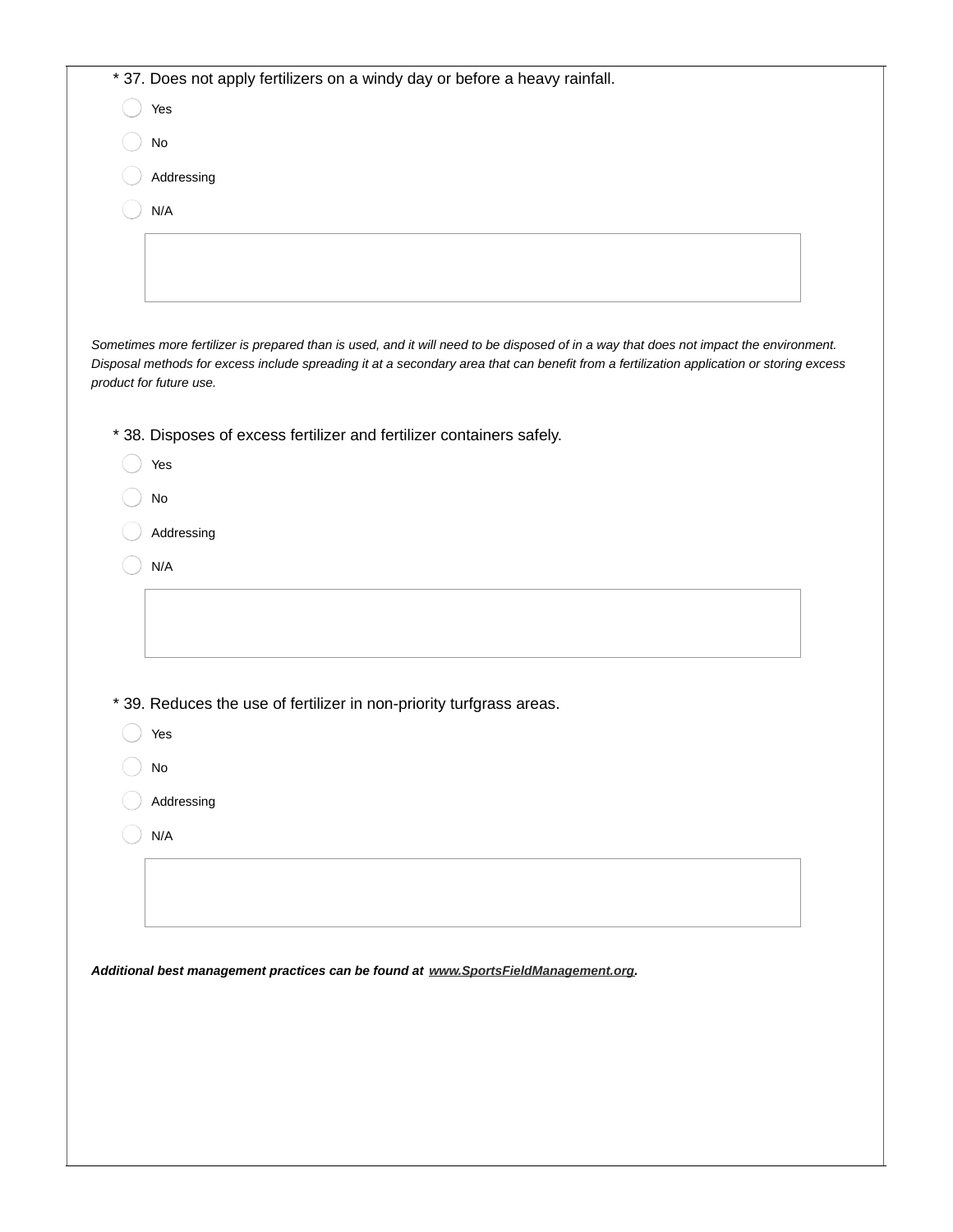|               | <b>S FIELD</b>                                                                                                                                                                                                                                                                                                                                             |  |
|---------------|------------------------------------------------------------------------------------------------------------------------------------------------------------------------------------------------------------------------------------------------------------------------------------------------------------------------------------------------------------|--|
|               | Environmental Facility Certification Survey - Sports Field Manager - Version 3.0                                                                                                                                                                                                                                                                           |  |
|               |                                                                                                                                                                                                                                                                                                                                                            |  |
|               | 3. Pesticides/Integrated Pest Management BMPs                                                                                                                                                                                                                                                                                                              |  |
|               | The goal of Integrated Pest Management (IPM) is not to eliminate pests, but to manage pests at a tolerable level while avoiding<br>environmental disruptions. In most cases an IPM approach is the most efficient and environmentally safe approach to pest control. IPM<br>combines chemical and nonchemical control methods to reduce losses from pests. |  |
|               | * 40. Always applies pesticides by, or under the supervision of, a licensed professional.                                                                                                                                                                                                                                                                  |  |
|               | Yes                                                                                                                                                                                                                                                                                                                                                        |  |
|               | No                                                                                                                                                                                                                                                                                                                                                         |  |
|               | Addressing<br>N/A                                                                                                                                                                                                                                                                                                                                          |  |
|               |                                                                                                                                                                                                                                                                                                                                                            |  |
|               |                                                                                                                                                                                                                                                                                                                                                            |  |
|               | * 41. Has an IPM plan.                                                                                                                                                                                                                                                                                                                                     |  |
| $\bigcup$ Yes |                                                                                                                                                                                                                                                                                                                                                            |  |
|               | No                                                                                                                                                                                                                                                                                                                                                         |  |
|               | Addressing                                                                                                                                                                                                                                                                                                                                                 |  |
|               | N/A                                                                                                                                                                                                                                                                                                                                                        |  |
|               |                                                                                                                                                                                                                                                                                                                                                            |  |
|               |                                                                                                                                                                                                                                                                                                                                                            |  |
|               |                                                                                                                                                                                                                                                                                                                                                            |  |
|               |                                                                                                                                                                                                                                                                                                                                                            |  |
|               |                                                                                                                                                                                                                                                                                                                                                            |  |
|               |                                                                                                                                                                                                                                                                                                                                                            |  |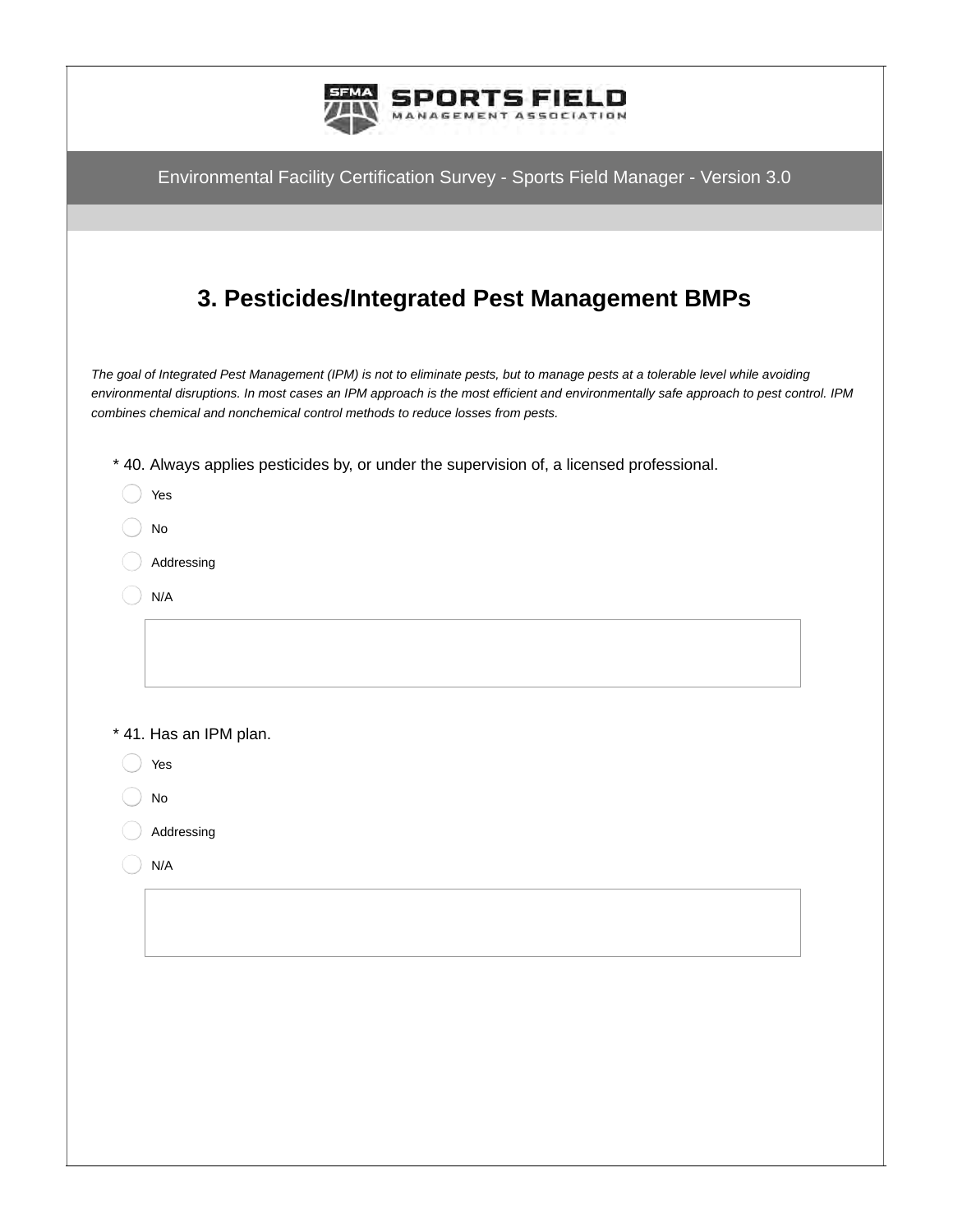| Yes                                                                                                    |
|--------------------------------------------------------------------------------------------------------|
| $\operatorname{\mathsf{No}}$                                                                           |
| Addressing                                                                                             |
| N/A                                                                                                    |
|                                                                                                        |
|                                                                                                        |
|                                                                                                        |
| * 43. Always applies pesticides in accordance with label recommendations.                              |
| Yes                                                                                                    |
| $\operatorname{\mathsf{No}}$                                                                           |
| Addressing                                                                                             |
| N/A                                                                                                    |
|                                                                                                        |
|                                                                                                        |
|                                                                                                        |
| * 44. Loads, rinses and washes herbicide/pesticide products only in a designated containment facility. |
| Yes<br>$\operatorname{\mathsf{No}}$<br>Addressing                                                      |
| N/A                                                                                                    |
|                                                                                                        |
|                                                                                                        |
|                                                                                                        |
| * 45. Keeps detailed and accurate records for each application.                                        |
| Yes                                                                                                    |
| $\mathsf{No}$                                                                                          |
| Addressing                                                                                             |
| N/A                                                                                                    |
|                                                                                                        |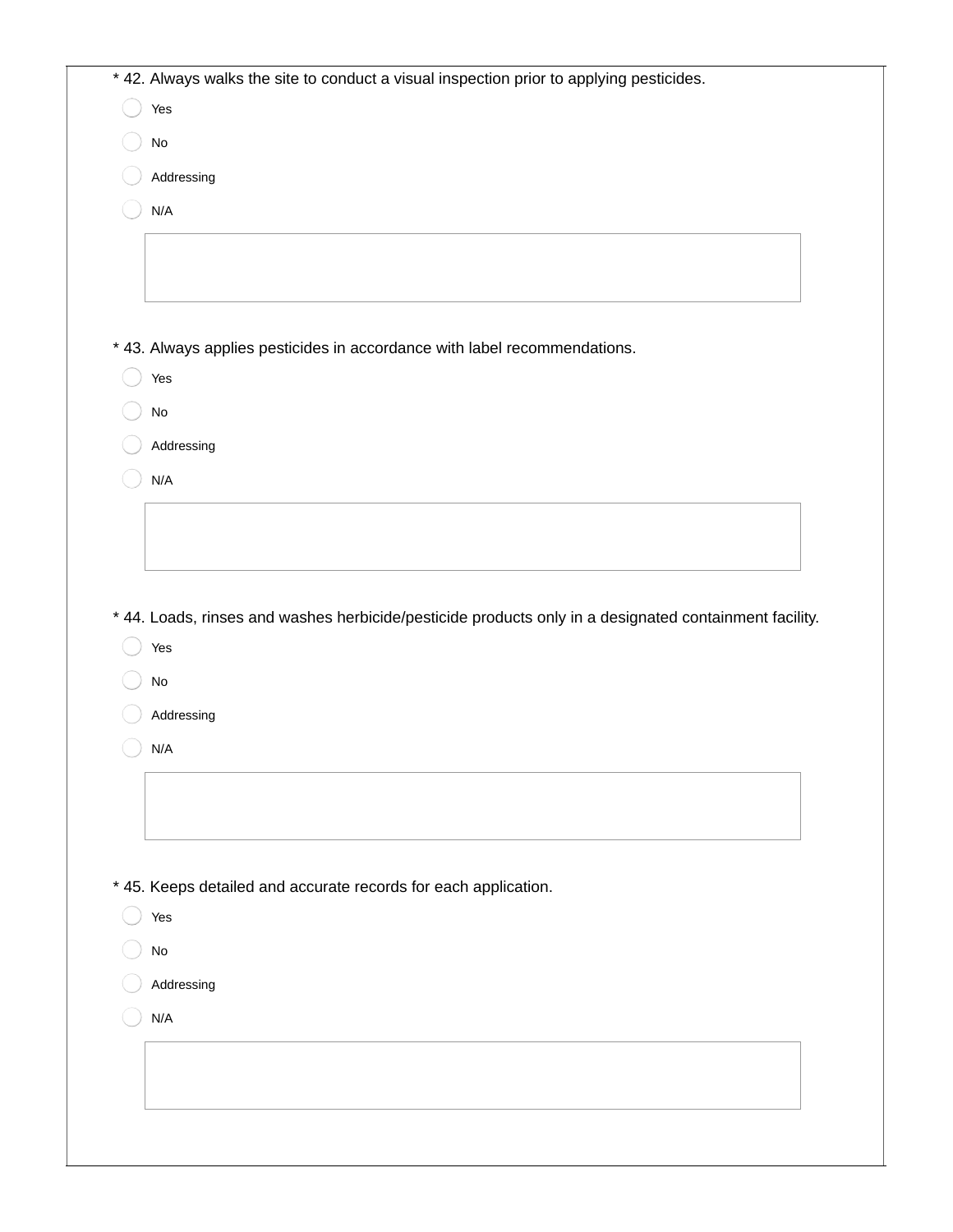| * 46. Always wears appropriate personal protective equipment (PPE) when using any pesticides.                 |  |
|---------------------------------------------------------------------------------------------------------------|--|
| Yes                                                                                                           |  |
| $\operatorname{\mathsf{No}}$                                                                                  |  |
| Addressing                                                                                                    |  |
| N/A                                                                                                           |  |
|                                                                                                               |  |
|                                                                                                               |  |
|                                                                                                               |  |
| * 47. Sprays in the early morning, at dusk or low velocity wind days when wind speeds are usually the lowest. |  |
| Yes                                                                                                           |  |
| $\operatorname{\mathsf{No}}$                                                                                  |  |
| Addressing                                                                                                    |  |
| N/A                                                                                                           |  |
|                                                                                                               |  |
|                                                                                                               |  |
|                                                                                                               |  |
| * 48. Takes immediate action to handle all accidental pesticide spills and leaks.                             |  |
| Yes                                                                                                           |  |
| $\operatorname{\mathsf{No}}$                                                                                  |  |
| Addressing                                                                                                    |  |
| N/A                                                                                                           |  |
|                                                                                                               |  |
|                                                                                                               |  |
|                                                                                                               |  |
|                                                                                                               |  |
| * 49. Has Safety Data Sheets (SDS) available per state regulations.<br>Yes                                    |  |
|                                                                                                               |  |
| $\mathsf{No}$                                                                                                 |  |
| Addressing                                                                                                    |  |
| N/A                                                                                                           |  |
|                                                                                                               |  |
|                                                                                                               |  |
|                                                                                                               |  |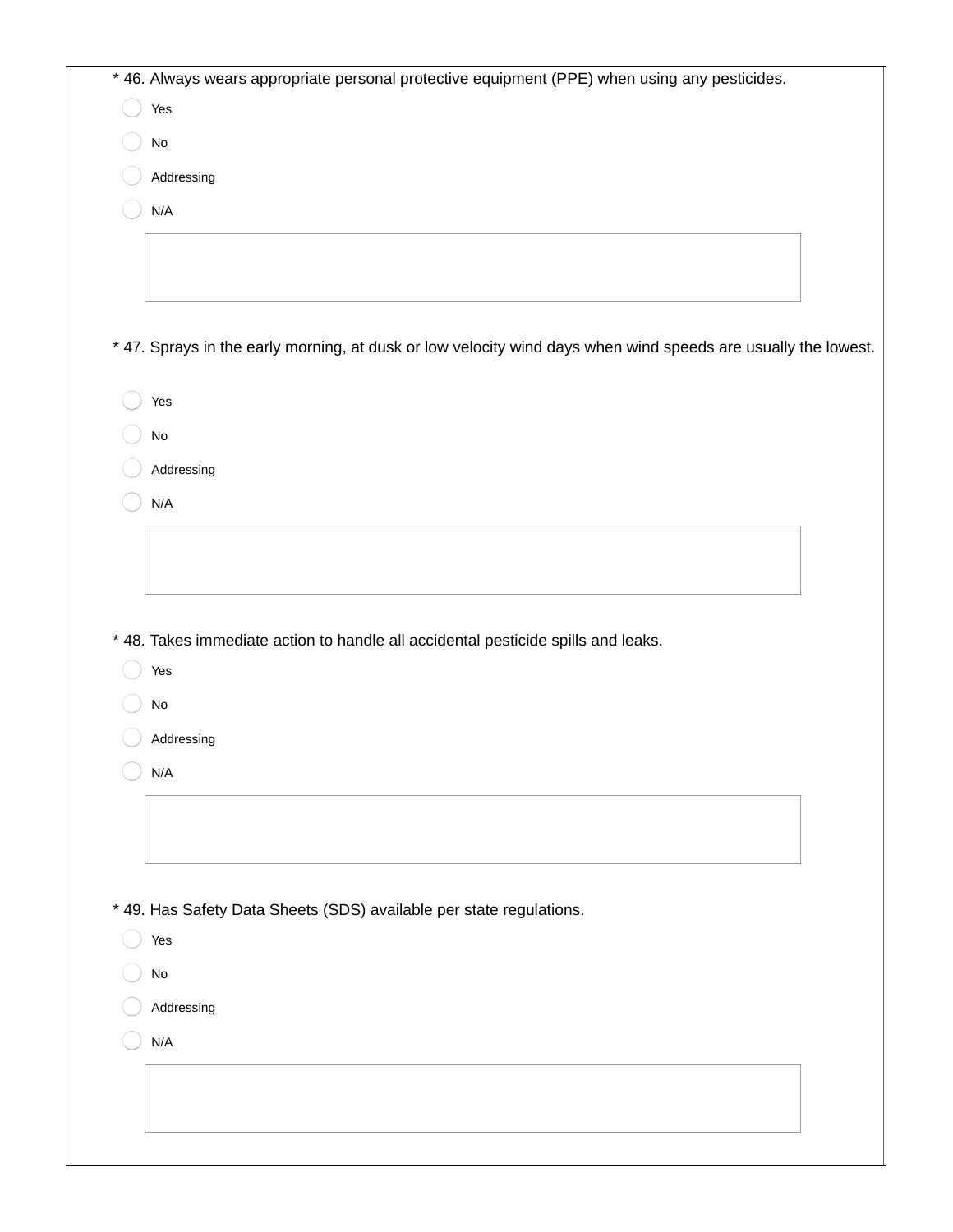| * 50. Has a Pesticide Spill Control Station available on site.                                  |
|-------------------------------------------------------------------------------------------------|
| Yes                                                                                             |
| $\operatorname{\mathsf{No}}$                                                                    |
| Addressing                                                                                      |
| N/A                                                                                             |
|                                                                                                 |
|                                                                                                 |
|                                                                                                 |
| * 51. Has a Pesticide Spill Response plan.                                                      |
| Yes                                                                                             |
| No                                                                                              |
| Addressing                                                                                      |
| N.A                                                                                             |
|                                                                                                 |
|                                                                                                 |
|                                                                                                 |
| * 52. Has staff trained and familiarized with the Pesticide Spill Response plan.                |
| Yes                                                                                             |
| $\rm No$                                                                                        |
| Addressing                                                                                      |
| N/A                                                                                             |
|                                                                                                 |
|                                                                                                 |
|                                                                                                 |
| * 53. Always considers/selects the least toxic pesticide, if a pesticide product is to be used. |
|                                                                                                 |
| Yes                                                                                             |
|                                                                                                 |
| $\mathsf{No}$                                                                                   |
| Addressing                                                                                      |
| N/A                                                                                             |
|                                                                                                 |
|                                                                                                 |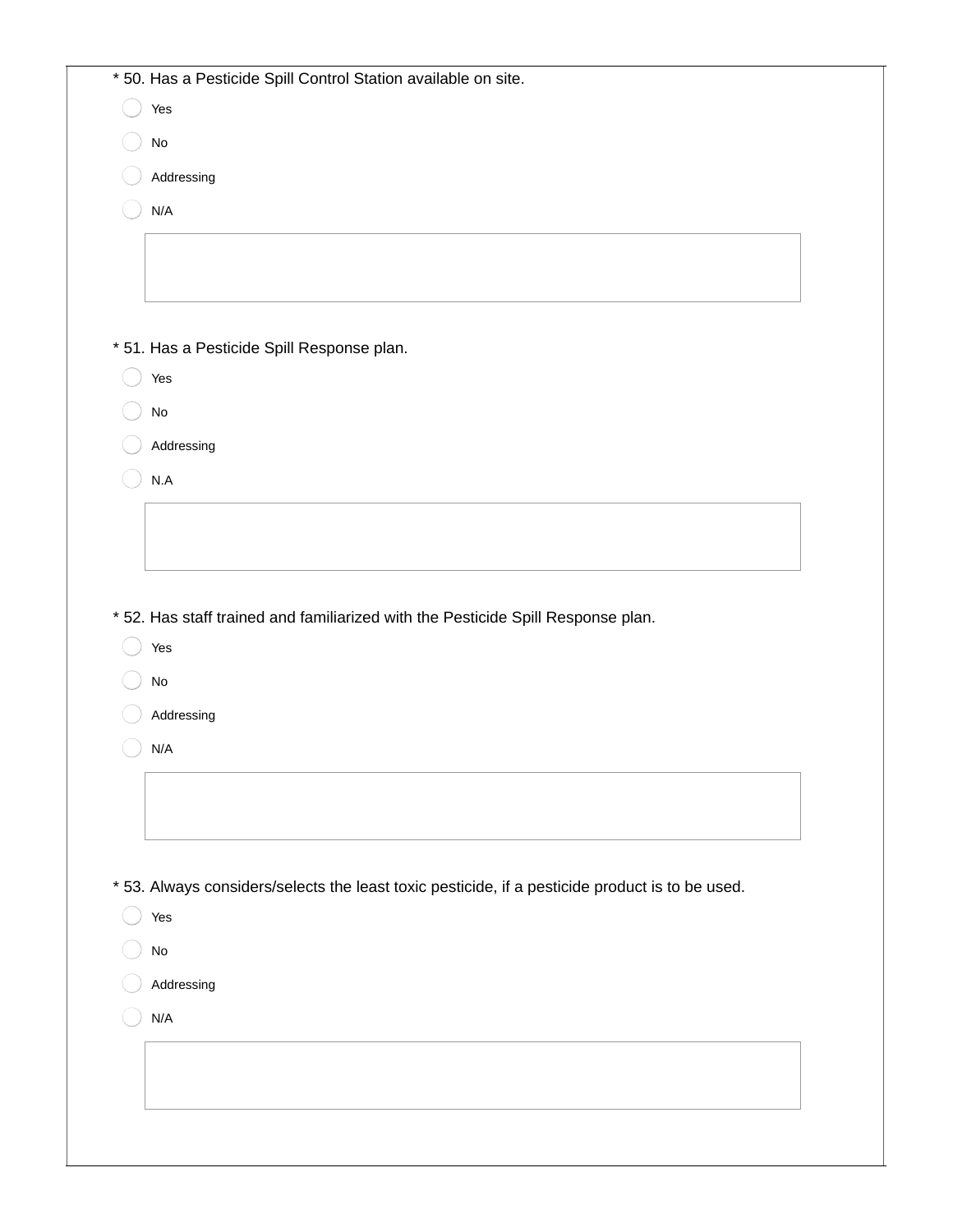| * 54. Considers flowering/bloom times of surrounding landscape plants prior to pesticide applications.                                |
|---------------------------------------------------------------------------------------------------------------------------------------|
| Yes                                                                                                                                   |
| No                                                                                                                                    |
| Addressing                                                                                                                            |
| N/A                                                                                                                                   |
|                                                                                                                                       |
|                                                                                                                                       |
|                                                                                                                                       |
| * 55. In advance of an herbicide application to turfgrass areas, mows flowering weeds, such as clover, to<br>discourage bee foraging. |
| Yes                                                                                                                                   |
| No                                                                                                                                    |
| Addressing                                                                                                                            |
| N/A                                                                                                                                   |
|                                                                                                                                       |
|                                                                                                                                       |
|                                                                                                                                       |
| * 56. Selects insecticides that have a reduced toxicity or are not toxic to bees.                                                     |
| Yes                                                                                                                                   |
| No                                                                                                                                    |
| Addressing                                                                                                                            |
| N/A                                                                                                                                   |
|                                                                                                                                       |
|                                                                                                                                       |
|                                                                                                                                       |
| * 57. Applies post-application irrigation to rinse insecticides from non-target ornamental and flower surfaces.                       |
| Yes                                                                                                                                   |
| No                                                                                                                                    |
| Addressing                                                                                                                            |
| N/A                                                                                                                                   |
|                                                                                                                                       |
|                                                                                                                                       |
|                                                                                                                                       |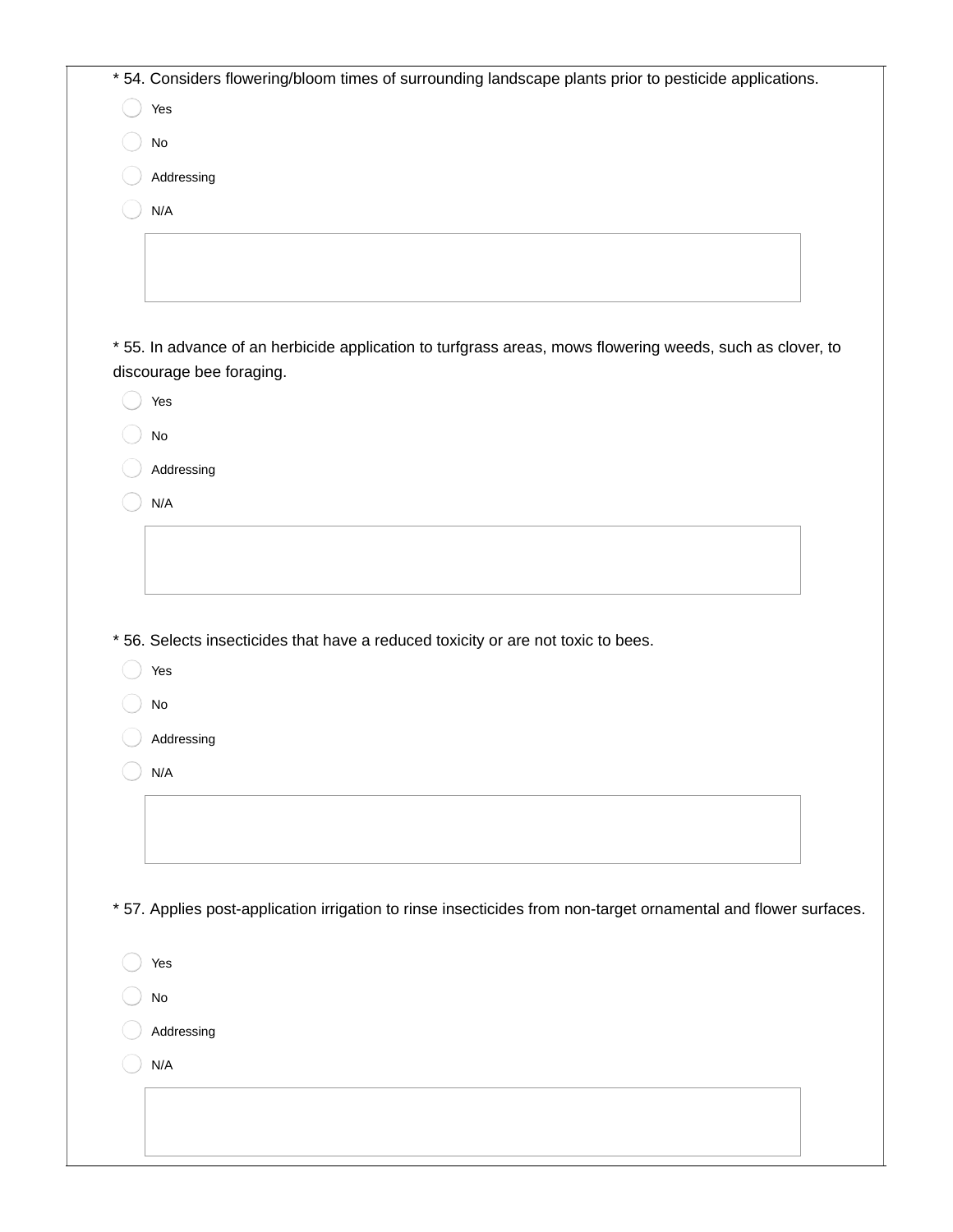| * 58. Maintains the landscape/woodland/natural areas that border turfgrass areas to reduce pesticide |
|------------------------------------------------------------------------------------------------------|
| applications.                                                                                        |
| Yes                                                                                                  |
| $\mathsf{No}$                                                                                        |
| Addressing                                                                                           |
|                                                                                                      |
| N/A                                                                                                  |
|                                                                                                      |
|                                                                                                      |
|                                                                                                      |
| * 59. Uses biological control agents to reduce or eliminate pest populations.                        |
| Yes                                                                                                  |
| $\operatorname{\mathsf{No}}$                                                                         |
|                                                                                                      |
| Addressing                                                                                           |
|                                                                                                      |
| N/A                                                                                                  |
|                                                                                                      |
|                                                                                                      |
|                                                                                                      |
| Also reference SFMA Educational Bulletins under Environmental Stewardship: Developing an IPM Plan.   |
|                                                                                                      |
|                                                                                                      |
|                                                                                                      |
|                                                                                                      |
|                                                                                                      |
|                                                                                                      |
|                                                                                                      |
|                                                                                                      |
|                                                                                                      |
|                                                                                                      |
|                                                                                                      |
|                                                                                                      |
|                                                                                                      |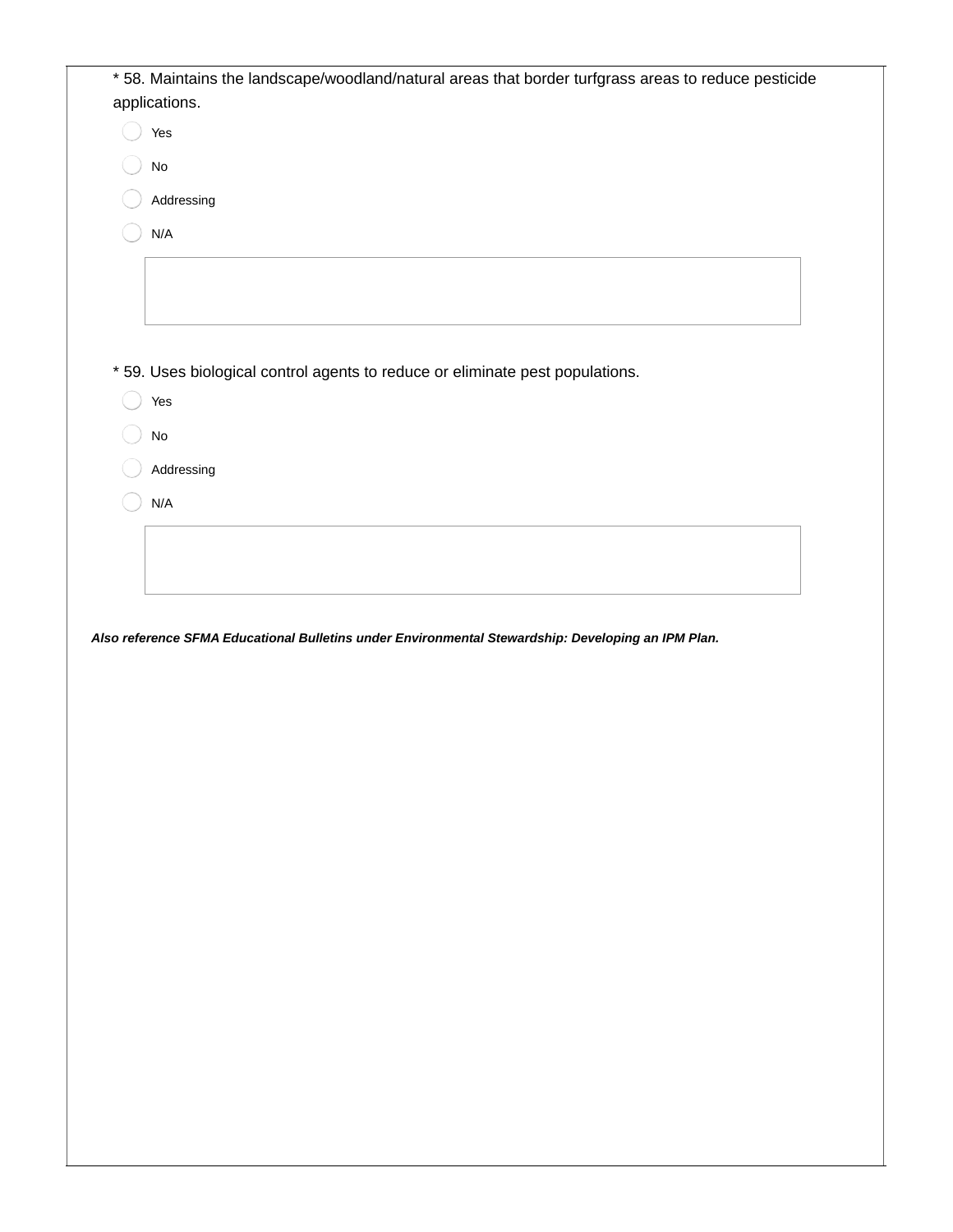

Environmental Facility Certification Survey - Sports Field Manager - Version 3.0 **4. Recycling BMPs** *Reducing, reusing and recycling can save resources, reduce pollution and benefit the community and environment. We should put forth the effort to reduce materials we use and recycle what we can to reduce the amount of waste entering into landfills. Environmental Stewardship for athletic facilities and maintenance operations includes reusing and recycling materials according to lawful and safe procedures.* \* 60. Provides opportunities for STAFF to recycle waste products such as: paper, glass, aluminum, and plastic. Yes No Addressing N/A \* 61. Provides visible and well-marked containers for recycling waste products in PUBLIC areas. Yes No Addressing N/A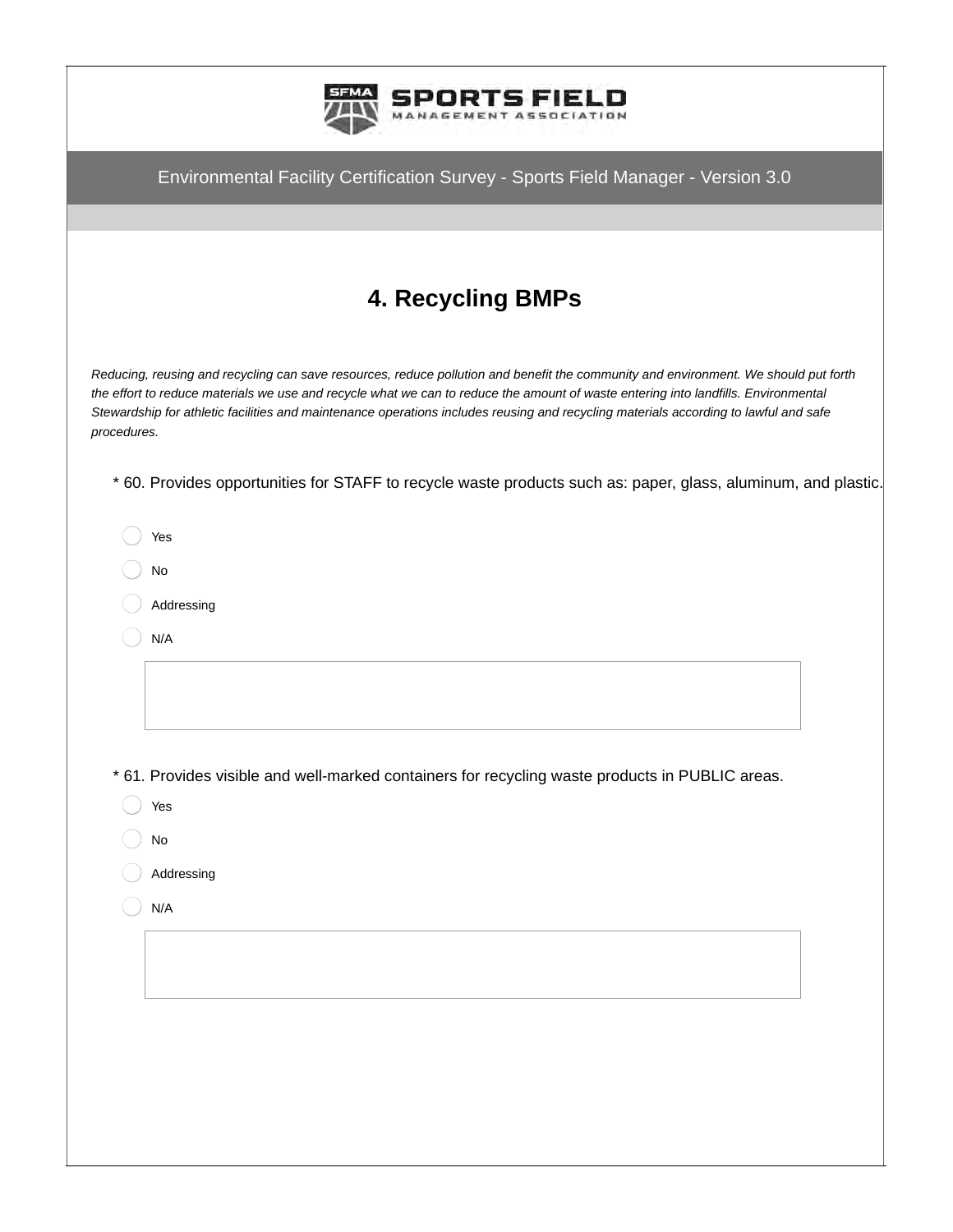| * 62. Properly disposes of all vehicle fluids, waste oil, engine parts, tires, scrap metal, etc. |  |
|--------------------------------------------------------------------------------------------------|--|
| Yes                                                                                              |  |
| No                                                                                               |  |
| Addressing                                                                                       |  |
| N/A                                                                                              |  |
|                                                                                                  |  |
|                                                                                                  |  |
|                                                                                                  |  |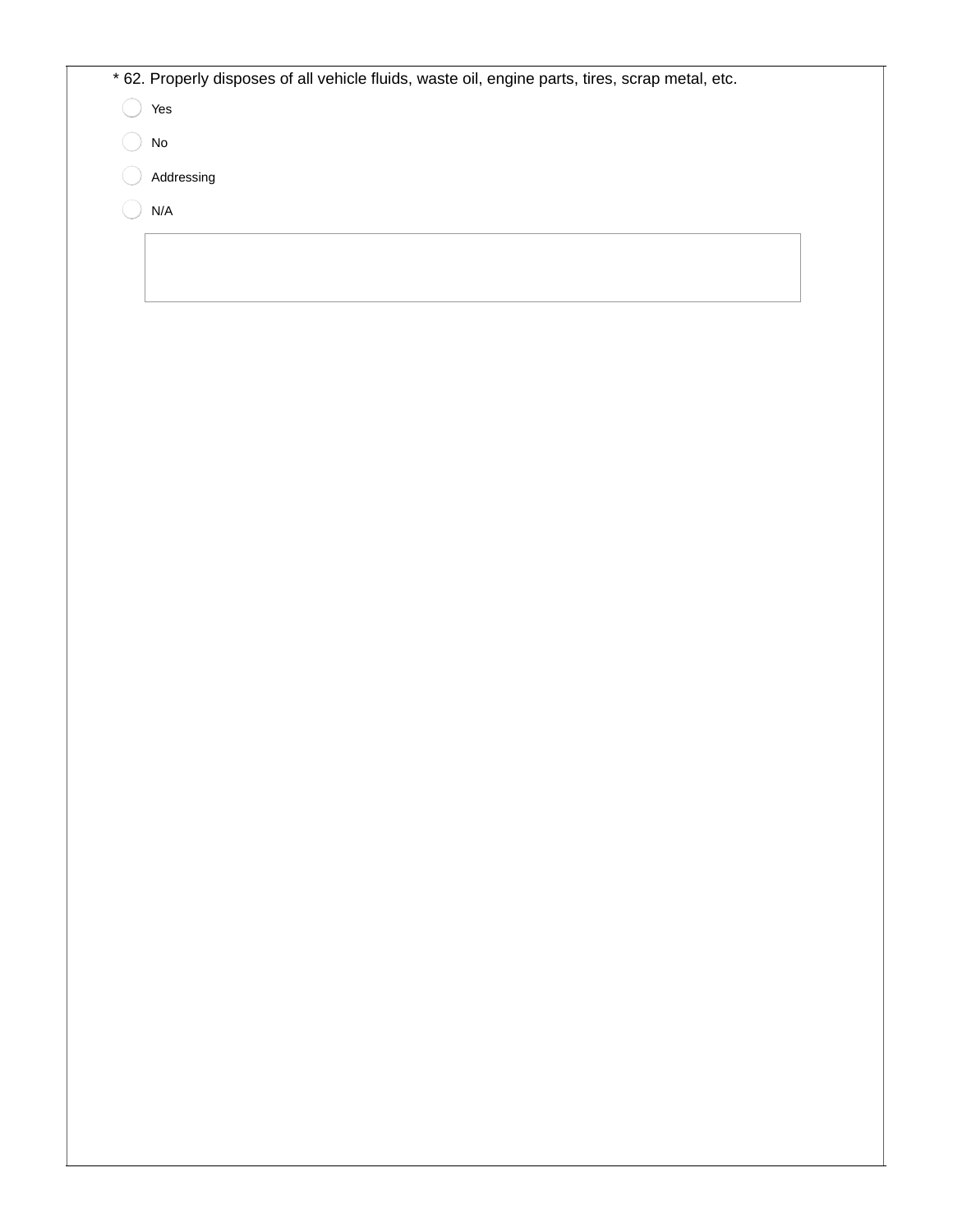

# **5. Composting BMPs**

*Compost is a product resulting from controlled biological decomposition of organic material that has been sanitized through the generation of heat and stabilized to a point where it is beneficial to plant growth. Compost is an organic material that can improve chemical, physical and biological characteristics of soils or growing media.*

*Composting may not be a valid maintenance practice for your facility. If you do not use compost, please provide detail in the N/A rationale.*

63. N/A Rationale:

\* 64. Conducts soil and/or plant tissue tests every two to three years to guide the application of the most beneficial compost for your situation.

- Yes
- No
- Addressing
- N/A

\* 65. Tills to an approximate 4 to 6" depth when used as a soil amendment prior to turfgrass establishment for new construction or renovation.

- Yes
- No
- Addressing
- N/A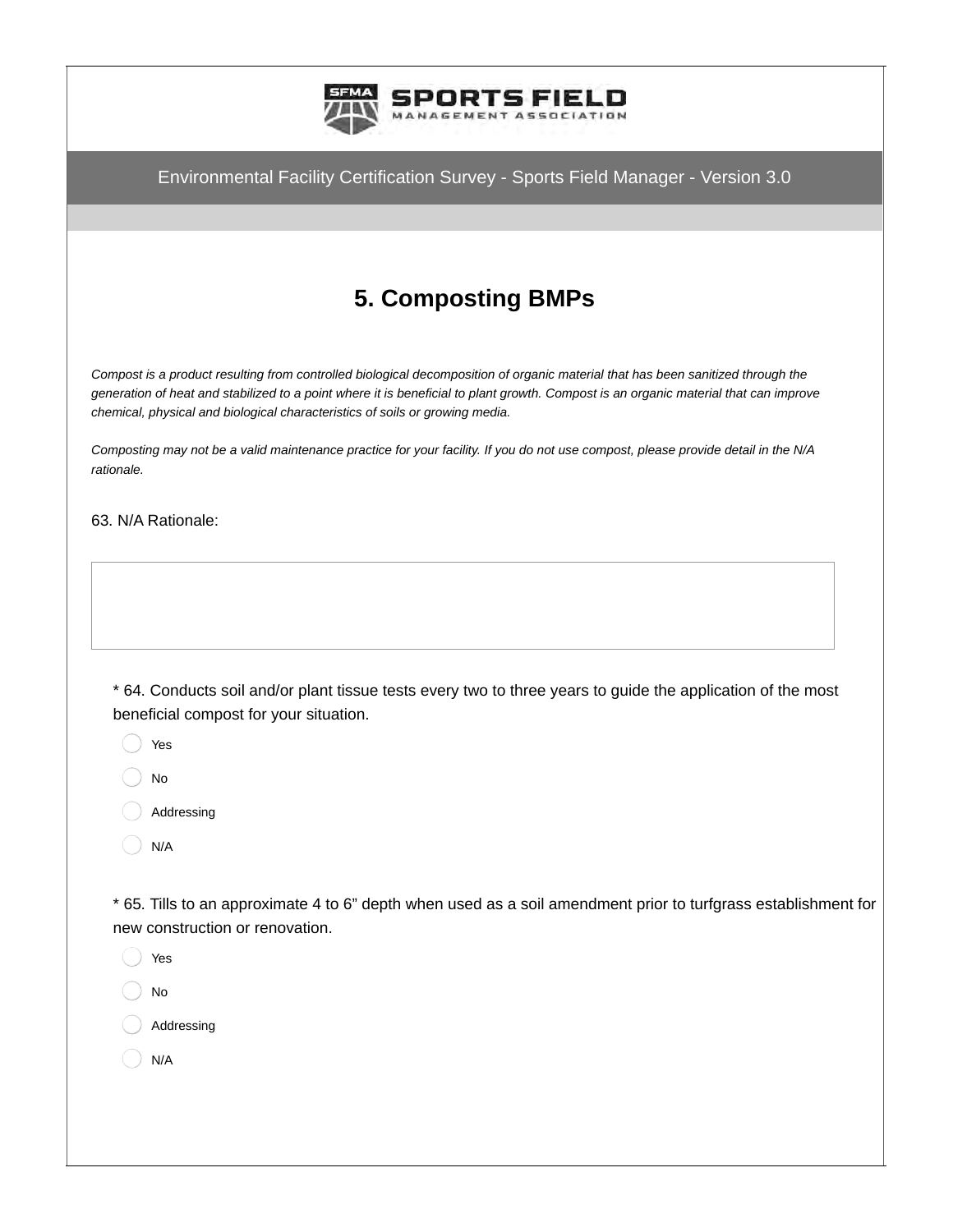\* 66. Always has the compost that is brought on site tested by a reputable laboratory to establish its nutrient composition to help determine what additional amendments might be required.

| Yes        |
|------------|
| No         |
| Addressing |
| N/A        |

\* 67. When topdressing established turfgrass areas, conducts applications following core cultivation, as appropriate, in the spring and/or fall for maximum benefit.

- Yes No Addressing
- N/A

\* 68. Implements facility or organization's own composting program of common raw materials such as coffee grounds, animal manure, leaves, grass clippings/yard waste, woodchips/sawdust, clean paper/cardboard, food waste from dining facilities.

- Yes
- No
- Addressing
- N/A

\* 69. Where possible, uses compost developed on site to improve soil health of turfgrass or landscape areas.

- Yes
- No
- Addressing
- N/A

*Also reference SFMA Educational Bulletins under Environmental Stewardship: Compost Applications to Sports Fields.*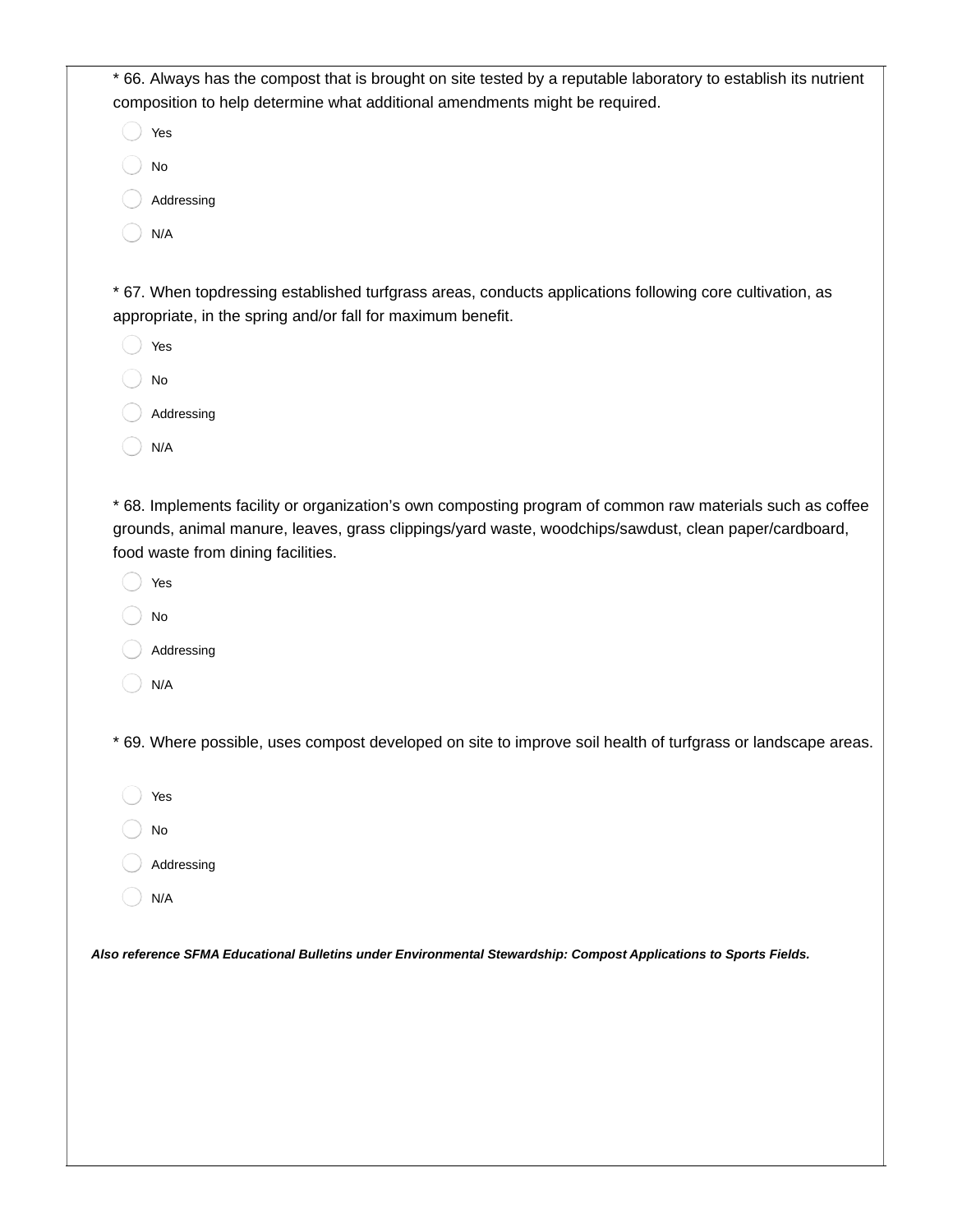| Environmental Facility Certification Survey - Sports Field Manager - Version 3.0<br><b>6. Mowing BMPs</b><br>* 70. Mows turfgrass fields/areas at a height that is optimal for promoting turfgrass health.<br>Yes<br>No<br>Addressing<br>N/A<br>* 71. Reduces mowing frequency and raises the mowing height of cool-season turfgrasses when hot summer<br>weather slows their growth rate.<br>Yes<br>$\mathsf{No}$<br>Addressing<br>N/A<br>Plant nutrients and soil organic material play an important role in developing a healthy, productive environment for root growth. |                                                                                                                          |
|------------------------------------------------------------------------------------------------------------------------------------------------------------------------------------------------------------------------------------------------------------------------------------------------------------------------------------------------------------------------------------------------------------------------------------------------------------------------------------------------------------------------------------------------------------------------------|--------------------------------------------------------------------------------------------------------------------------|
|                                                                                                                                                                                                                                                                                                                                                                                                                                                                                                                                                                              |                                                                                                                          |
|                                                                                                                                                                                                                                                                                                                                                                                                                                                                                                                                                                              |                                                                                                                          |
|                                                                                                                                                                                                                                                                                                                                                                                                                                                                                                                                                                              |                                                                                                                          |
|                                                                                                                                                                                                                                                                                                                                                                                                                                                                                                                                                                              |                                                                                                                          |
|                                                                                                                                                                                                                                                                                                                                                                                                                                                                                                                                                                              | Standard mowing heights vary depending on grass species, sport, and the amount of maintenance the<br>turfgrass receives. |
|                                                                                                                                                                                                                                                                                                                                                                                                                                                                                                                                                                              |                                                                                                                          |
|                                                                                                                                                                                                                                                                                                                                                                                                                                                                                                                                                                              |                                                                                                                          |
|                                                                                                                                                                                                                                                                                                                                                                                                                                                                                                                                                                              |                                                                                                                          |
|                                                                                                                                                                                                                                                                                                                                                                                                                                                                                                                                                                              |                                                                                                                          |
|                                                                                                                                                                                                                                                                                                                                                                                                                                                                                                                                                                              |                                                                                                                          |
|                                                                                                                                                                                                                                                                                                                                                                                                                                                                                                                                                                              |                                                                                                                          |
|                                                                                                                                                                                                                                                                                                                                                                                                                                                                                                                                                                              |                                                                                                                          |
|                                                                                                                                                                                                                                                                                                                                                                                                                                                                                                                                                                              |                                                                                                                          |
|                                                                                                                                                                                                                                                                                                                                                                                                                                                                                                                                                                              |                                                                                                                          |
|                                                                                                                                                                                                                                                                                                                                                                                                                                                                                                                                                                              |                                                                                                                          |
|                                                                                                                                                                                                                                                                                                                                                                                                                                                                                                                                                                              |                                                                                                                          |
|                                                                                                                                                                                                                                                                                                                                                                                                                                                                                                                                                                              |                                                                                                                          |
|                                                                                                                                                                                                                                                                                                                                                                                                                                                                                                                                                                              |                                                                                                                          |
|                                                                                                                                                                                                                                                                                                                                                                                                                                                                                                                                                                              |                                                                                                                          |
|                                                                                                                                                                                                                                                                                                                                                                                                                                                                                                                                                                              |                                                                                                                          |
|                                                                                                                                                                                                                                                                                                                                                                                                                                                                                                                                                                              |                                                                                                                          |
|                                                                                                                                                                                                                                                                                                                                                                                                                                                                                                                                                                              |                                                                                                                          |
|                                                                                                                                                                                                                                                                                                                                                                                                                                                                                                                                                                              |                                                                                                                          |
|                                                                                                                                                                                                                                                                                                                                                                                                                                                                                                                                                                              |                                                                                                                          |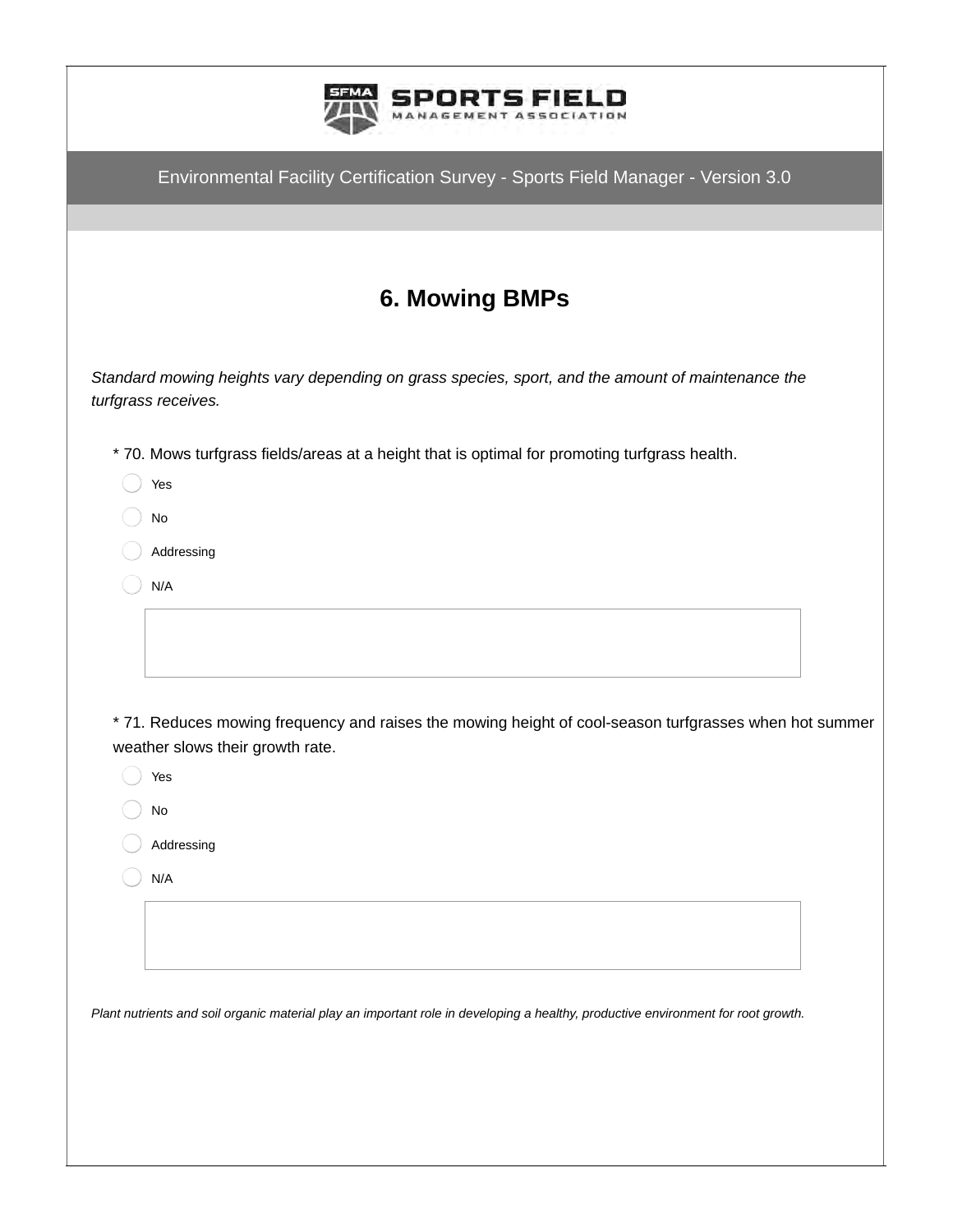|                 | * 72. Rarely removes grass clippings from mowed turfgrass areas.                                                                                       |
|-----------------|--------------------------------------------------------------------------------------------------------------------------------------------------------|
|                 | Yes                                                                                                                                                    |
|                 | $\mathsf{No}$                                                                                                                                          |
|                 | Addressing                                                                                                                                             |
|                 | N/A                                                                                                                                                    |
|                 |                                                                                                                                                        |
|                 |                                                                                                                                                        |
|                 |                                                                                                                                                        |
| upright growth. | Grass develops a "grain" based on cutting direction, tending to lean towards the direction of the mow. Alternating the pattern causes                  |
|                 | * 73. Changes the mowing pattern regularly.                                                                                                            |
|                 | Yes                                                                                                                                                    |
|                 | $\rm No$                                                                                                                                               |
|                 | Addressing                                                                                                                                             |
|                 | N/A                                                                                                                                                    |
|                 |                                                                                                                                                        |
|                 |                                                                                                                                                        |
|                 |                                                                                                                                                        |
|                 | Riding/driving on wet turfgrass may cause long-term damage, such as wheel ruts and soil compaction, which can impact turfgrass<br>health and recovery. |
|                 | * 74. Avoids unnecessary vehicular and equipment traffic on wet turfgrass.                                                                             |
|                 | Yes                                                                                                                                                    |
|                 | No                                                                                                                                                     |
|                 | Addressing                                                                                                                                             |
|                 | N/A                                                                                                                                                    |
|                 |                                                                                                                                                        |
|                 |                                                                                                                                                        |
|                 |                                                                                                                                                        |
|                 |                                                                                                                                                        |
|                 |                                                                                                                                                        |
|                 |                                                                                                                                                        |
|                 |                                                                                                                                                        |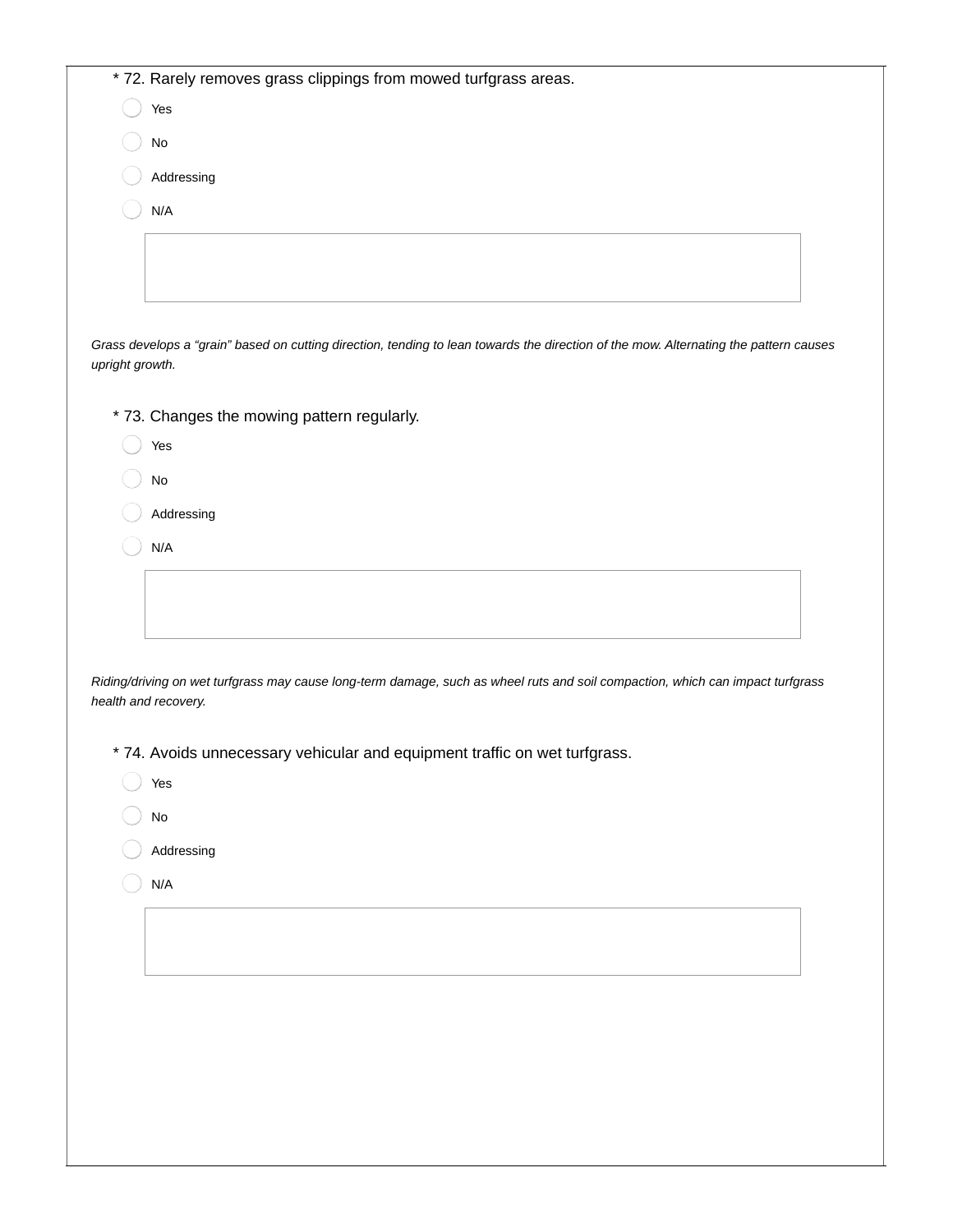|         | * 75. Walks the site during wet conditions to do a visual inspection.                                                 |  |
|---------|-----------------------------------------------------------------------------------------------------------------------|--|
|         | Yes                                                                                                                   |  |
|         | $\mathsf{No}$                                                                                                         |  |
|         | Addressing                                                                                                            |  |
|         | N/A                                                                                                                   |  |
|         |                                                                                                                       |  |
|         |                                                                                                                       |  |
|         |                                                                                                                       |  |
|         |                                                                                                                       |  |
|         | Ragged cuts to the turfgrass leaf made by dull mower blades may increase the opportunity for disease and pest issues. |  |
|         | * 76. Keeps mower blades sharp and balanced.                                                                          |  |
|         | Yes                                                                                                                   |  |
|         | $\mathsf{No}$                                                                                                         |  |
|         | Addressing                                                                                                            |  |
|         | N/A                                                                                                                   |  |
|         |                                                                                                                       |  |
|         |                                                                                                                       |  |
|         |                                                                                                                       |  |
|         |                                                                                                                       |  |
|         | Grass clippings that find their way in streams and drainage systems degrades water quality.                           |  |
|         | * 77. Ensures that grass clippings do not have the potential to be washed into streams or drainage systems.           |  |
|         | Yes                                                                                                                   |  |
|         | $\mathsf{No}$                                                                                                         |  |
|         | Addressing                                                                                                            |  |
|         | N/A                                                                                                                   |  |
|         |                                                                                                                       |  |
|         |                                                                                                                       |  |
|         |                                                                                                                       |  |
|         |                                                                                                                       |  |
|         | Trimming is performed by walk-behind mowers and line trimmers in areas that cannot be accessed by riding              |  |
| mowers. |                                                                                                                       |  |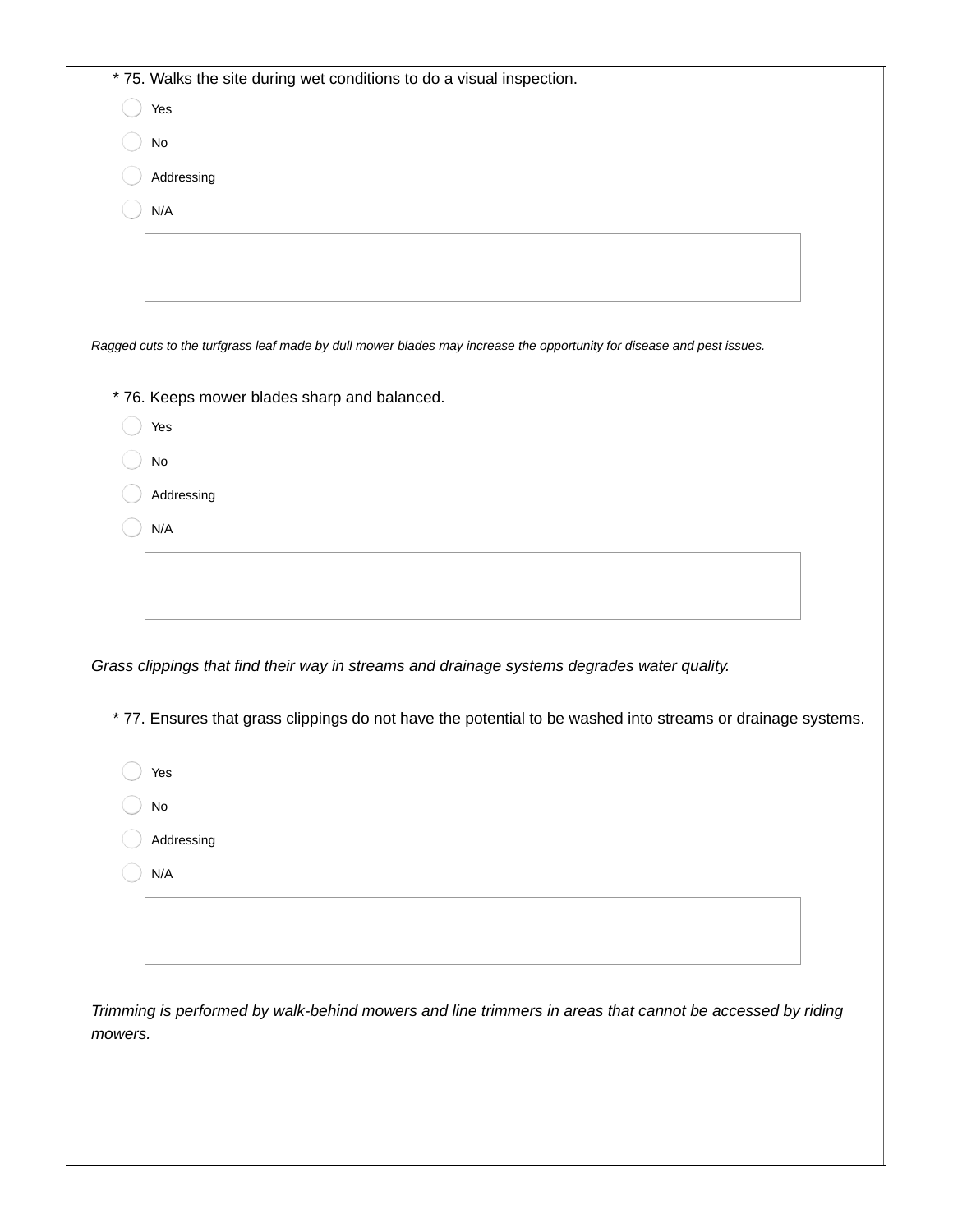| * 78. Coordinates trimming to coincide with other mowing activities on the site. |
|----------------------------------------------------------------------------------|
| Yes                                                                              |
| <b>No</b>                                                                        |
| Addressing                                                                       |
| $\mathsf{N}/\mathsf{A}$                                                          |
|                                                                                  |
|                                                                                  |
|                                                                                  |
| Also reference SFMA Educational Bulletins under Field Management Bulletins.      |
|                                                                                  |
|                                                                                  |
|                                                                                  |
|                                                                                  |
|                                                                                  |
|                                                                                  |
|                                                                                  |
|                                                                                  |
|                                                                                  |
|                                                                                  |
|                                                                                  |
|                                                                                  |
|                                                                                  |
|                                                                                  |
|                                                                                  |
|                                                                                  |
|                                                                                  |
|                                                                                  |
|                                                                                  |
|                                                                                  |
|                                                                                  |
|                                                                                  |
|                                                                                  |
|                                                                                  |
|                                                                                  |
|                                                                                  |
|                                                                                  |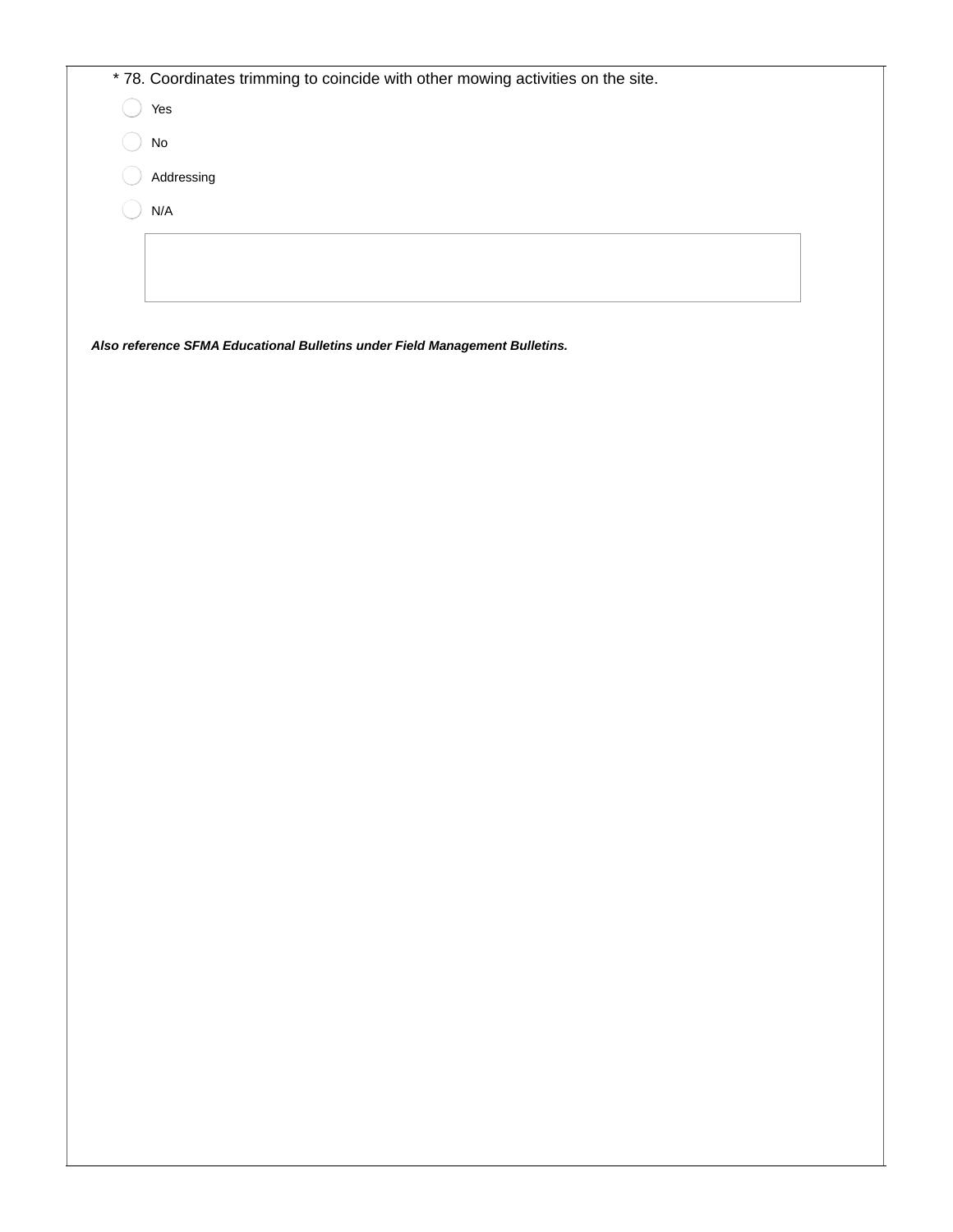|              | Environmental Facility Certification Survey - Sports Field Manager - Version 3.0                                                                                                                                                                                                                                                                                                                                     |
|--------------|----------------------------------------------------------------------------------------------------------------------------------------------------------------------------------------------------------------------------------------------------------------------------------------------------------------------------------------------------------------------------------------------------------------------|
|              |                                                                                                                                                                                                                                                                                                                                                                                                                      |
|              |                                                                                                                                                                                                                                                                                                                                                                                                                      |
|              | <b>7. Energy Conservation BMPs</b>                                                                                                                                                                                                                                                                                                                                                                                   |
| accordingly. | The following BMPs reduce the "carbon footprint" of the facility. Energy savings mean cost savings. Energy is a controllable cost and<br>many organizations are realizing the cost benefits of energy reduction. Energy efficient lighting includes compact fluorescents, T8<br>Fluorescent, or LEDs/replacement program. Lighting technologies can detect the presence or absence of people and turns lights on/off |
|              | * 79. Uses lighting timers and/or occupancy sensors in facilities.                                                                                                                                                                                                                                                                                                                                                   |
|              | Yes                                                                                                                                                                                                                                                                                                                                                                                                                  |
|              | No                                                                                                                                                                                                                                                                                                                                                                                                                   |
|              | Addressing                                                                                                                                                                                                                                                                                                                                                                                                           |
|              | N/A                                                                                                                                                                                                                                                                                                                                                                                                                  |
|              |                                                                                                                                                                                                                                                                                                                                                                                                                      |
|              |                                                                                                                                                                                                                                                                                                                                                                                                                      |
|              |                                                                                                                                                                                                                                                                                                                                                                                                                      |
|              | * 80. Uses energy efficient lighting.                                                                                                                                                                                                                                                                                                                                                                                |
|              | Yes                                                                                                                                                                                                                                                                                                                                                                                                                  |
|              | $\mathsf{No}$                                                                                                                                                                                                                                                                                                                                                                                                        |
|              | Addressing                                                                                                                                                                                                                                                                                                                                                                                                           |
|              | N/A                                                                                                                                                                                                                                                                                                                                                                                                                  |
|              |                                                                                                                                                                                                                                                                                                                                                                                                                      |
|              |                                                                                                                                                                                                                                                                                                                                                                                                                      |
|              |                                                                                                                                                                                                                                                                                                                                                                                                                      |
|              | Clean energy technology includes biodiesel, liquid propane/LPG, compressed natural gas/CN, electric.                                                                                                                                                                                                                                                                                                                 |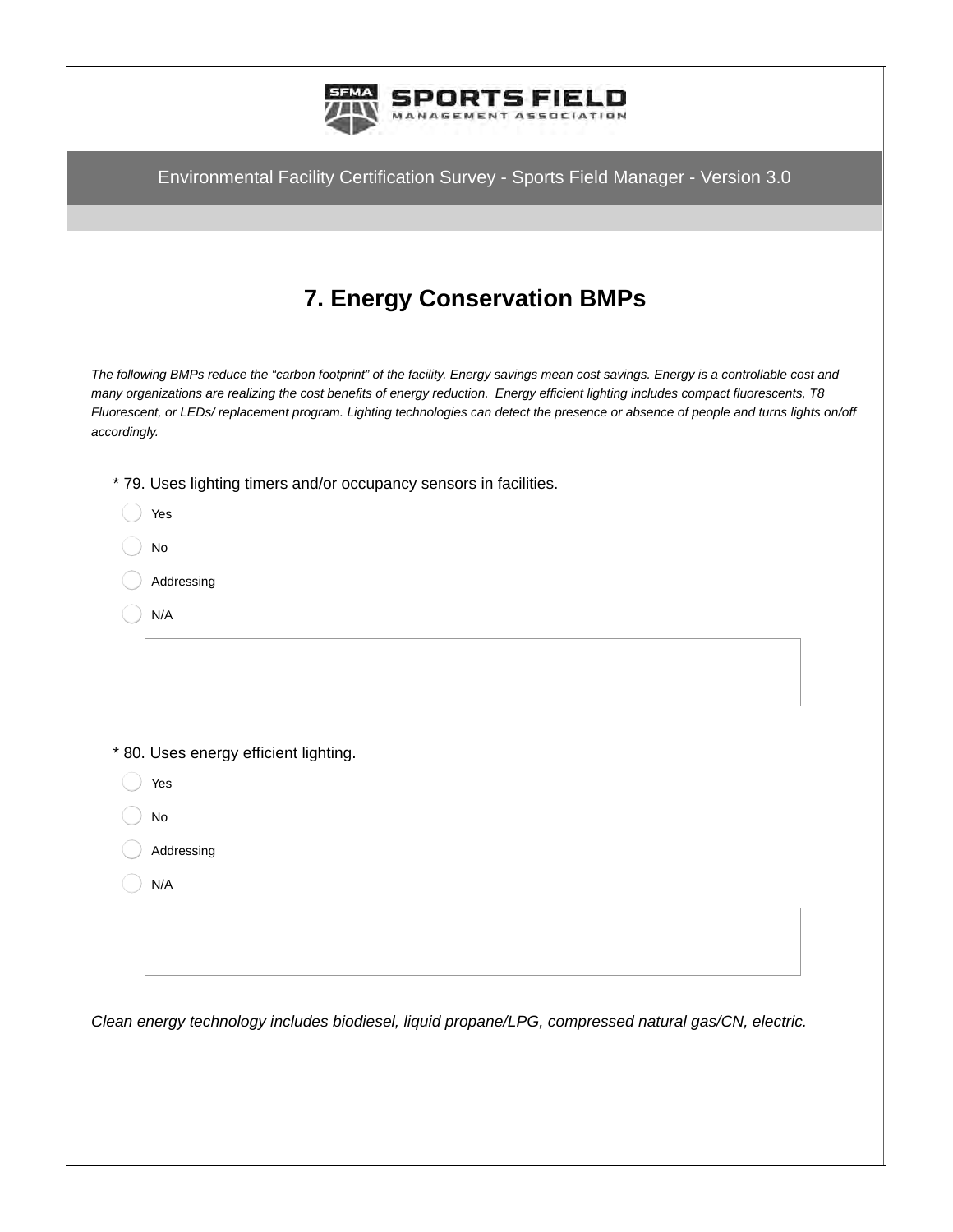| * 81. Uses clean energy technology.                                                                                                  |
|--------------------------------------------------------------------------------------------------------------------------------------|
| Yes                                                                                                                                  |
| <b>No</b>                                                                                                                            |
| Addressing                                                                                                                           |
| N/A                                                                                                                                  |
|                                                                                                                                      |
|                                                                                                                                      |
|                                                                                                                                      |
| Clean Diesel refers to the new Federal standards for diesel emissions. All new diesel motors are required to follow these standards. |
| * 82. Uses clean diesel cars and trucks for lower levels of emissions.                                                               |
| Yes                                                                                                                                  |
| No                                                                                                                                   |
| Addressing                                                                                                                           |
| N/A                                                                                                                                  |
|                                                                                                                                      |
|                                                                                                                                      |
|                                                                                                                                      |
| * 83. Uses alternative energy systems, such as solar systems, wind energy, geo-thermal energy, to provide                            |
| and/or conserve energy at any facility.                                                                                              |
| Yes                                                                                                                                  |
| No                                                                                                                                   |
| Addressing                                                                                                                           |
| N/A                                                                                                                                  |
|                                                                                                                                      |

*Energy Star is a U.S. Environmental Protection Agency program that identifies equipment, which is energy efficient and protects the environment (i.e. refrigerators/freezers).*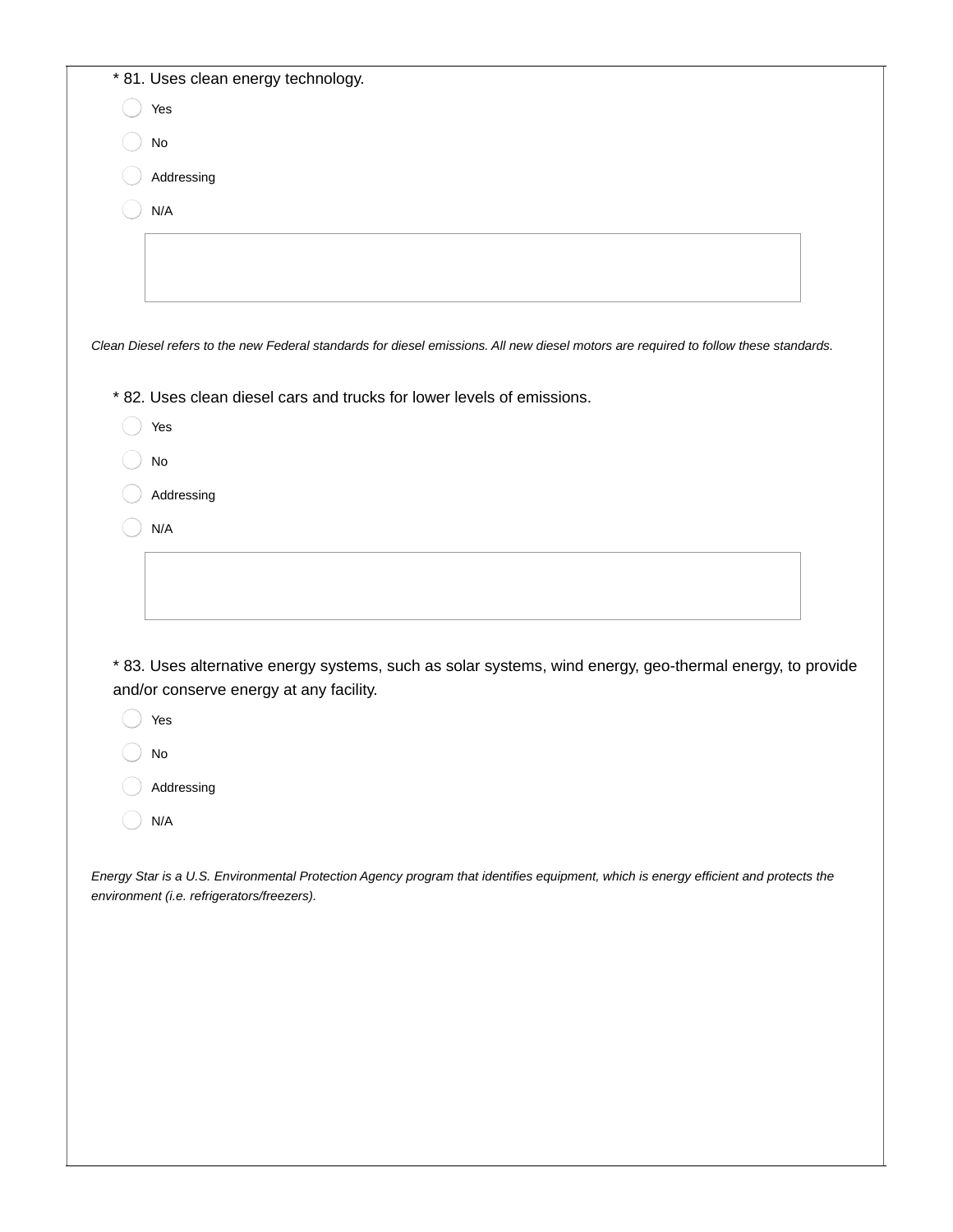| * 84. Incorporates Energy Star Equipment throughout the facility.                                                             |  |
|-------------------------------------------------------------------------------------------------------------------------------|--|
| Yes                                                                                                                           |  |
| No                                                                                                                            |  |
| Addressing                                                                                                                    |  |
| N/A                                                                                                                           |  |
|                                                                                                                               |  |
|                                                                                                                               |  |
|                                                                                                                               |  |
|                                                                                                                               |  |
| Energy consumption by heating, ventilation and air conditioning systems can be reduced through technology<br>and maintenance. |  |
|                                                                                                                               |  |
| * 85. Adjusts thermostats to the appropriate temperature depending upon season.                                               |  |
| Yes                                                                                                                           |  |
| No                                                                                                                            |  |
| Addressing                                                                                                                    |  |
| N/A                                                                                                                           |  |
|                                                                                                                               |  |
|                                                                                                                               |  |
|                                                                                                                               |  |
|                                                                                                                               |  |
| * 86. Uses programmable thermostats.                                                                                          |  |
| Yes                                                                                                                           |  |
| No                                                                                                                            |  |
| Addressing                                                                                                                    |  |
| N/A                                                                                                                           |  |
|                                                                                                                               |  |
|                                                                                                                               |  |
|                                                                                                                               |  |
|                                                                                                                               |  |
|                                                                                                                               |  |
|                                                                                                                               |  |
|                                                                                                                               |  |
|                                                                                                                               |  |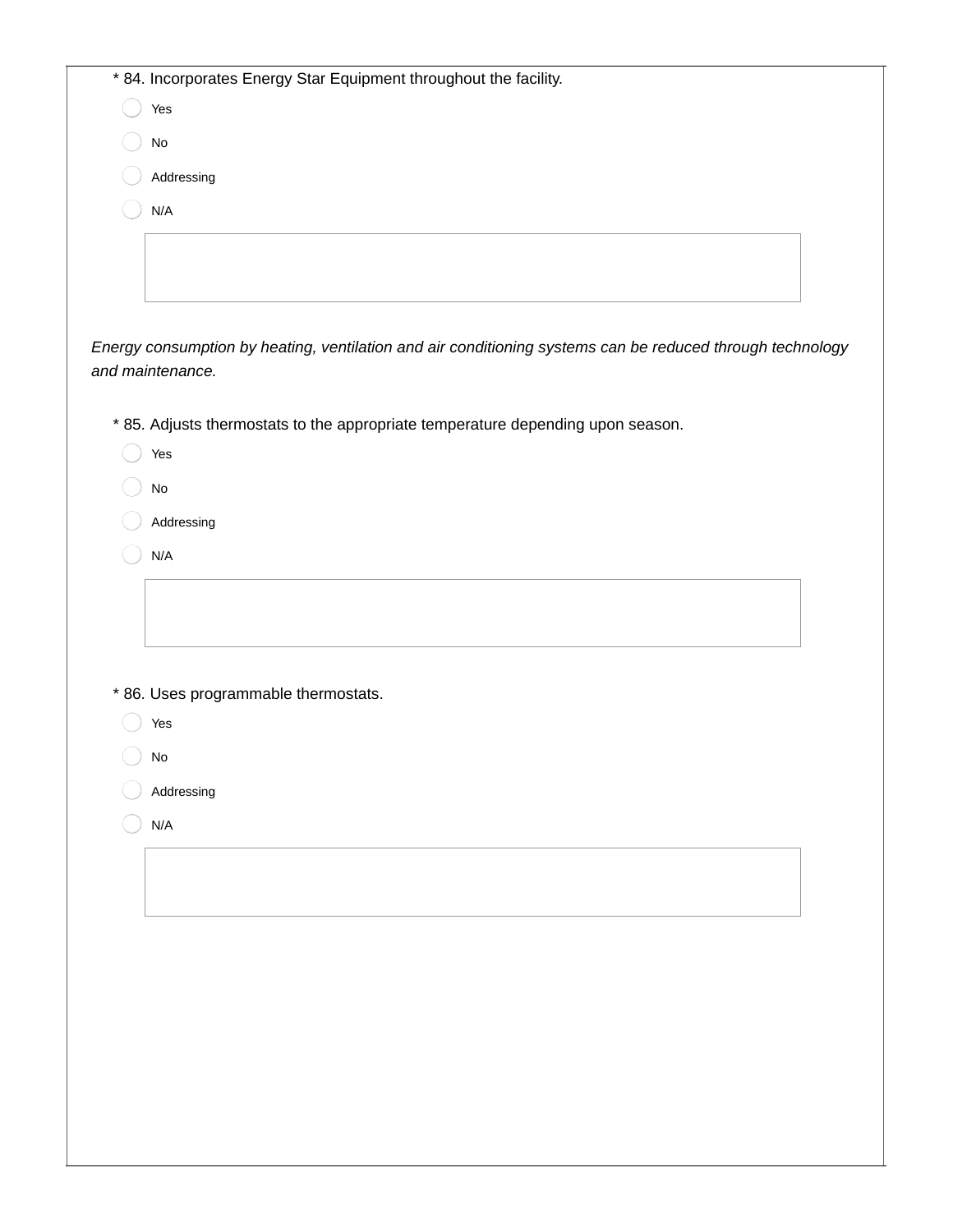| * 87. Changes filters regularly. |
|----------------------------------|
| Yes                              |
| No                               |
| Addressing                       |
| N/A                              |
|                                  |
|                                  |
|                                  |

\* 88. Performs schedule maintenance on HVAC equipment, i.e. clean condenser and evaporator coils at least every six months.

Yes

No

Addressing

N/A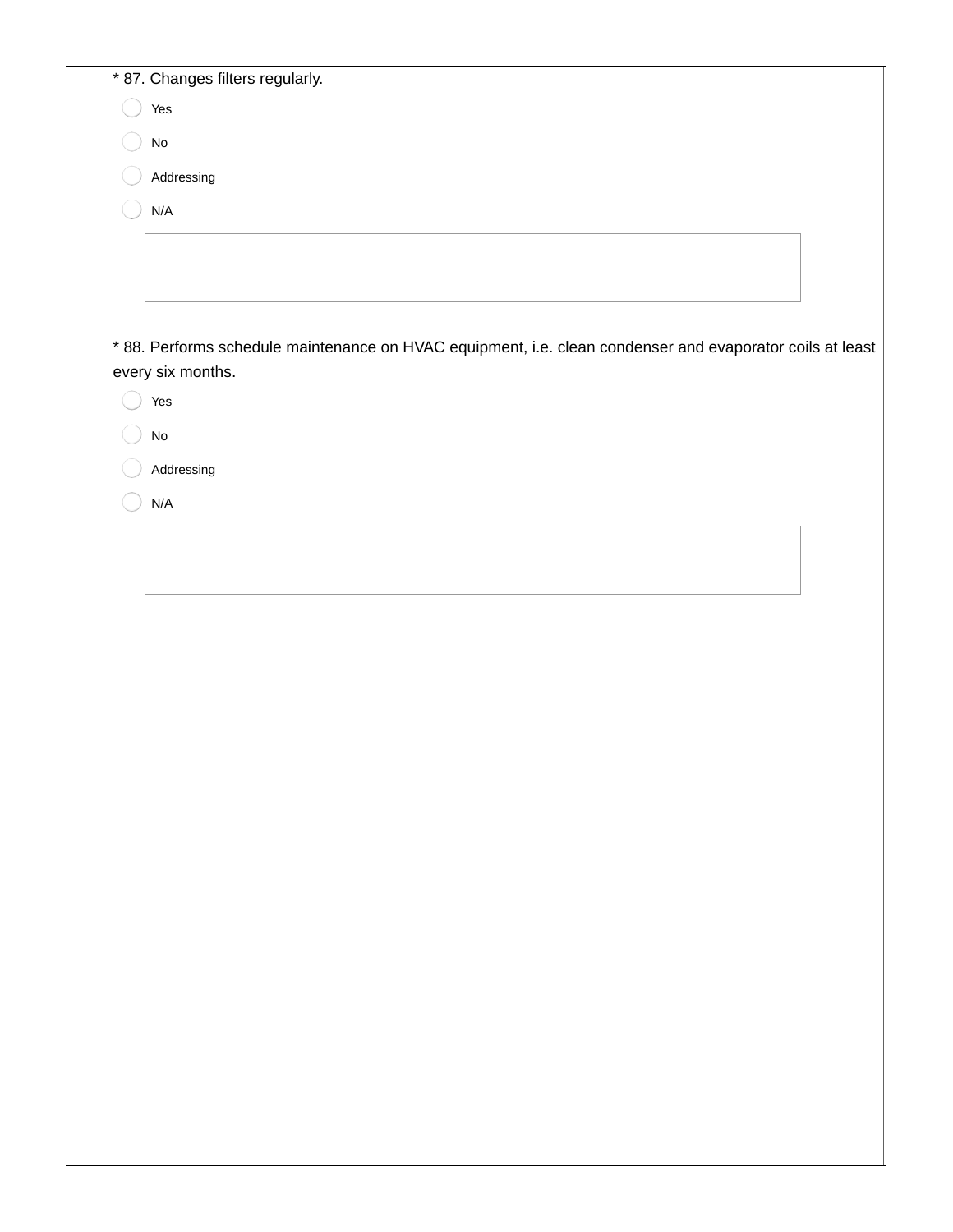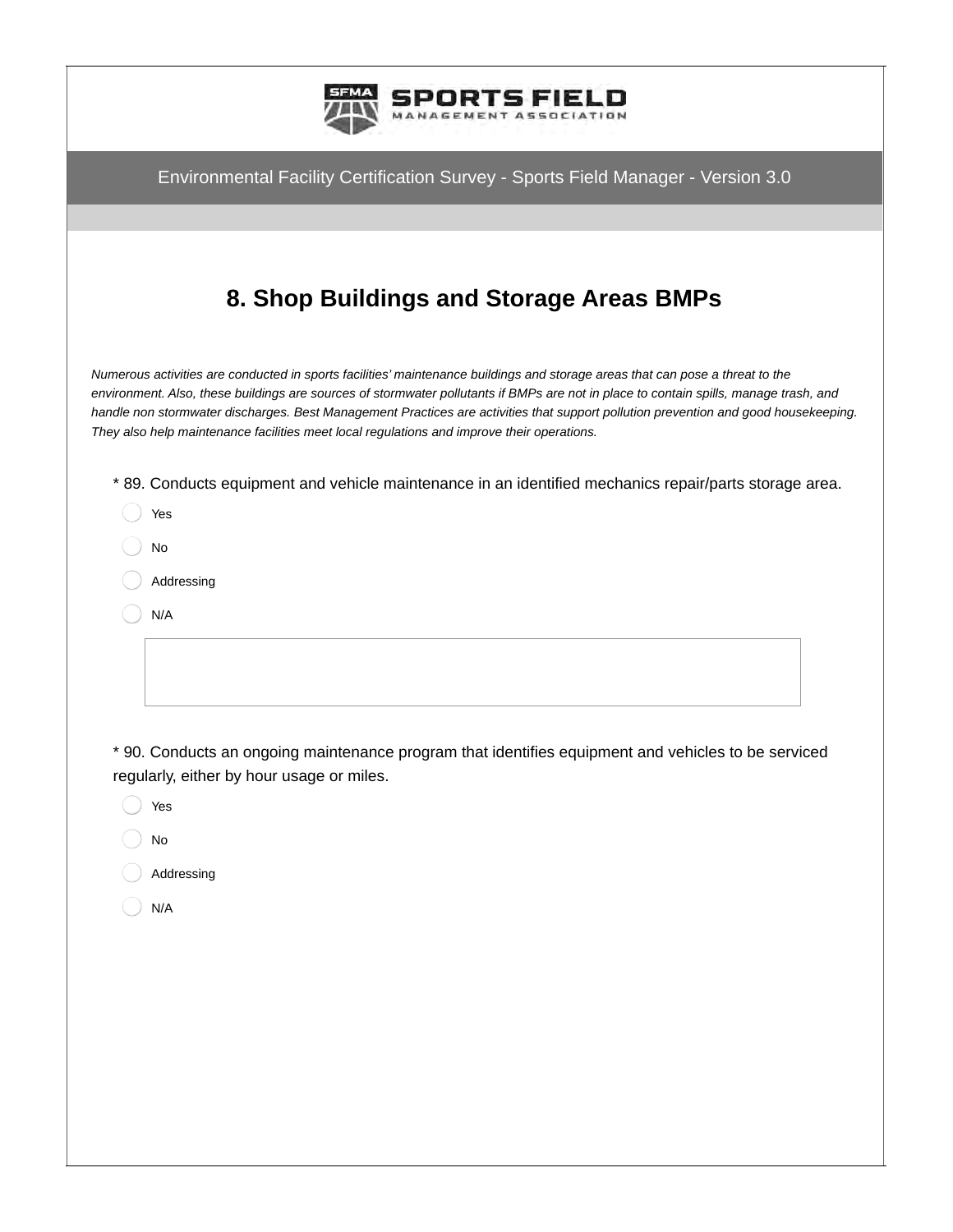| * 91. Monitors equipment and vehicles for fluid leaks and places pans under the leaks to collect fluids until the<br>leak can be fixed.<br>Yes |
|------------------------------------------------------------------------------------------------------------------------------------------------|
|                                                                                                                                                |
|                                                                                                                                                |
|                                                                                                                                                |
| No                                                                                                                                             |
| Addressing                                                                                                                                     |
| N/A                                                                                                                                            |
|                                                                                                                                                |
|                                                                                                                                                |
|                                                                                                                                                |
|                                                                                                                                                |
| * 92. Uses less toxic or non-toxic materials for cleaning, coating, and lubricating to prevent costly hazardous                                |
| waste generation.                                                                                                                              |
| Yes                                                                                                                                            |
| $\mathsf{No}$                                                                                                                                  |
| Addressing                                                                                                                                     |
|                                                                                                                                                |
| N/A                                                                                                                                            |
|                                                                                                                                                |
|                                                                                                                                                |
|                                                                                                                                                |
|                                                                                                                                                |
| * 93. Concentrates cleaning and disposal at a centralized station to confine solvents and other fluids to one                                  |
| area.                                                                                                                                          |
| Yes                                                                                                                                            |
|                                                                                                                                                |
|                                                                                                                                                |
| No                                                                                                                                             |
| Addressing                                                                                                                                     |
|                                                                                                                                                |
| N/A                                                                                                                                            |
|                                                                                                                                                |
|                                                                                                                                                |
|                                                                                                                                                |
|                                                                                                                                                |
|                                                                                                                                                |
|                                                                                                                                                |
|                                                                                                                                                |
|                                                                                                                                                |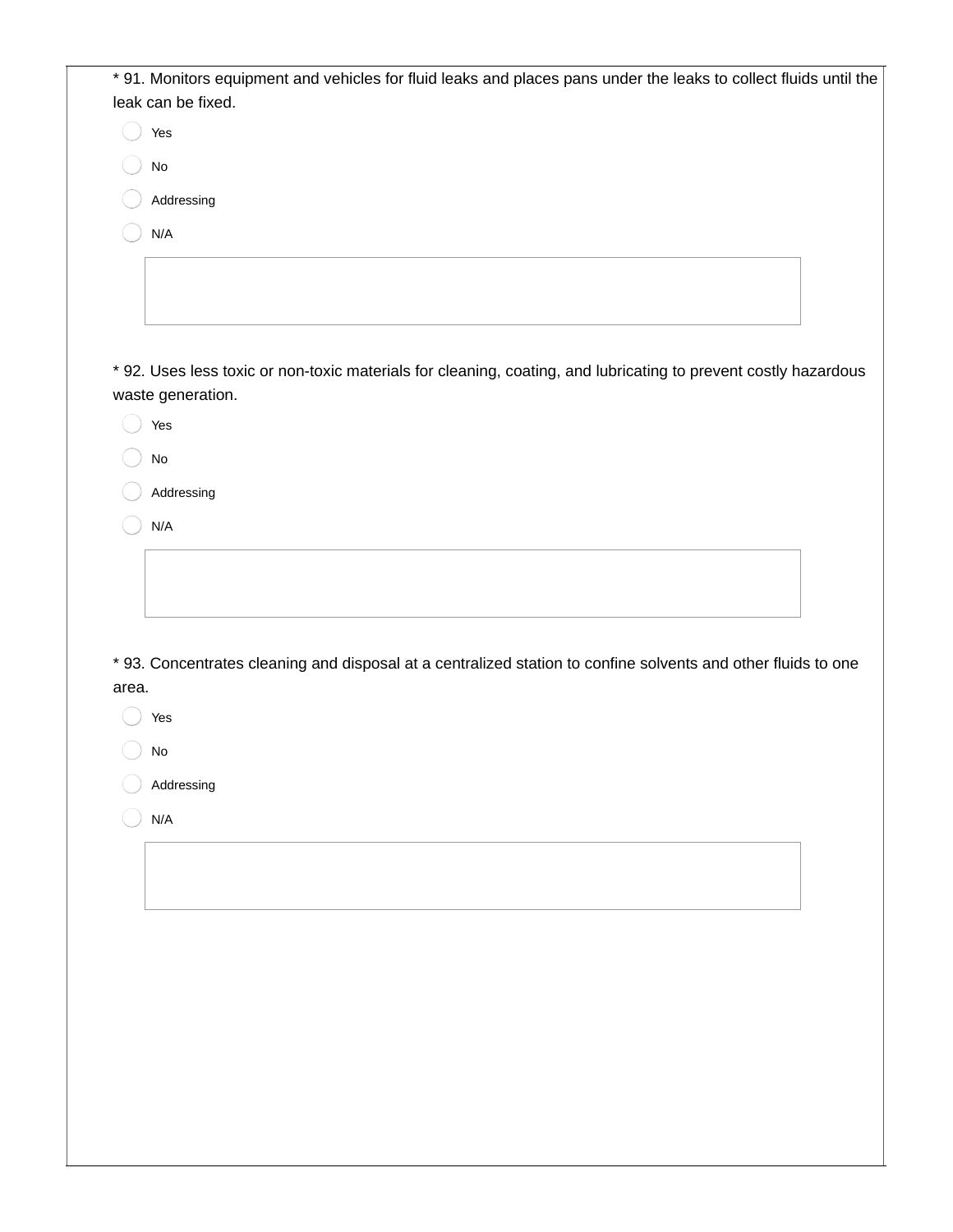|           | * 94. Appropriately retains or directs fluids from vehicle leaks, fluid changes, etc. to a solvent sink or holding |  |
|-----------|--------------------------------------------------------------------------------------------------------------------|--|
| tank.     |                                                                                                                    |  |
|           | Yes                                                                                                                |  |
|           | $\operatorname{\mathsf{No}}$                                                                                       |  |
|           |                                                                                                                    |  |
|           | Addressing                                                                                                         |  |
|           | N/A                                                                                                                |  |
|           |                                                                                                                    |  |
|           |                                                                                                                    |  |
|           |                                                                                                                    |  |
|           | * 95. Keeps used fluids in recycling drums or hazardous waste containers until they can be disposed of             |  |
| properly. |                                                                                                                    |  |
|           | Yes                                                                                                                |  |
|           | $\rm No$                                                                                                           |  |
|           | Addressing                                                                                                         |  |
|           | N/A                                                                                                                |  |
|           |                                                                                                                    |  |
|           |                                                                                                                    |  |
|           |                                                                                                                    |  |
|           |                                                                                                                    |  |
|           | * 96. Uses local services to collect used liquids.                                                                 |  |
|           | Yes                                                                                                                |  |
|           | No                                                                                                                 |  |
|           | Addressing                                                                                                         |  |
|           | $\mathsf{N}/\mathsf{A}$                                                                                            |  |
|           |                                                                                                                    |  |
|           |                                                                                                                    |  |
|           |                                                                                                                    |  |
|           |                                                                                                                    |  |
|           |                                                                                                                    |  |
|           |                                                                                                                    |  |
|           |                                                                                                                    |  |
|           |                                                                                                                    |  |
|           |                                                                                                                    |  |
|           |                                                                                                                    |  |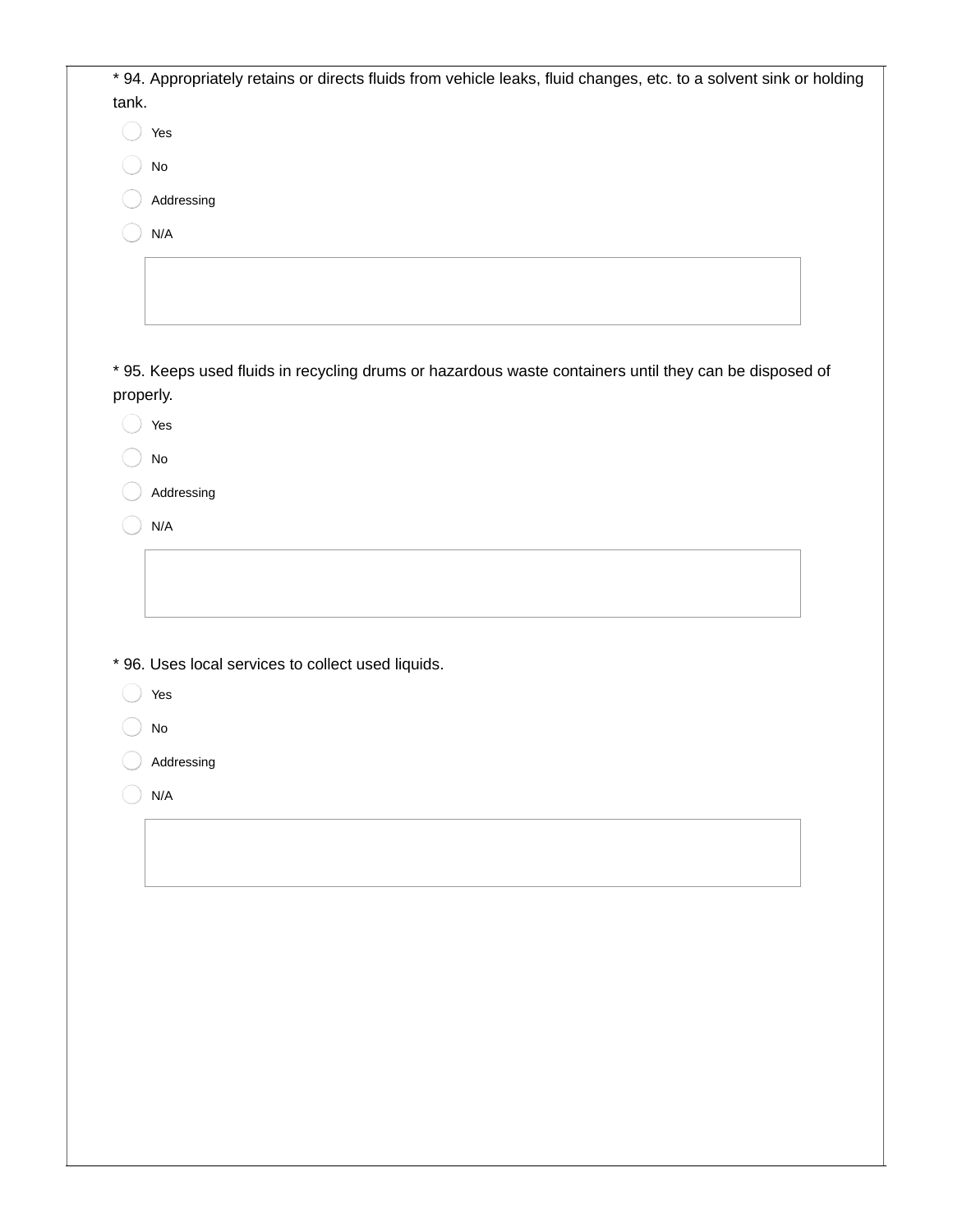| Yes                     |                                                                                                                                                                               |  |
|-------------------------|-------------------------------------------------------------------------------------------------------------------------------------------------------------------------------|--|
| $\mathsf{No}$           |                                                                                                                                                                               |  |
|                         | Addressing                                                                                                                                                                    |  |
| $\mathsf{N}/\mathsf{A}$ |                                                                                                                                                                               |  |
|                         |                                                                                                                                                                               |  |
|                         |                                                                                                                                                                               |  |
|                         |                                                                                                                                                                               |  |
|                         |                                                                                                                                                                               |  |
| Yes                     | * 98. Has a secondary containment system in place per state regulations.                                                                                                      |  |
|                         |                                                                                                                                                                               |  |
| $\mathsf{No}$           |                                                                                                                                                                               |  |
|                         | Addressing                                                                                                                                                                    |  |
| $\mathsf{N}/\mathsf{A}$ |                                                                                                                                                                               |  |
|                         |                                                                                                                                                                               |  |
|                         |                                                                                                                                                                               |  |
| Yes                     | * 99. Cleans up spills immediately using absorbent materials, such as kitty litter.                                                                                           |  |
| $\mathsf{No}$           |                                                                                                                                                                               |  |
|                         | Addressing                                                                                                                                                                    |  |
| N/A                     |                                                                                                                                                                               |  |
|                         |                                                                                                                                                                               |  |
|                         |                                                                                                                                                                               |  |
|                         |                                                                                                                                                                               |  |
|                         |                                                                                                                                                                               |  |
|                         | * 100. Utilizes catch basin inserts to collect dirt, sand, grass clippings, and other contaminants in maintenance<br>area drains that may be connected to stormwater systems. |  |
| Yes                     |                                                                                                                                                                               |  |
| No                      |                                                                                                                                                                               |  |
|                         | Addressing                                                                                                                                                                    |  |
| N/A                     |                                                                                                                                                                               |  |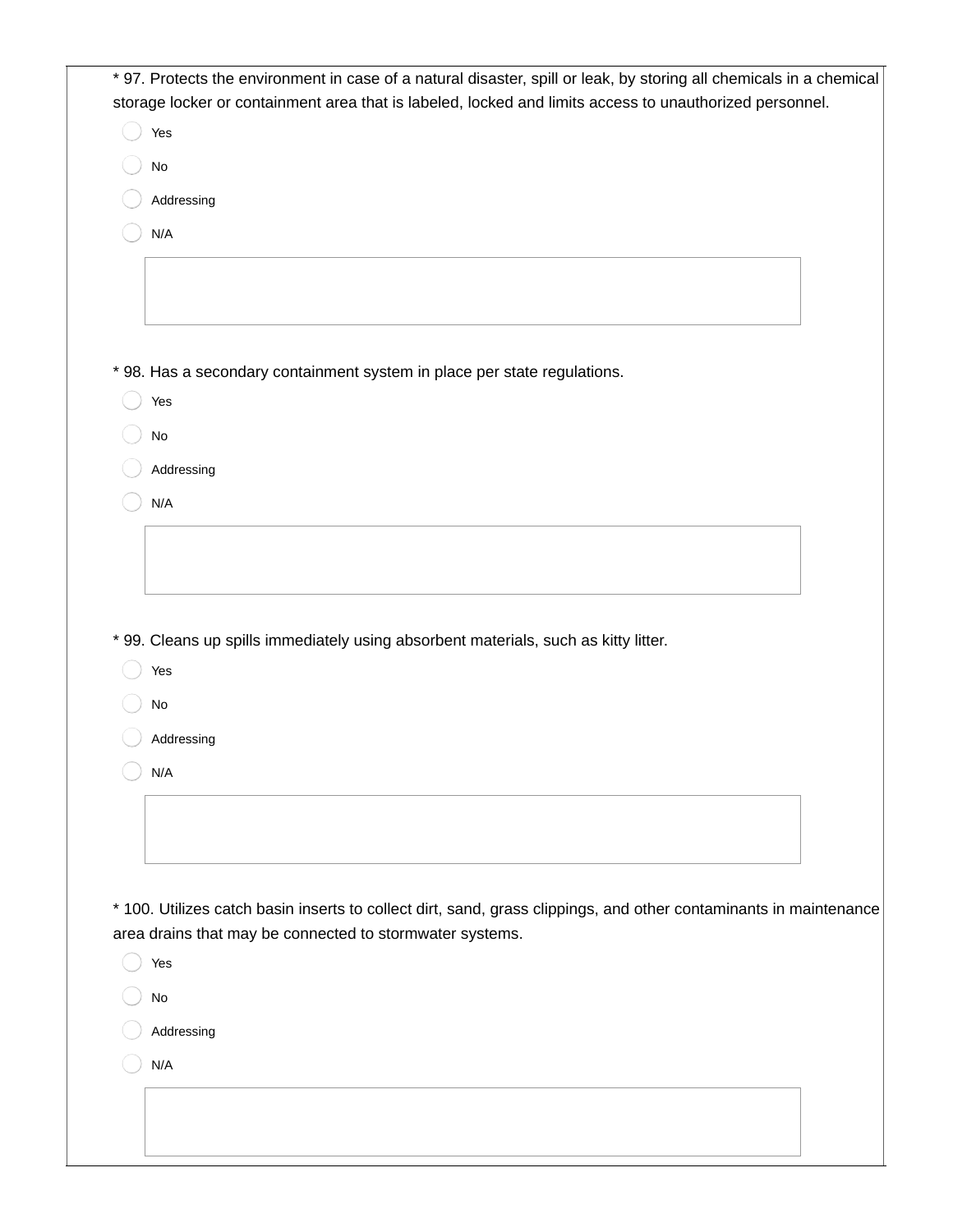| * 101. Reduces the amount of water used for cleaning equipment.                                                    |
|--------------------------------------------------------------------------------------------------------------------|
| Yes                                                                                                                |
| $\mathsf{No}$                                                                                                      |
| Addressing                                                                                                         |
| N/A                                                                                                                |
|                                                                                                                    |
|                                                                                                                    |
|                                                                                                                    |
| * 102. Utilizes a system to recycle wash water for equipment wash areas.                                           |
| Yes                                                                                                                |
| $\operatorname{\mathsf{No}}$                                                                                       |
| Addressing                                                                                                         |
| N/A                                                                                                                |
|                                                                                                                    |
|                                                                                                                    |
|                                                                                                                    |
| wastewater before discharge into the sanitary sewer)<br>Yes                                                        |
|                                                                                                                    |
| $\mathsf{No}$                                                                                                      |
| Addressing                                                                                                         |
| N/A                                                                                                                |
|                                                                                                                    |
|                                                                                                                    |
|                                                                                                                    |
|                                                                                                                    |
| metal, etc.                                                                                                        |
| Yes                                                                                                                |
| $\operatorname{\mathsf{No}}$                                                                                       |
| Addressing                                                                                                         |
| N/A                                                                                                                |
| * 104. Recycles and/or properly disposes of all shop wastes: vehicle fluids, waste oil, tires, engine parts, scrap |
|                                                                                                                    |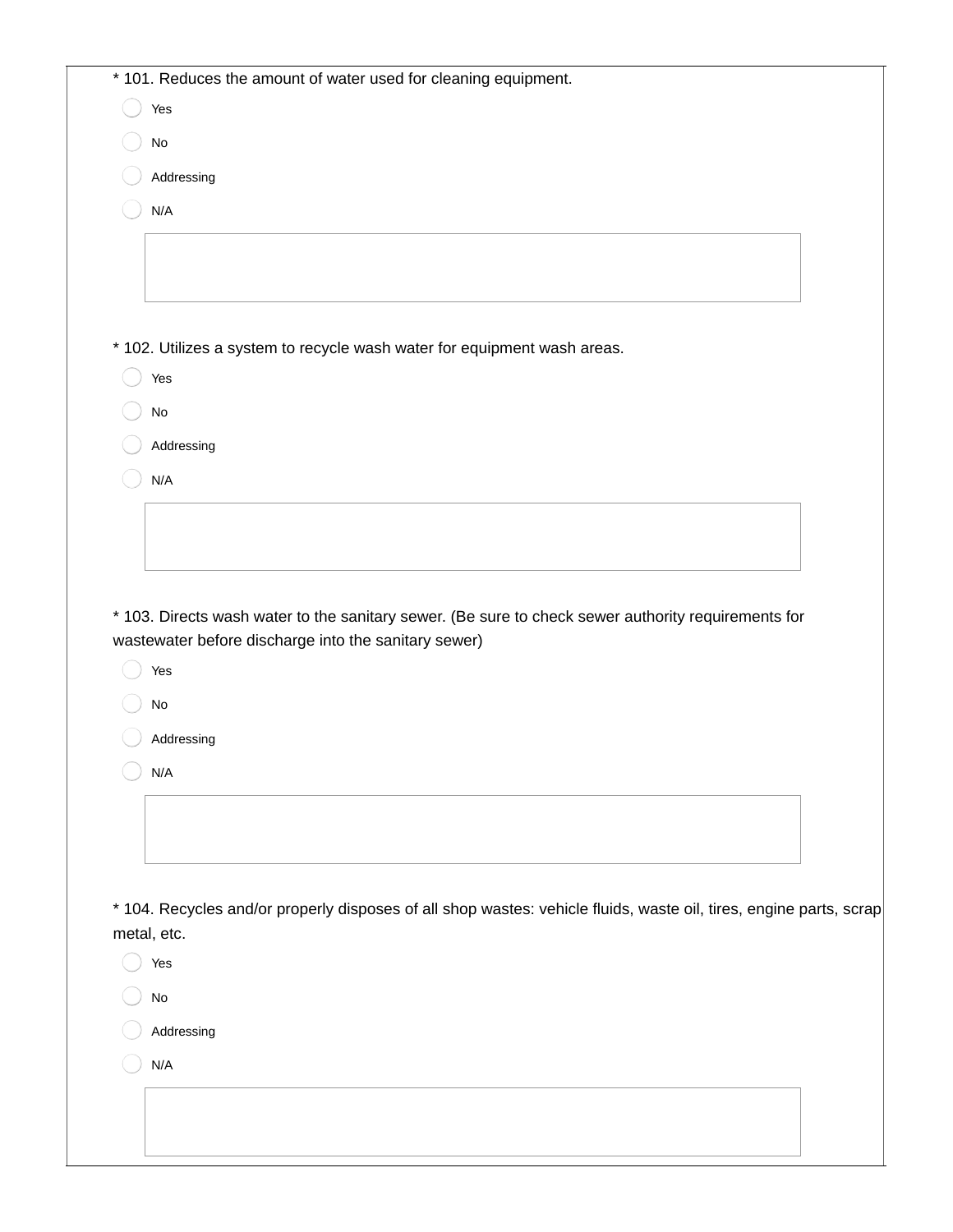| * 105. Checks the fuel tank/station bi-annually for physical damage such as leaks, cracks, or scratches and to<br>ensure it is in working condition.<br>Yes<br>No<br>Addressing<br>$\mathsf{N}/\mathsf{A}$<br>* 106. Has equipped the fuel tank/station with spill kits and an emergency shut off within 100 ft.<br>Yes |  |
|-------------------------------------------------------------------------------------------------------------------------------------------------------------------------------------------------------------------------------------------------------------------------------------------------------------------------|--|
|                                                                                                                                                                                                                                                                                                                         |  |
|                                                                                                                                                                                                                                                                                                                         |  |
|                                                                                                                                                                                                                                                                                                                         |  |
|                                                                                                                                                                                                                                                                                                                         |  |
|                                                                                                                                                                                                                                                                                                                         |  |
|                                                                                                                                                                                                                                                                                                                         |  |
|                                                                                                                                                                                                                                                                                                                         |  |
|                                                                                                                                                                                                                                                                                                                         |  |
|                                                                                                                                                                                                                                                                                                                         |  |
|                                                                                                                                                                                                                                                                                                                         |  |
|                                                                                                                                                                                                                                                                                                                         |  |
|                                                                                                                                                                                                                                                                                                                         |  |
|                                                                                                                                                                                                                                                                                                                         |  |
| $\operatorname{\mathsf{No}}$                                                                                                                                                                                                                                                                                            |  |
| Addressing                                                                                                                                                                                                                                                                                                              |  |
| N/A                                                                                                                                                                                                                                                                                                                     |  |
|                                                                                                                                                                                                                                                                                                                         |  |
|                                                                                                                                                                                                                                                                                                                         |  |
|                                                                                                                                                                                                                                                                                                                         |  |
|                                                                                                                                                                                                                                                                                                                         |  |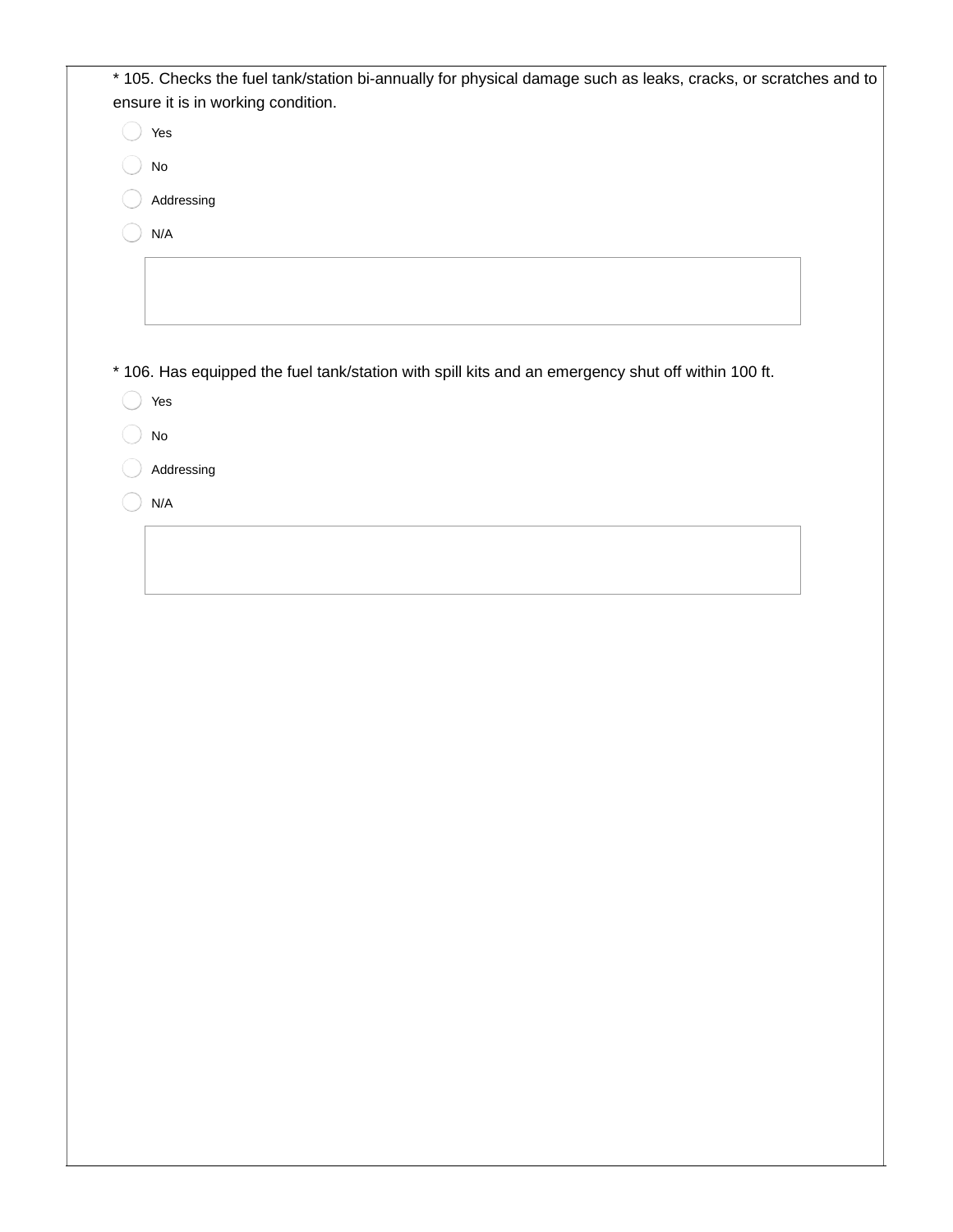

# **9. Irrigation, Water Quality and Water Conservation BMPs**

*When rainfall is insufficient and water resources become limited, the supplemental irrigation required to sustain plantings, such as turfgrass and other landscaping plants, is often the first to be placed on water use restrictions. When managing turfgrass and other landscaped areas, reduce water use to the lowest possible level to conserve and protect our most precious natural resource. Always comply with local and state water use regulations and restrictions.* 

*Applying water responsibly can conserve resources and save money while still maintaining a healthy, safe turfgrass surface and aesthetically pleasing landscape. Due to constantly changing environments, a water quality analysis should be performed regularly to check for potential problems associated with changes in pH, salinity, heavy metals, bicarbonates, micronutrients, and suspended solids.*

\*Informational questions do not have a bearing on the grading of the section and are for informatory purposes only.

\* 107. \*Does the field/facility use an in-ground irrigation system?

Yes

No

- \* 108. \*Does the field/facility employ the use of any portable irrigation devices to supply irrigation water?
	- Yes
	- No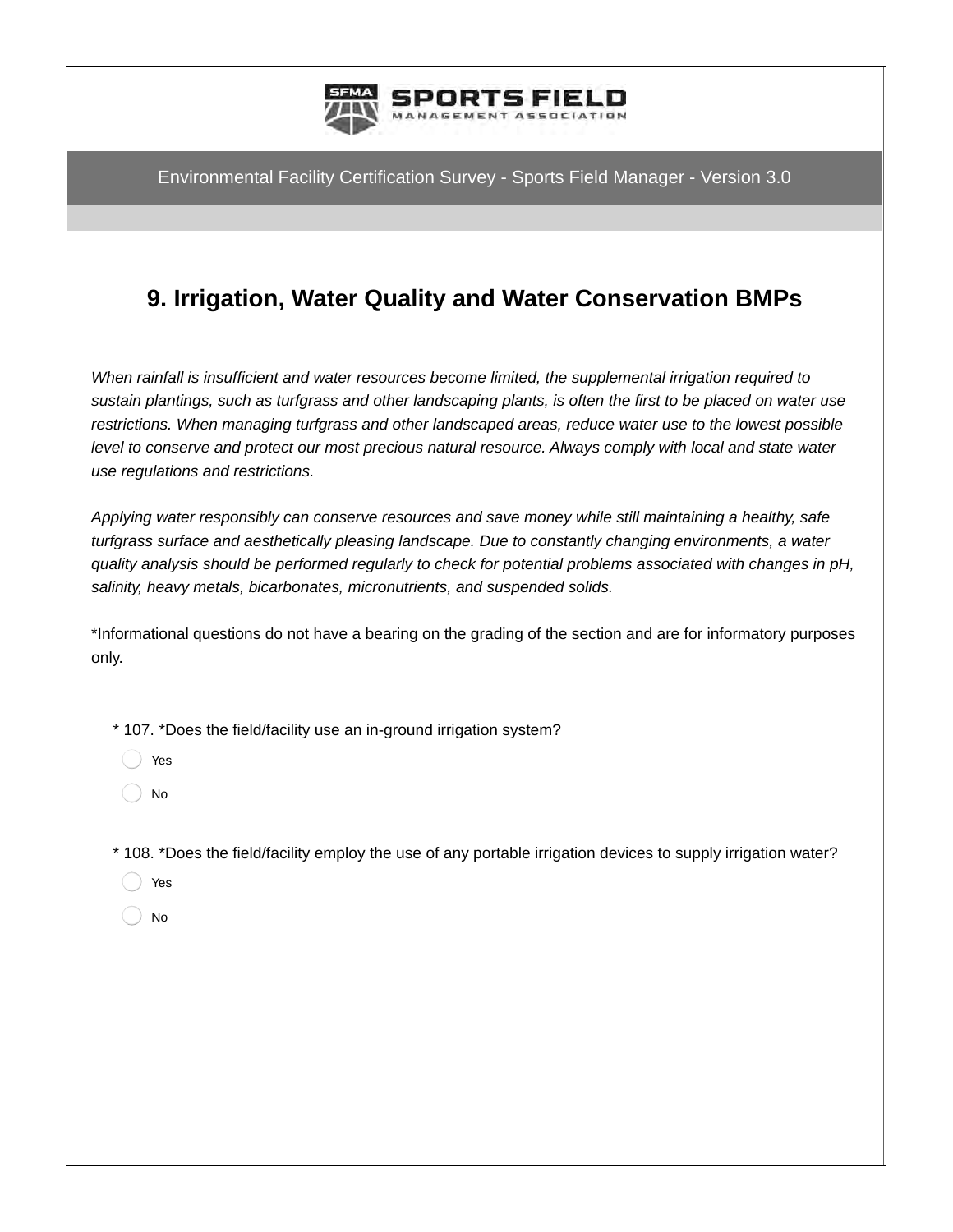|                                  | Environmental Facility Certification Survey - Sports Field Manager - Version 3.0                              |
|----------------------------------|---------------------------------------------------------------------------------------------------------------|
|                                  |                                                                                                               |
|                                  | * 109. Conducts an irrigation audit to maximize water use efficiency.                                         |
| Yes                              |                                                                                                               |
| $\operatorname{\mathsf{No}}$     |                                                                                                               |
| Addressing                       |                                                                                                               |
| N/A                              |                                                                                                               |
|                                  |                                                                                                               |
|                                  |                                                                                                               |
| uniformity, and pressure.<br>Yes | * 110. Performs routine checks of sprinkler head operation and output, as well as irrigation distribution,    |
| No<br>Addressing                 |                                                                                                               |
| N/A                              |                                                                                                               |
|                                  |                                                                                                               |
|                                  |                                                                                                               |
|                                  | * 111. Performs routine inspection of in-ground or portable irrigation system for optimal working conditions. |
| Yes                              |                                                                                                               |
| No                               |                                                                                                               |
| Addressing                       |                                                                                                               |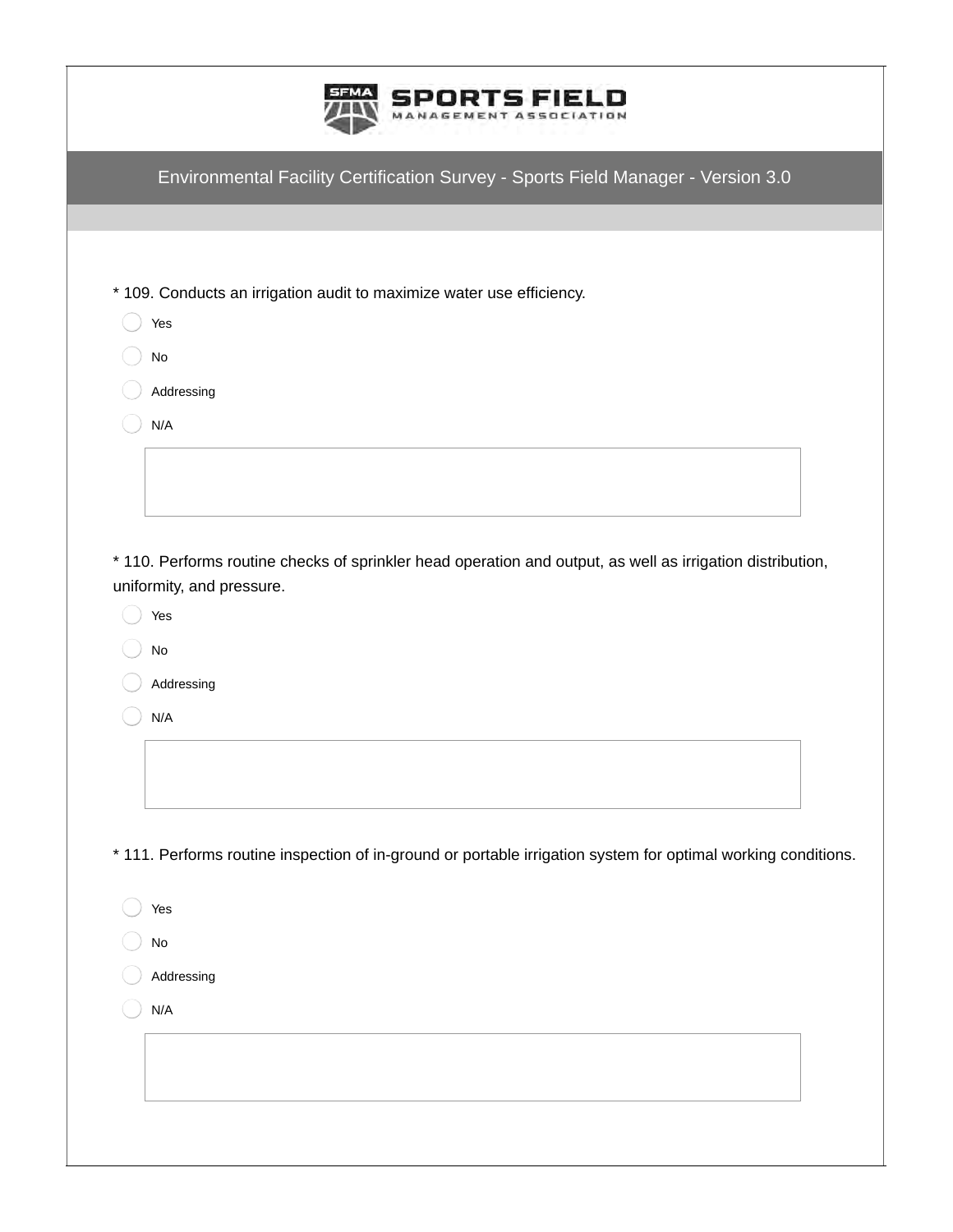Yes

- No
- Addressing
- N/A

## \* 113. Inspects irrigation system for the following:

|                          | Yes | No | Addressing | N/A |
|--------------------------|-----|----|------------|-----|
| Damaged sprinkler heads? |     |    |            |     |
| Clogged nozzles?         |     |    |            |     |
| Leaks?                   |     |    |            |     |
| Pressure Test?           |     |    |            |     |
| Arc alignment?           |     |    |            |     |

\* 114. **N/A Rationale:** (note - if no N/As were selected for the above question, enter N/A in this box, however if any N/A was selected, you must enter your N/A Rationale in this box).

*Correct cultural practices minimize supplemental irrigation to the lowest level, while still maintaining acceptable turf grass quality.*

\* 115. Considers the following technologies to improve irrigation efficiency:

|                                      | Yes | <b>No</b> | Addressing | N/A |
|--------------------------------------|-----|-----------|------------|-----|
| Evapotranspiration (ET) controllers? |     |           |            |     |
| "SMART" controllers?                 |     |           |            |     |
| Rain/soil moisture sensors?          |     |           |            |     |

\* 116. N/A Rationale: (note - if no N/As were selected for the above question, enter N/A in this box, however if any N/A was selected, you must enter your N/A Rationale in this box)*.*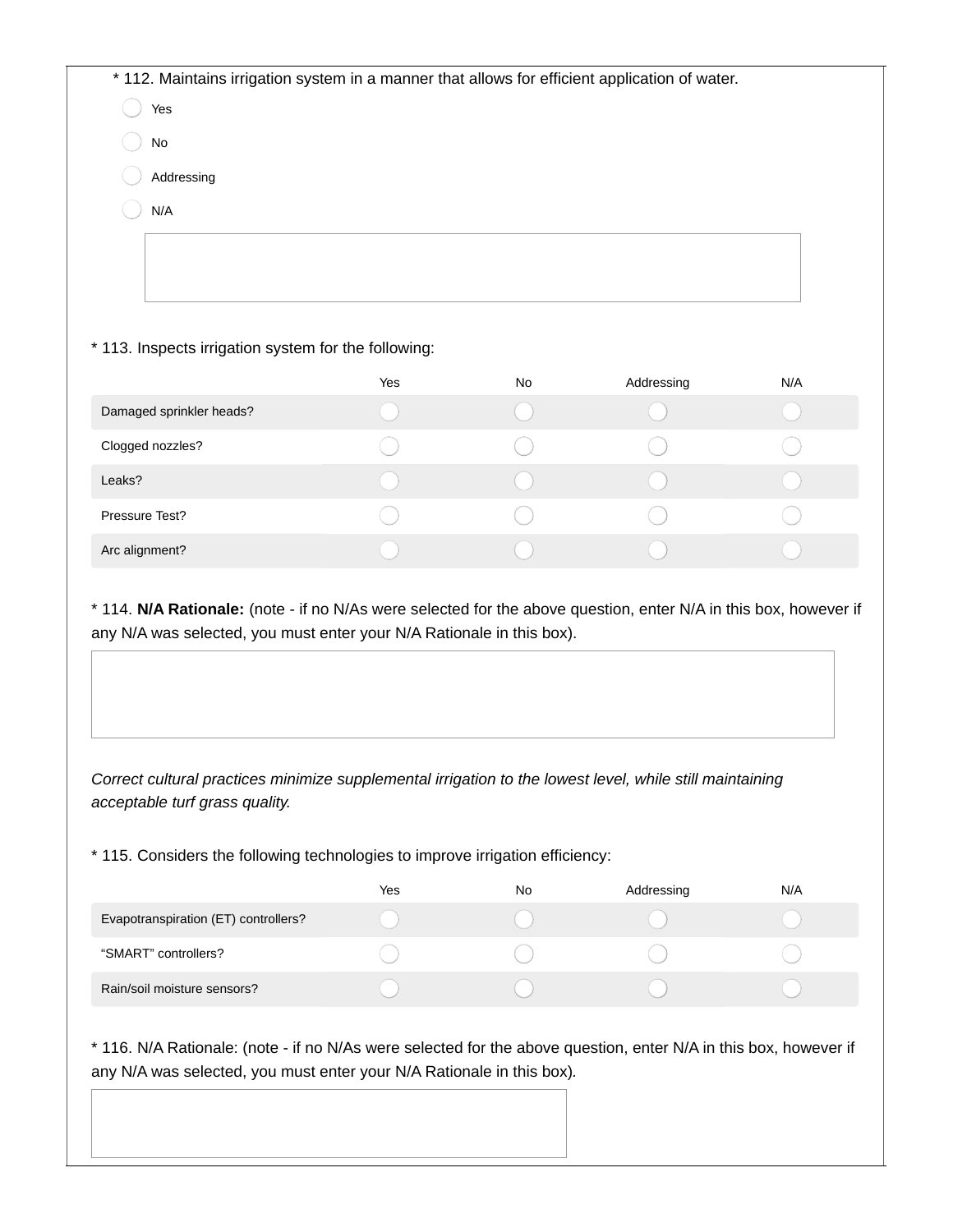| * 117. When irrigating, incorporates technology to monitor and support irrigation needs.<br>Yes                      |
|----------------------------------------------------------------------------------------------------------------------|
| No                                                                                                                   |
| Addressing                                                                                                           |
| N/A                                                                                                                  |
|                                                                                                                      |
|                                                                                                                      |
|                                                                                                                      |
| * 118. Waters deeply and infrequently.                                                                               |
| Yes                                                                                                                  |
| No                                                                                                                   |
| Addressing                                                                                                           |
| N/A                                                                                                                  |
|                                                                                                                      |
|                                                                                                                      |
|                                                                                                                      |
| * 119. Cycles irrigation so sprinklers run in shorter increments to give the water time to infiltrate into the soil. |
| Yes                                                                                                                  |
| $\rm No$                                                                                                             |
| Addressing                                                                                                           |
| N/A                                                                                                                  |
|                                                                                                                      |
|                                                                                                                      |
|                                                                                                                      |
| * 120. Conducts appropriate watering practices that maintains healthy turf grass while conserving water and          |
| reducing runoff, such as deep and infrequent irrigation.                                                             |
| Yes                                                                                                                  |
| $\mathsf{No}$                                                                                                        |
| Addressing                                                                                                           |
| N/A                                                                                                                  |
|                                                                                                                      |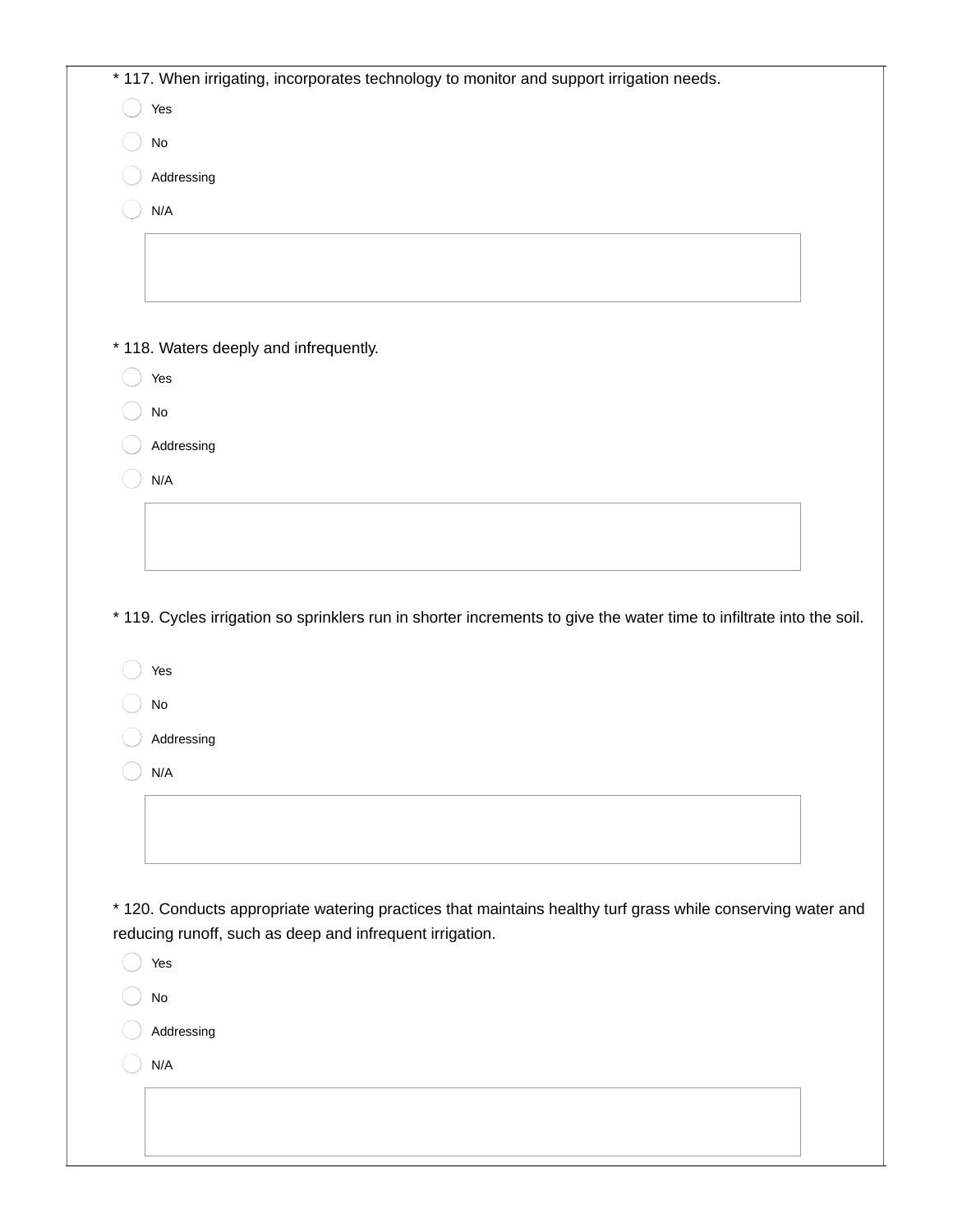\* 121. Has a process in place to reclaim and reuse gray water.

Yes

No

Addressing

N/A

### \* 122. Considers the following when managing the site:

|                             | Yes | No | Addressing | N/A |
|-----------------------------|-----|----|------------|-----|
| Mowing height?              |     |    |            |     |
| Soil and tissue testing?    |     |    |            |     |
| Nitrogen fertility?         |     |    |            |     |
| Aeration?                   |     |    |            |     |
| Herbicide application?      |     |    |            |     |
| Wetting agents?             |     |    |            |     |
| Soil amendments/conditions? |     |    |            |     |
| PGRs?                       |     |    |            |     |

\* 123. N/A Rationale: (note - if no N/As were selected for the above question, enter N/A in this box, however if any N/A was selected, you must enter your N/A Rationale in this box)*.*

- \* 124. Waters non-priority turfgrass areas/plants only when needed.
	- Yes
	- No
	- Addressing
	- N/A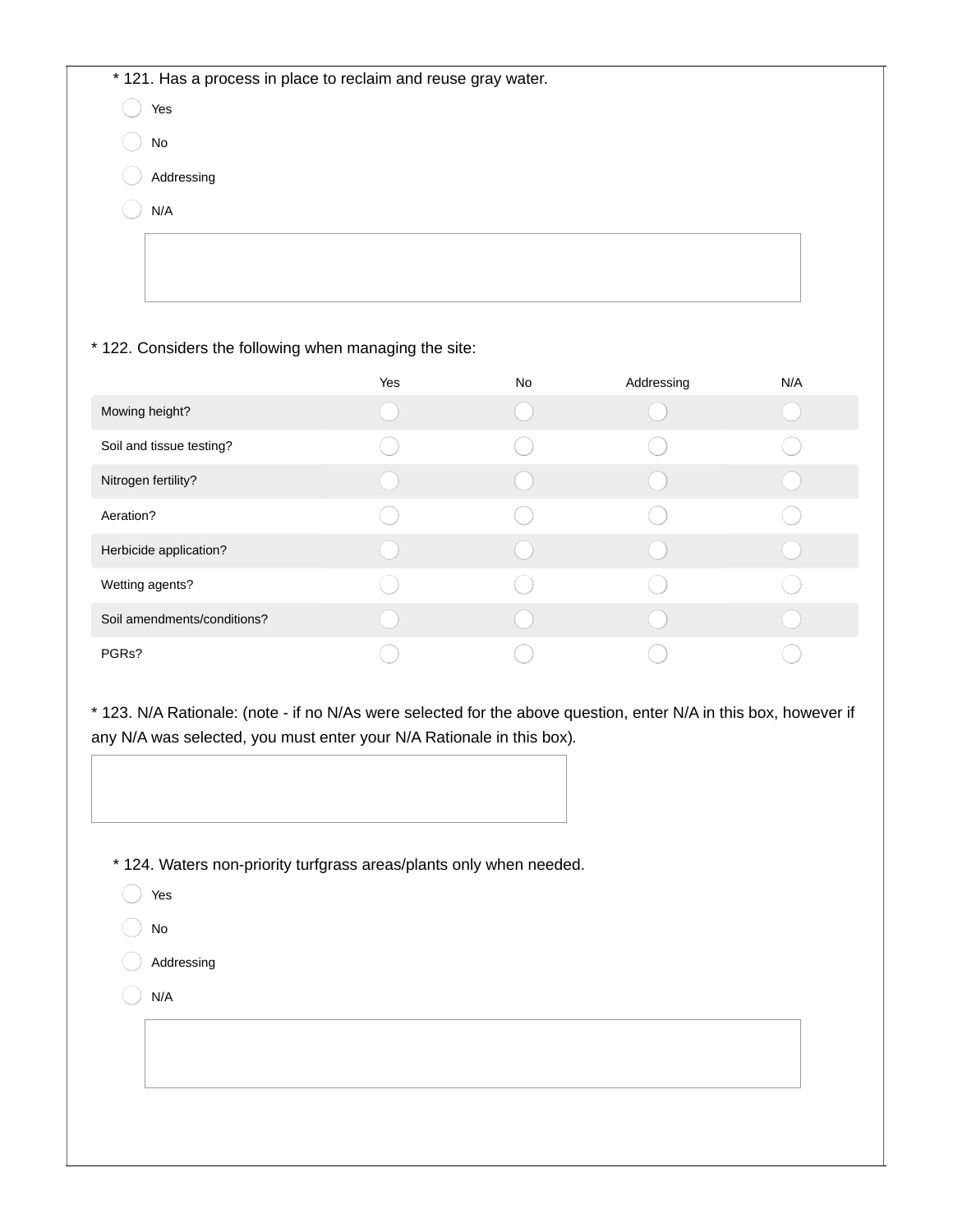|        | * 125. Utilizes turfgrass species that exhibit drought resistance and/or demonstrate water use efficiency.        |
|--------|-------------------------------------------------------------------------------------------------------------------|
|        | Yes                                                                                                               |
|        | $\mathsf{No}$                                                                                                     |
|        | Addressing                                                                                                        |
|        | N/A                                                                                                               |
|        |                                                                                                                   |
|        |                                                                                                                   |
|        |                                                                                                                   |
|        | * 126. Incorporates water efficient landscapes that use native and other climate-appropriate materials that can   |
|        | withstand drought and require less time and money to maintain.                                                    |
|        | Yes                                                                                                               |
|        | $\mathsf{No}$                                                                                                     |
|        | Addressing                                                                                                        |
|        | N/A                                                                                                               |
|        |                                                                                                                   |
|        |                                                                                                                   |
|        |                                                                                                                   |
|        | * 127. Limits irrigation to non-priority turfgrass areas and uses advanced monitors to determine irrigation       |
| needs. |                                                                                                                   |
|        | Yes                                                                                                               |
|        | <b>No</b>                                                                                                         |
|        | Addressing                                                                                                        |
|        | N/A                                                                                                               |
|        |                                                                                                                   |
|        |                                                                                                                   |
|        |                                                                                                                   |
|        | Also reference SFMA Educational Bulletins under Drainage, Irrigation, & Water Management: Water Conservation Best |
|        | Management Practices for Sports Facilities; Conducting an Irrigation Audit; Effective Water Use.                  |
|        |                                                                                                                   |
|        |                                                                                                                   |
|        |                                                                                                                   |
|        |                                                                                                                   |
|        |                                                                                                                   |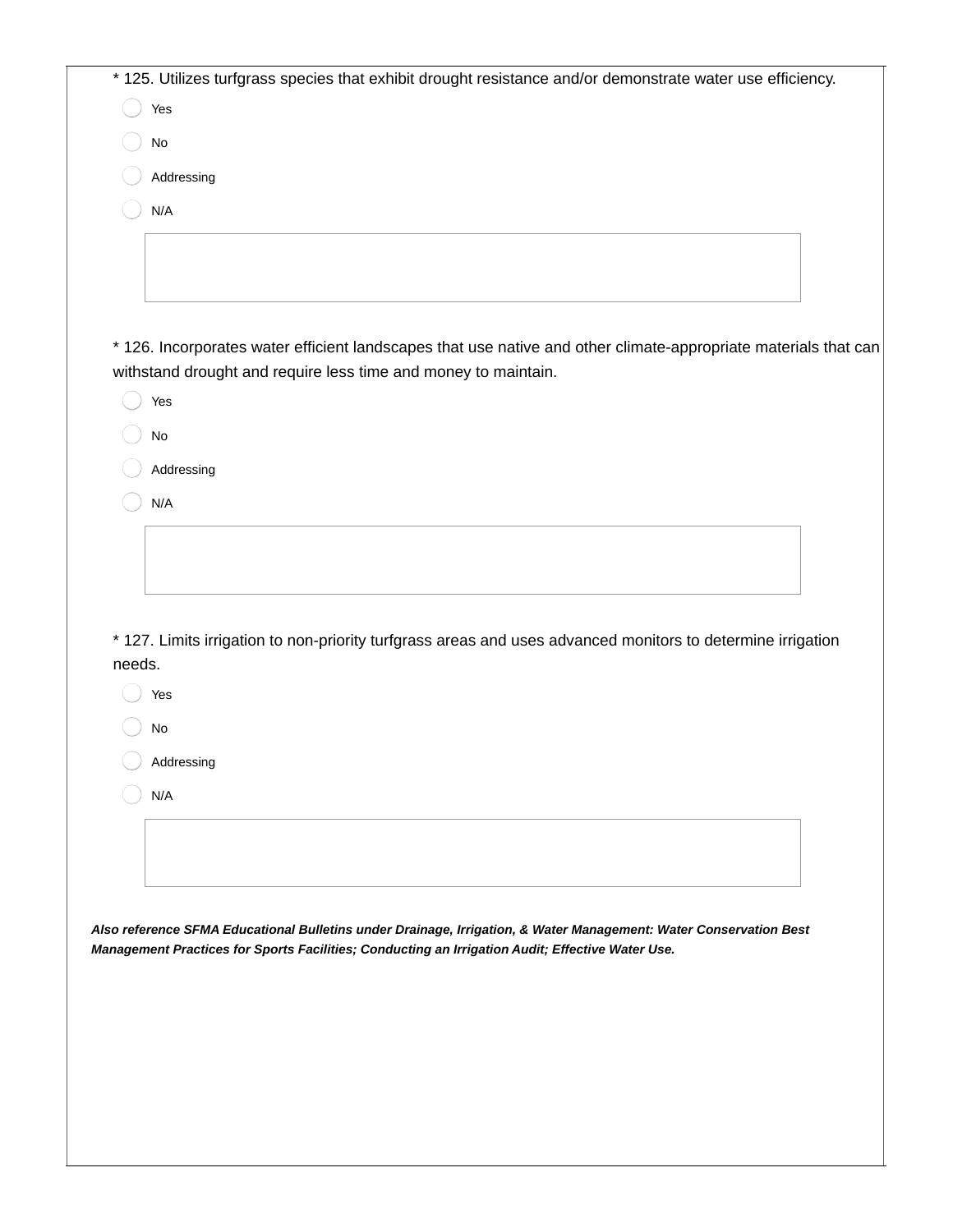| Environmental Facility Certification Survey - Sports Field Manager - Version 3.0                                                      |
|---------------------------------------------------------------------------------------------------------------------------------------|
|                                                                                                                                       |
| 10. Managed Landscape and Open Space                                                                                                  |
| * 128. Have areas of "open space" specifically been designated and left "natural" to encourage corridors for<br>movement of wildlife? |
| Yes                                                                                                                                   |
| No                                                                                                                                    |
| Addressing                                                                                                                            |
| N/A                                                                                                                                   |
| * 129. Has signage in the open space or wildlife corridors to identify wildlife that may be observed.<br>Yes<br>No                    |
| Addressing                                                                                                                            |
| N/A                                                                                                                                   |
|                                                                                                                                       |
|                                                                                                                                       |
|                                                                                                                                       |
|                                                                                                                                       |
|                                                                                                                                       |
|                                                                                                                                       |
|                                                                                                                                       |
|                                                                                                                                       |
|                                                                                                                                       |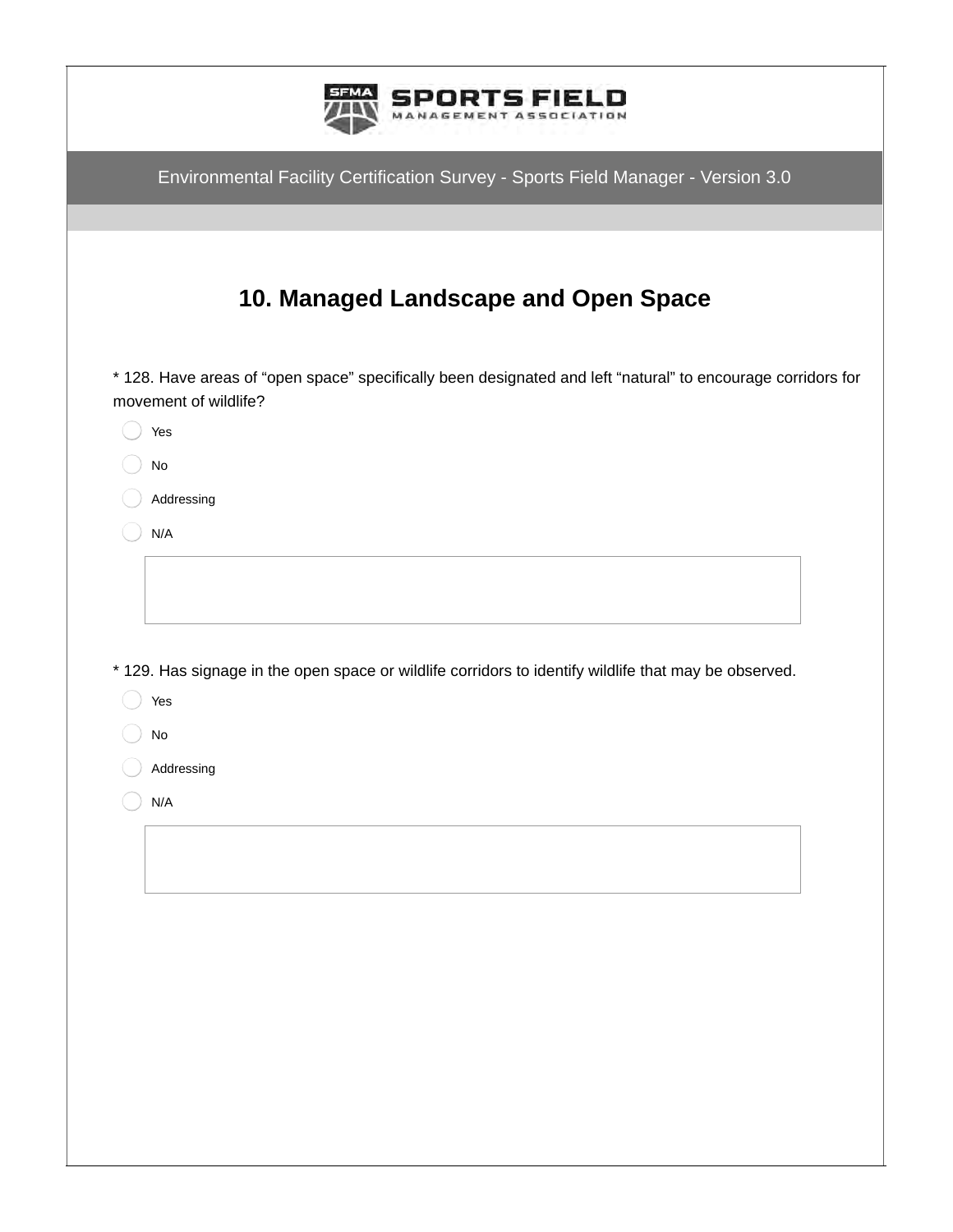|                              | * 130. Has nesting boxes and bat houses in place on the property.                                        |  |
|------------------------------|----------------------------------------------------------------------------------------------------------|--|
| Yes                          |                                                                                                          |  |
| $\operatorname{\mathsf{No}}$ |                                                                                                          |  |
|                              | Addressing                                                                                               |  |
| N/A                          |                                                                                                          |  |
|                              |                                                                                                          |  |
|                              |                                                                                                          |  |
|                              |                                                                                                          |  |
|                              | * 131. Has signage asking people to not venture into the open space areas to protect nesting and habitat |  |
| locations.                   |                                                                                                          |  |
| Yes                          |                                                                                                          |  |
| No                           |                                                                                                          |  |
|                              | Addressing                                                                                               |  |
| N/A                          |                                                                                                          |  |
|                              |                                                                                                          |  |
|                              |                                                                                                          |  |
|                              | * 132. Has established bee nesting sites within the property perimeters.                                 |  |
| Yes                          |                                                                                                          |  |
| $\operatorname{\mathsf{No}}$ |                                                                                                          |  |
|                              | Addressing                                                                                               |  |
| N/A                          |                                                                                                          |  |
|                              |                                                                                                          |  |
|                              |                                                                                                          |  |
|                              |                                                                                                          |  |
|                              | * 133. Has planted open space/native areas to encourage pollinators.                                     |  |
| Yes                          |                                                                                                          |  |
| $\operatorname{\mathsf{No}}$ |                                                                                                          |  |
|                              | Addressing                                                                                               |  |
| N/A                          |                                                                                                          |  |
|                              |                                                                                                          |  |
|                              |                                                                                                          |  |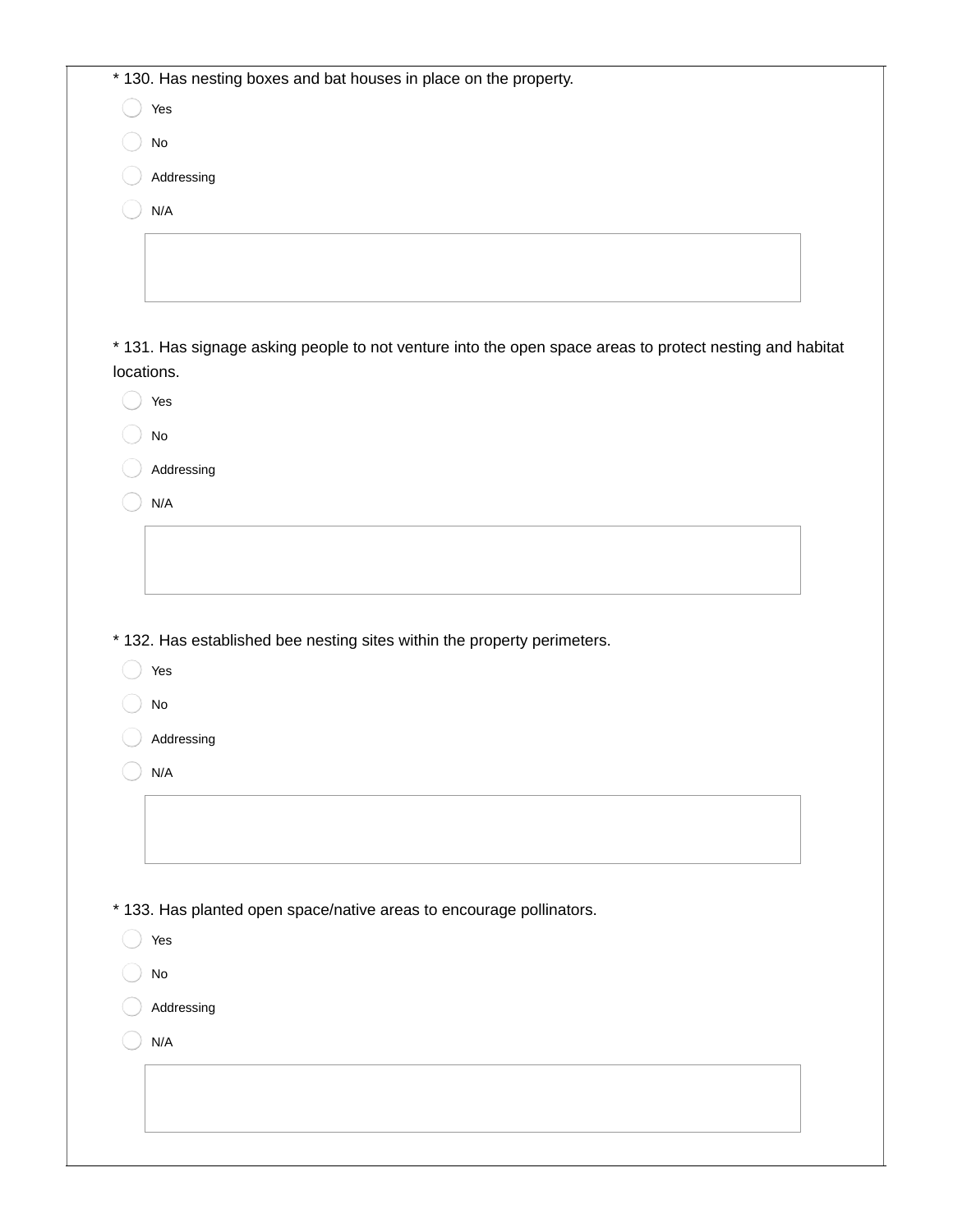|        | * 134. Develops and or updates landscape plantings with native trees, shrubs or perennials.                 |
|--------|-------------------------------------------------------------------------------------------------------------|
|        | Yes                                                                                                         |
|        | $\operatorname{\mathsf{No}}$                                                                                |
|        | Addressing                                                                                                  |
|        | N/A                                                                                                         |
|        |                                                                                                             |
|        |                                                                                                             |
|        |                                                                                                             |
|        | * 135. Has an established plan to reduce invasive species on the property.                                  |
|        | Yes                                                                                                         |
|        | $\operatorname{\mathsf{No}}$                                                                                |
|        | Addressing                                                                                                  |
|        | N/A                                                                                                         |
|        |                                                                                                             |
|        |                                                                                                             |
|        |                                                                                                             |
|        | * 136. Has designated natural areas within the managed property to encourage wildlife/pollinators/native    |
|        | vegetation.<br>Yes                                                                                          |
|        | $\operatorname{\mathsf{No}}$                                                                                |
|        | Addressing                                                                                                  |
|        | N/A                                                                                                         |
|        |                                                                                                             |
|        |                                                                                                             |
|        |                                                                                                             |
|        | * 137. Has a list of native plants that are available and can be introduced/planted into existing landscape |
|        |                                                                                                             |
|        | Yes                                                                                                         |
|        | $\operatorname{\mathsf{No}}$                                                                                |
|        | Addressing                                                                                                  |
| areas. | N/A                                                                                                         |
|        |                                                                                                             |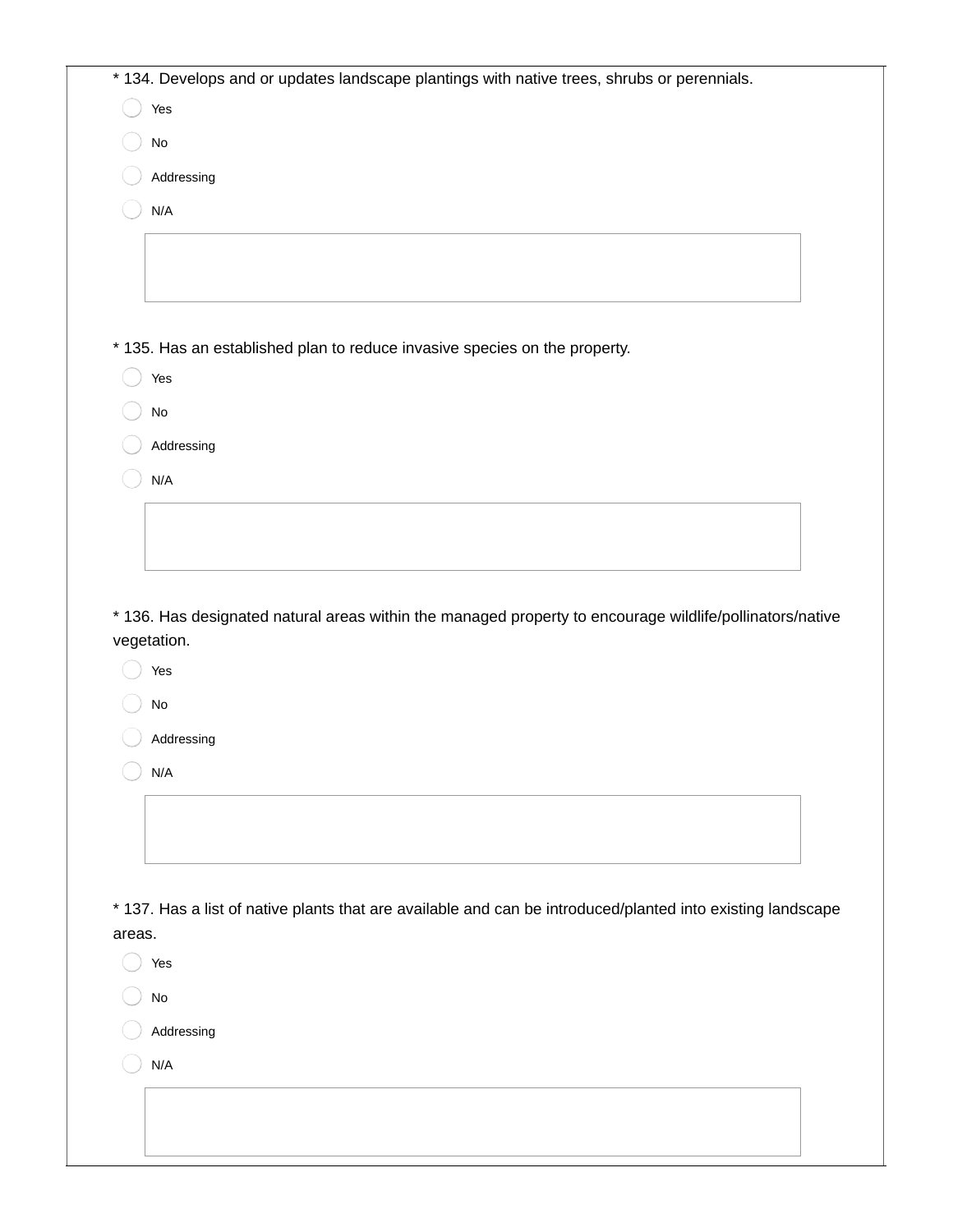| Yes                                                                                                      |
|----------------------------------------------------------------------------------------------------------|
| $\mathsf{No}$                                                                                            |
| Addressing                                                                                               |
| N/A                                                                                                      |
|                                                                                                          |
|                                                                                                          |
|                                                                                                          |
| * 139. Maintains natural areas or mows landscaped areas at proper height and frequency.                  |
| Yes                                                                                                      |
| $\operatorname{\mathsf{No}}$                                                                             |
| Addressing                                                                                               |
| N/A                                                                                                      |
|                                                                                                          |
|                                                                                                          |
|                                                                                                          |
| * 140. Works with local, regional or state cooperative extension specialist to determine the plants best |
| adapted for maintenance and your region.<br>Yes                                                          |
| No                                                                                                       |
| Addressing                                                                                               |
| N/A                                                                                                      |
|                                                                                                          |
|                                                                                                          |
|                                                                                                          |
|                                                                                                          |
| * 141. Uses wetting agents in landscaped areas.                                                          |
| Yes                                                                                                      |
| $\mathsf{No}$                                                                                            |
| Addressing                                                                                               |
| N/A                                                                                                      |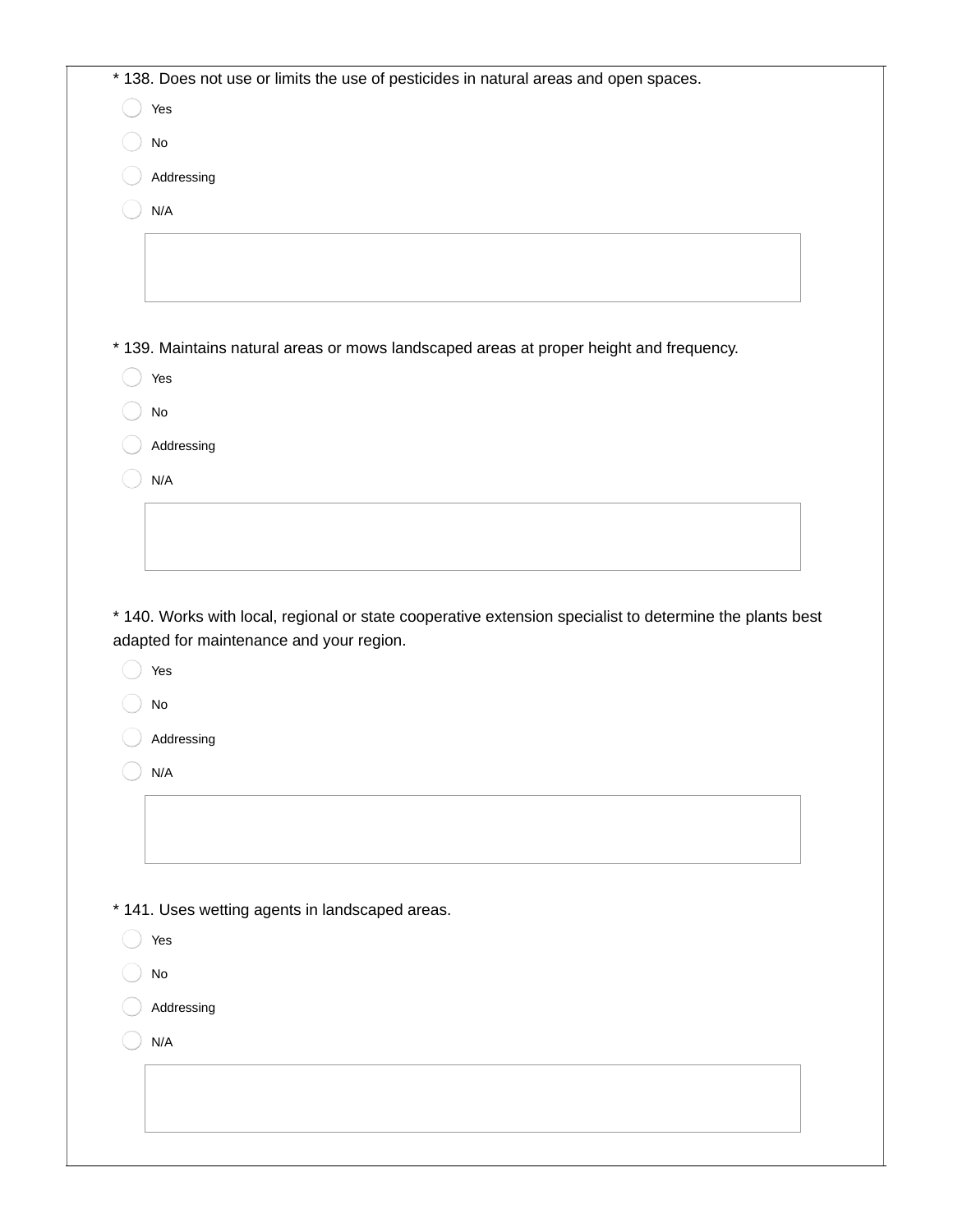| * 142. Replaces plants in landscaped areas that serve as hosts for invasive or problem insect pests. |  |
|------------------------------------------------------------------------------------------------------|--|
| Yes                                                                                                  |  |
| No                                                                                                   |  |
| Addressing                                                                                           |  |
| N/A                                                                                                  |  |
|                                                                                                      |  |
|                                                                                                      |  |

\* 143. When permitted by state/local law, uses water holding storage containers such as cisterns or rain barrels to support water conservation practices.

Yes

No

Addressing

N/A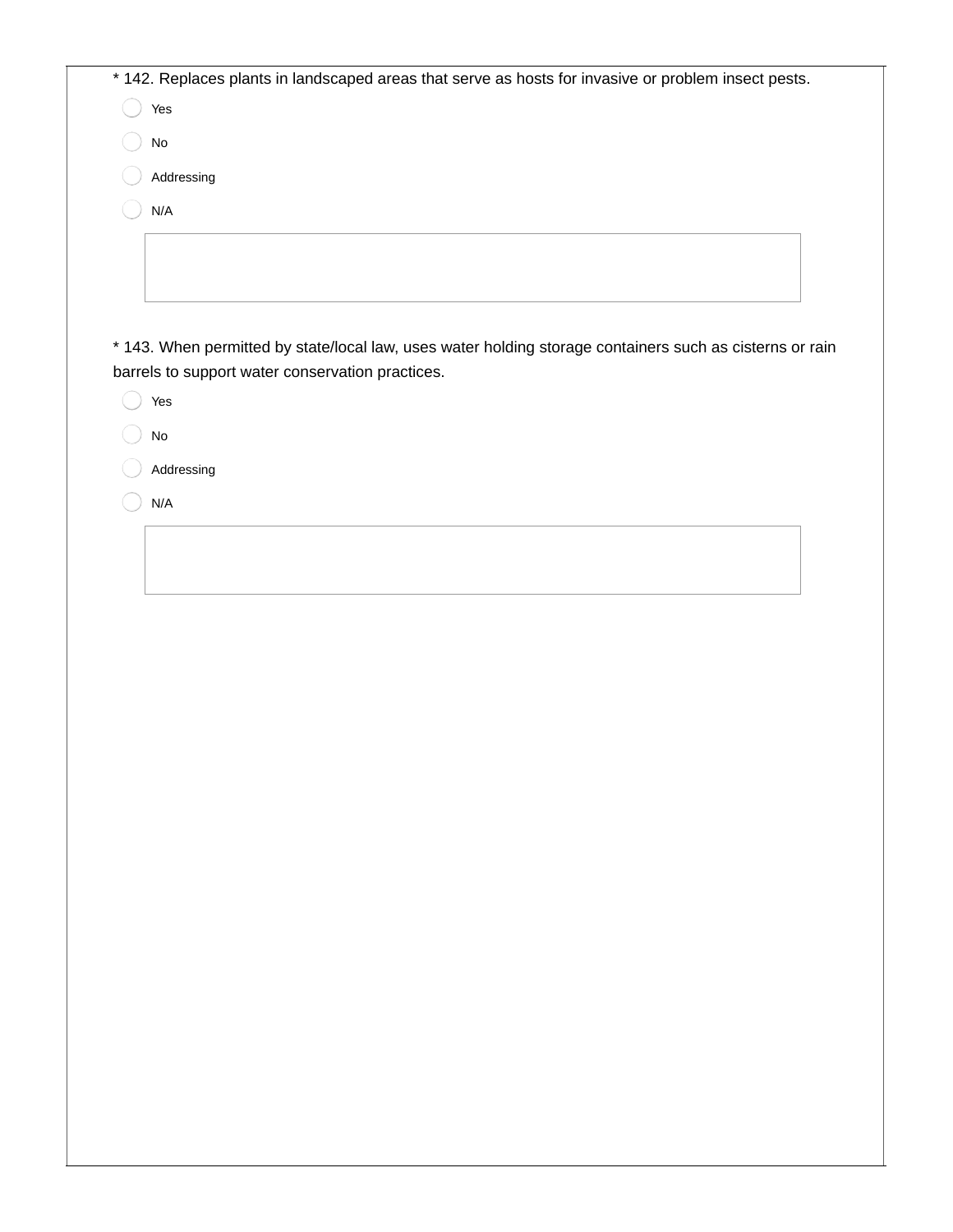

144. If no, please explain why not?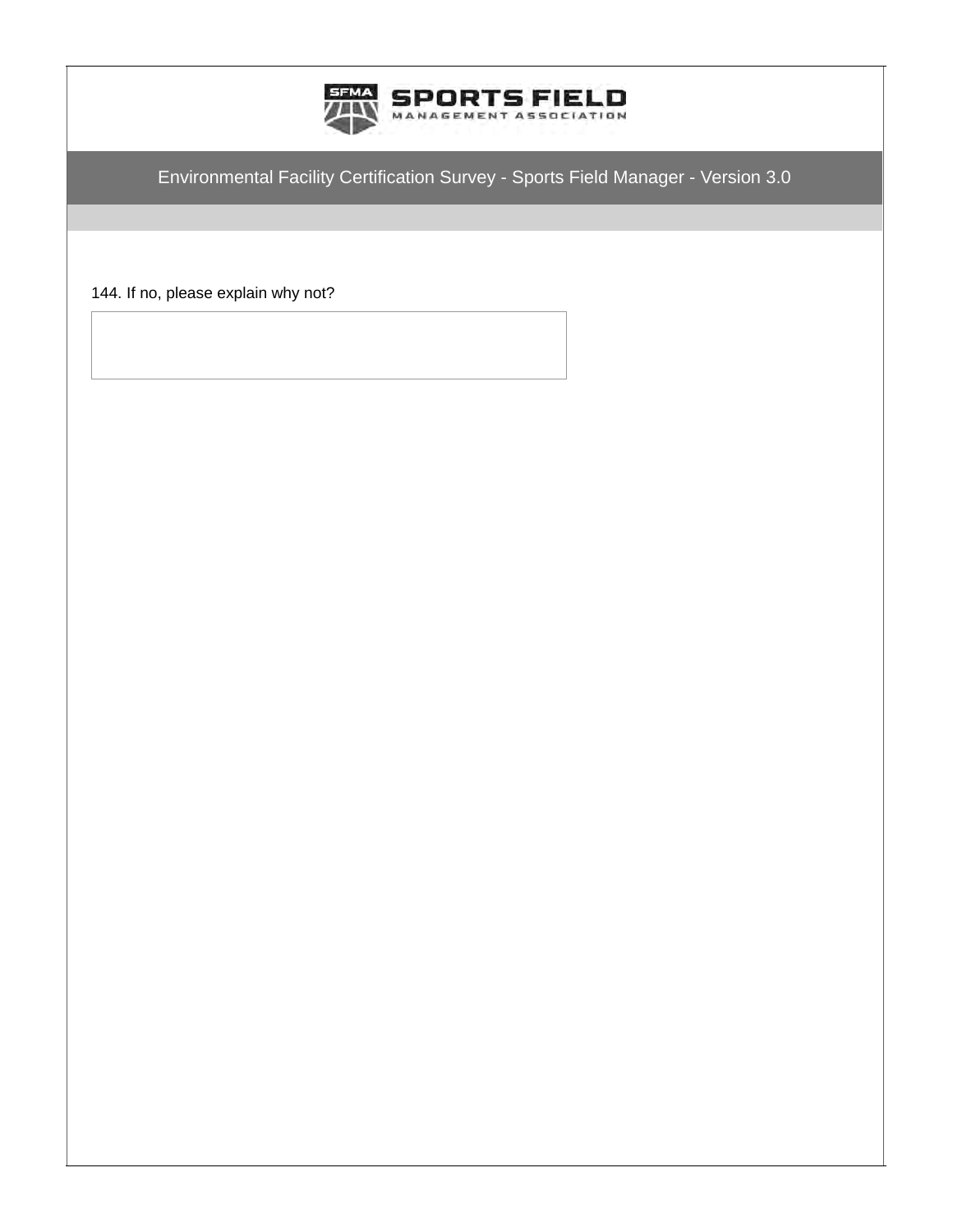| RTSFI                                                                                                                                                                                                                   |
|-------------------------------------------------------------------------------------------------------------------------------------------------------------------------------------------------------------------------|
| Environmental Facility Certification Survey - Sports Field Manager - Version 3.0                                                                                                                                        |
|                                                                                                                                                                                                                         |
| 11. Educational Outreach Program BMPs                                                                                                                                                                                   |
| A variety of media, such as signs, magnets, calendars, videos, BMP fact sheets and handbooks, website, newsletters, etc. can be used<br>to promote your environmental stewardship initiatives to patrons and community. |
| * 145. Are you engaged with those who plan events, practices and games on your fields to jointly set a<br>reasonable schedule?                                                                                          |
| Yes                                                                                                                                                                                                                     |
| $\mathsf{No}$                                                                                                                                                                                                           |
| Addressing                                                                                                                                                                                                              |
| N/A                                                                                                                                                                                                                     |
|                                                                                                                                                                                                                         |
| * 146. Do you, as the sports field manager, educate patrons/staff/others on your environmental stewardship/<br><b>BMPs initiatives?</b>                                                                                 |
| Yes                                                                                                                                                                                                                     |
| $\mathsf{No}$                                                                                                                                                                                                           |
| Addressing                                                                                                                                                                                                              |
| N/A                                                                                                                                                                                                                     |
|                                                                                                                                                                                                                         |
|                                                                                                                                                                                                                         |
|                                                                                                                                                                                                                         |
|                                                                                                                                                                                                                         |
|                                                                                                                                                                                                                         |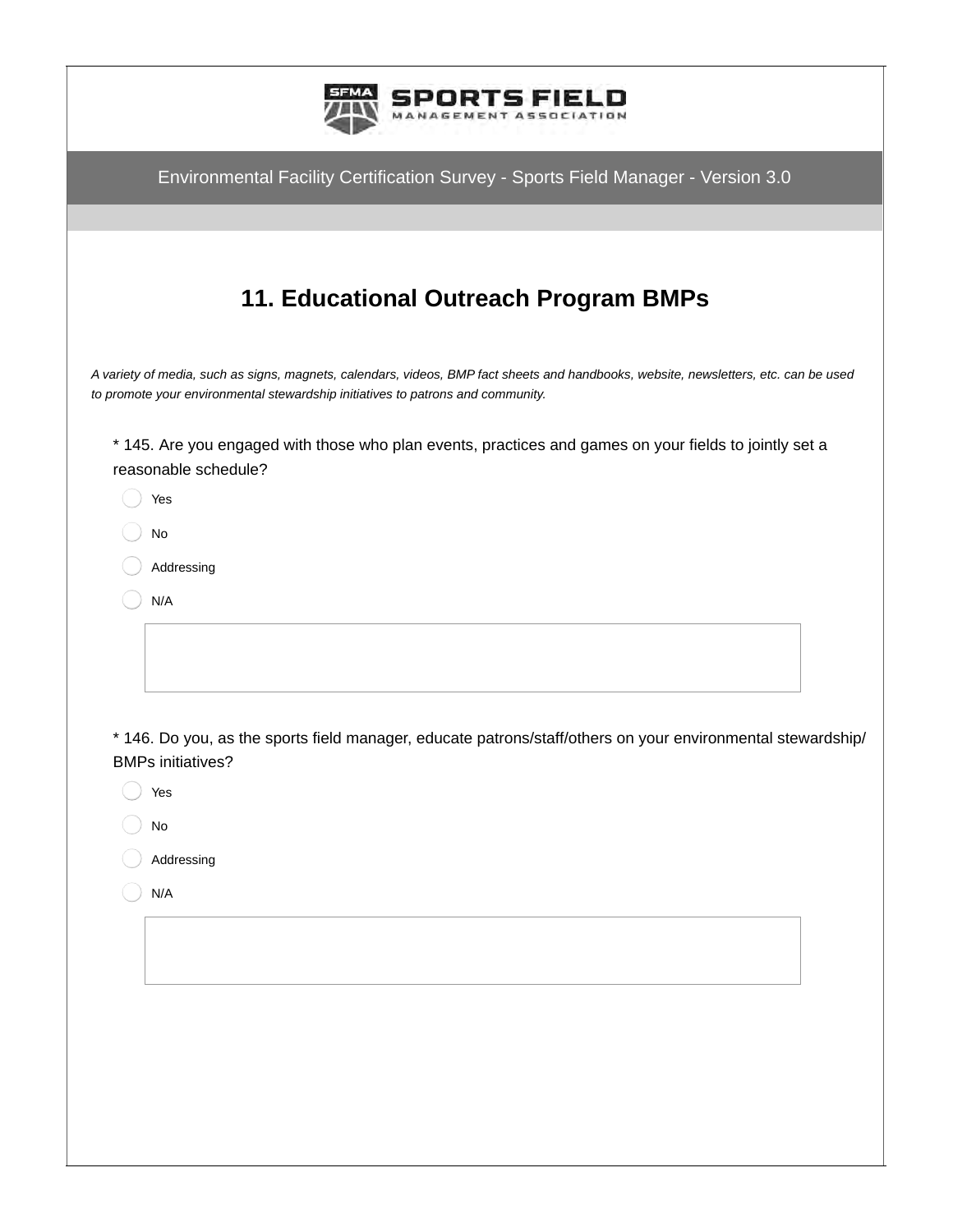| Yes                                                                                                          |
|--------------------------------------------------------------------------------------------------------------|
| No                                                                                                           |
|                                                                                                              |
| Addressing                                                                                                   |
| N/A                                                                                                          |
|                                                                                                              |
|                                                                                                              |
|                                                                                                              |
| * 148. Does your facility/agency have an environmental policy or plan, or guidelines that help you to become |
| more environmentally responsible or address environmentally sensitive issues?                                |
| Yes                                                                                                          |
| No                                                                                                           |
| Addressing                                                                                                   |
| N/A                                                                                                          |
|                                                                                                              |
|                                                                                                              |
|                                                                                                              |
|                                                                                                              |
|                                                                                                              |
|                                                                                                              |
| * 149. Do you have signage to educate your stakeholders on your environmental practices?                     |
| Yes                                                                                                          |
| $\mathsf{No}$                                                                                                |
| Addressing                                                                                                   |
| N/A                                                                                                          |
|                                                                                                              |
|                                                                                                              |
|                                                                                                              |
|                                                                                                              |
|                                                                                                              |
|                                                                                                              |
|                                                                                                              |
|                                                                                                              |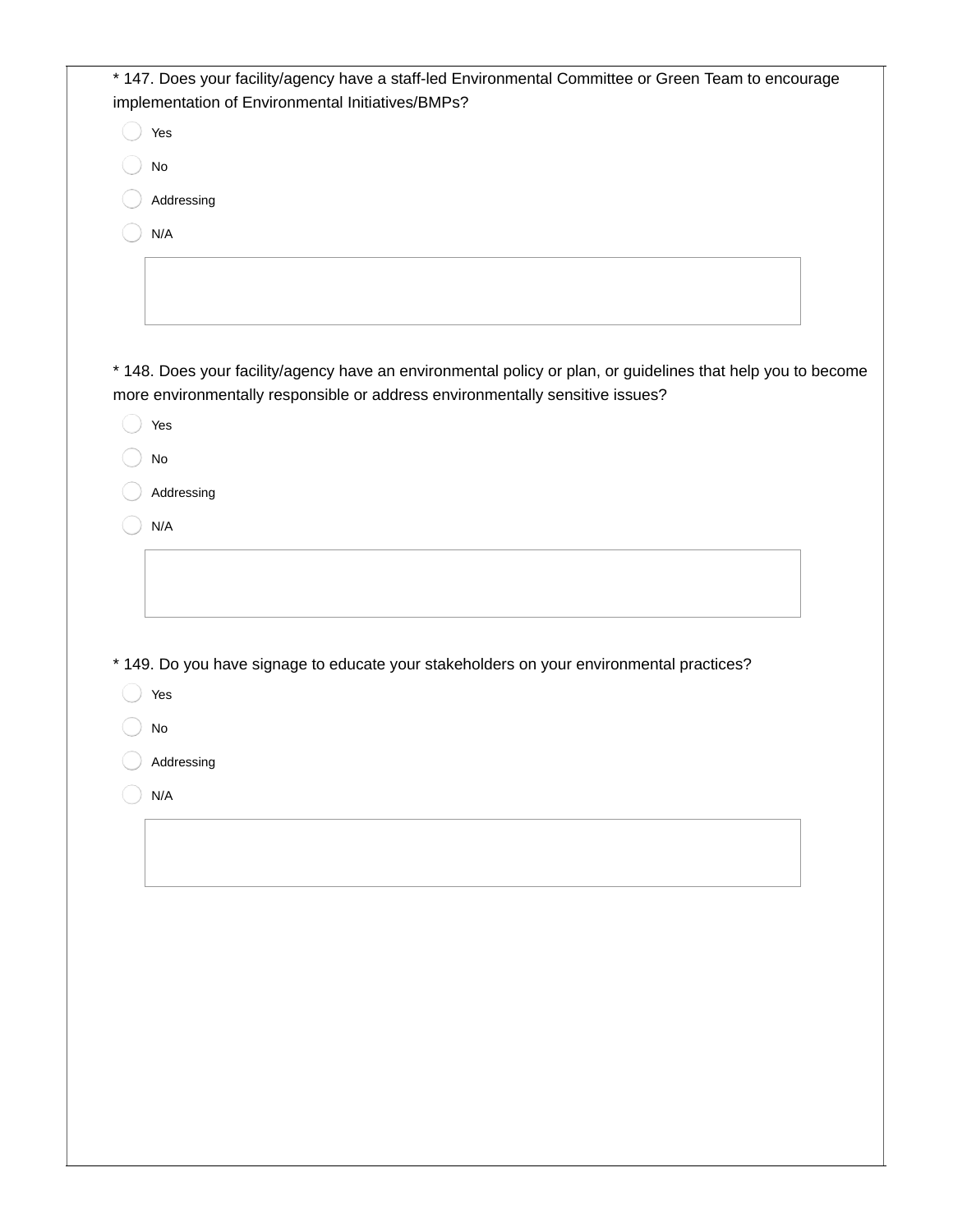| * 150. Do you have specific outreach information that outlines what you do as a sports field manager (or what<br>your town/business entity does) to support pollinator health? |  |
|--------------------------------------------------------------------------------------------------------------------------------------------------------------------------------|--|
| Yes                                                                                                                                                                            |  |
| No                                                                                                                                                                             |  |
| Addressing                                                                                                                                                                     |  |
| N/A                                                                                                                                                                            |  |
|                                                                                                                                                                                |  |
|                                                                                                                                                                                |  |
|                                                                                                                                                                                |  |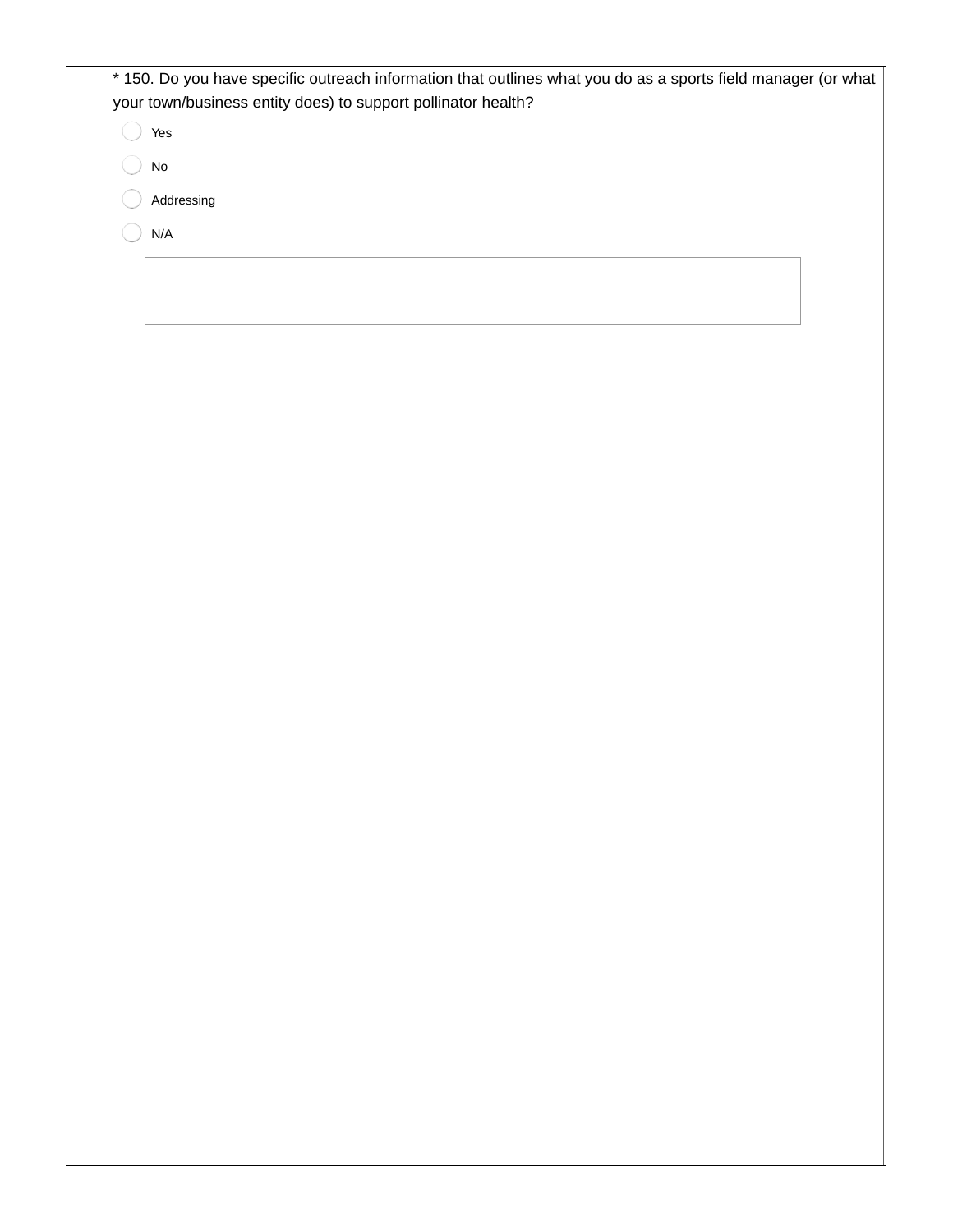| SPORTS FIELD<br>MANAGEMENT ASSOCIATION                                           |
|----------------------------------------------------------------------------------|
| Environmental Facility Certification Survey - Sports Field Manager - Version 3.0 |
|                                                                                  |
| 12. Synthetic Turf Surfaces                                                      |
| * 151. Do you manage a synthetic turf surface?                                   |
| Yes<br><b>No</b>                                                                 |
|                                                                                  |
|                                                                                  |
|                                                                                  |
|                                                                                  |
|                                                                                  |
|                                                                                  |
|                                                                                  |
|                                                                                  |
|                                                                                  |
|                                                                                  |
|                                                                                  |
|                                                                                  |
|                                                                                  |
|                                                                                  |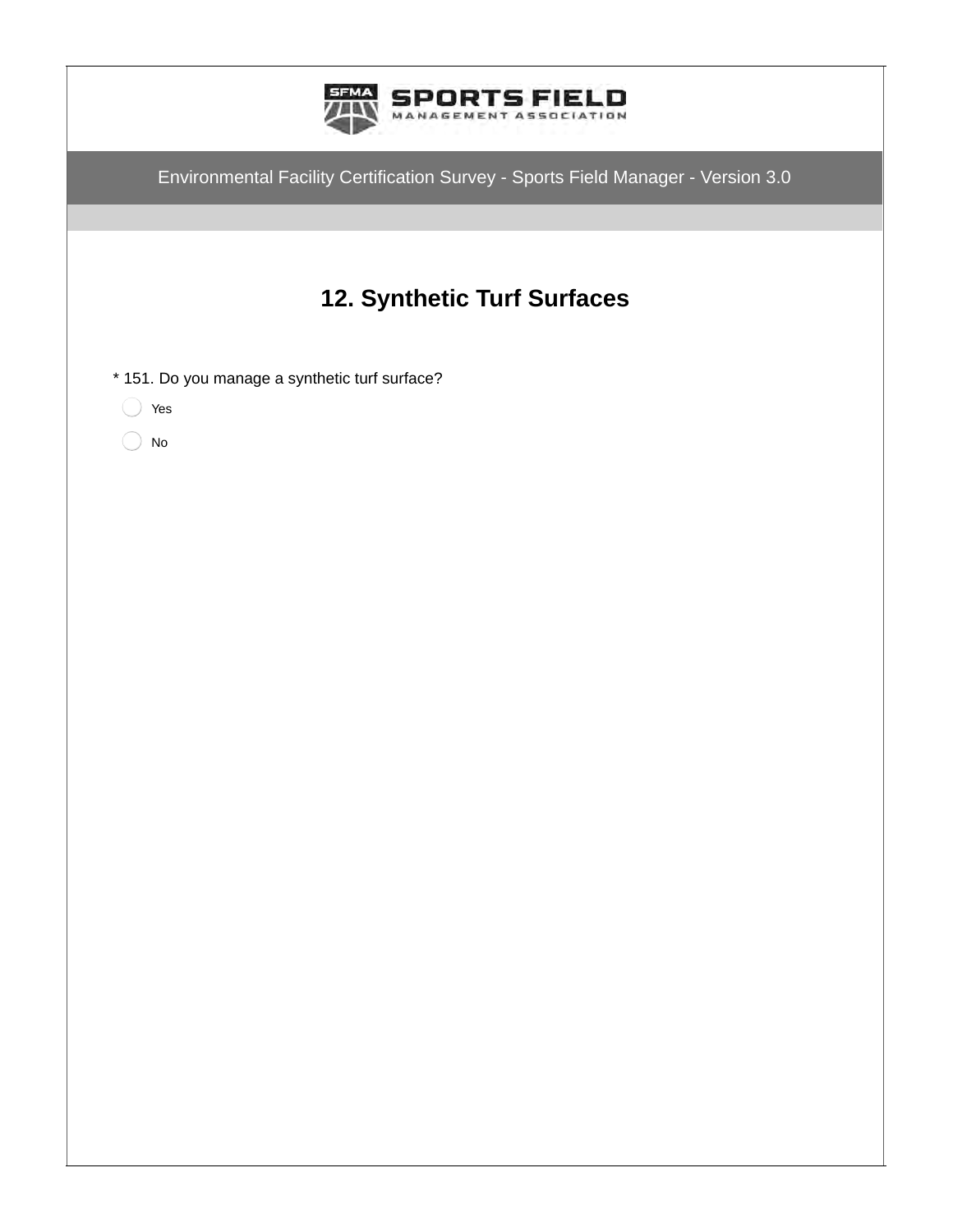| <b>SPORTS FIELD</b>    |
|------------------------|
| MANAGEMENT ASSOCIATION |

\* 152. Consulted with design professionals and/or ASBA certified builders in the construction of the synthetic field.

| Yes        |
|------------|
| No         |
| Addressing |
| N/A        |
|            |
|            |

\* 153. Constructed on a site appropriate for intended field use, location, and climate.

| Υρ<br>١c<br>٧ |
|---------------|
|               |

No

Addressing

N/A

 $\widehat{\phantom{m}}$ 

\* 154. Met/consulted with local regulatory authorities and is aware of field drainage requirements of the synthetic field.

| Yes           |
|---------------|
| $\mathsf{No}$ |
| Addressing    |
| N/A           |
|               |
|               |
|               |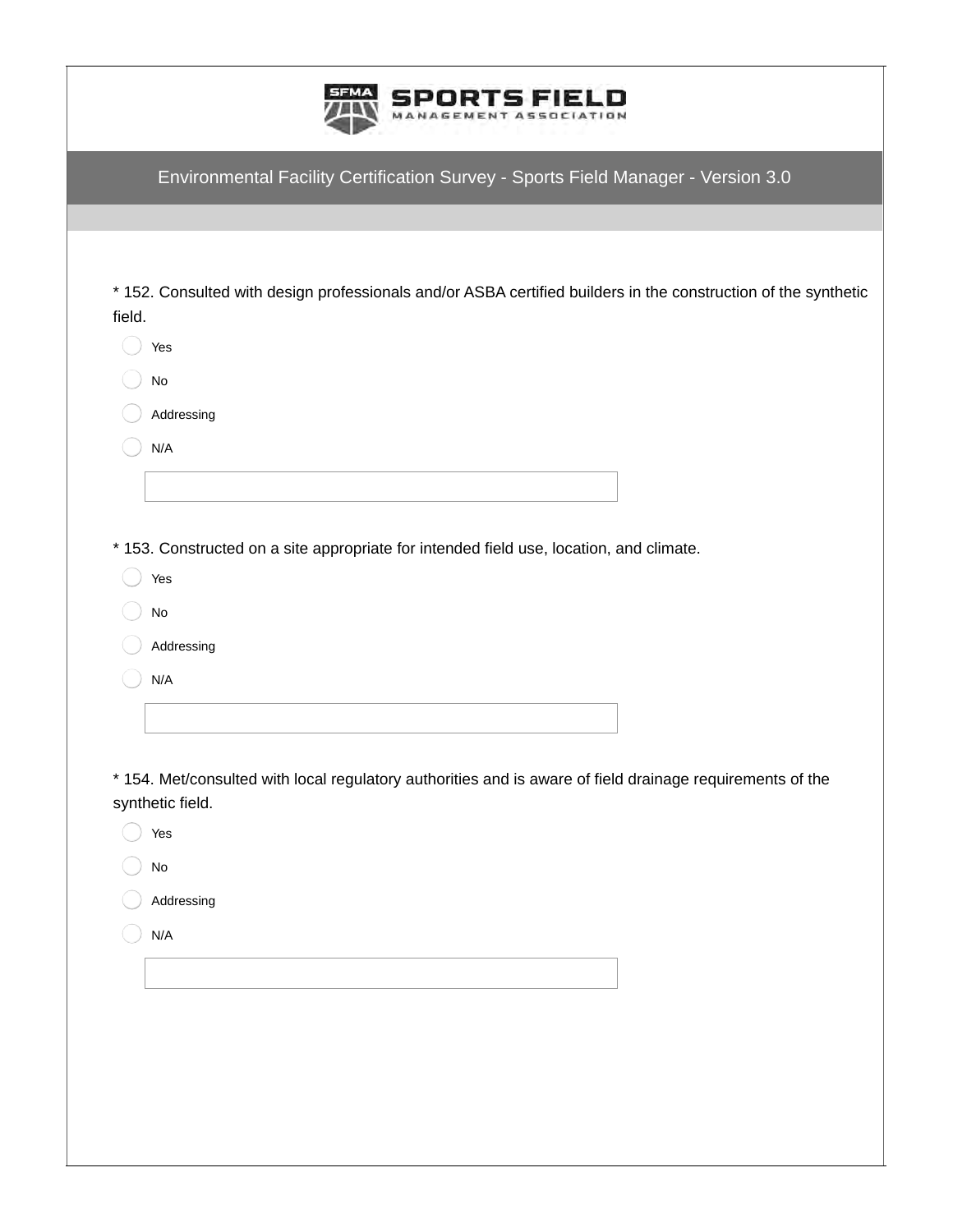| Yes                                                                                                       |
|-----------------------------------------------------------------------------------------------------------|
| $\operatorname{\mathsf{No}}$                                                                              |
| Addressing                                                                                                |
| N/A                                                                                                       |
|                                                                                                           |
|                                                                                                           |
| * 156. Follows recommended practices relative to field temperature issues.                                |
| Yes                                                                                                       |
| $\operatorname{\mathsf{No}}$                                                                              |
| Addressing                                                                                                |
| N/A                                                                                                       |
|                                                                                                           |
|                                                                                                           |
| * 157. Troubleshoots for regular maintenance issues and minor repairs on field.                           |
|                                                                                                           |
|                                                                                                           |
| Yes                                                                                                       |
| $\operatorname{\mathsf{No}}$                                                                              |
| Addressing                                                                                                |
| N/A                                                                                                       |
|                                                                                                           |
|                                                                                                           |
| * 158. Follows state/local regulations and manufacturers' directions in applying cleansing and sanitation |
| products.<br>Yes                                                                                          |
|                                                                                                           |
| No                                                                                                        |
| Addressing                                                                                                |
| $\mathsf{N}/\mathsf{A}$                                                                                   |
|                                                                                                           |
|                                                                                                           |
|                                                                                                           |
|                                                                                                           |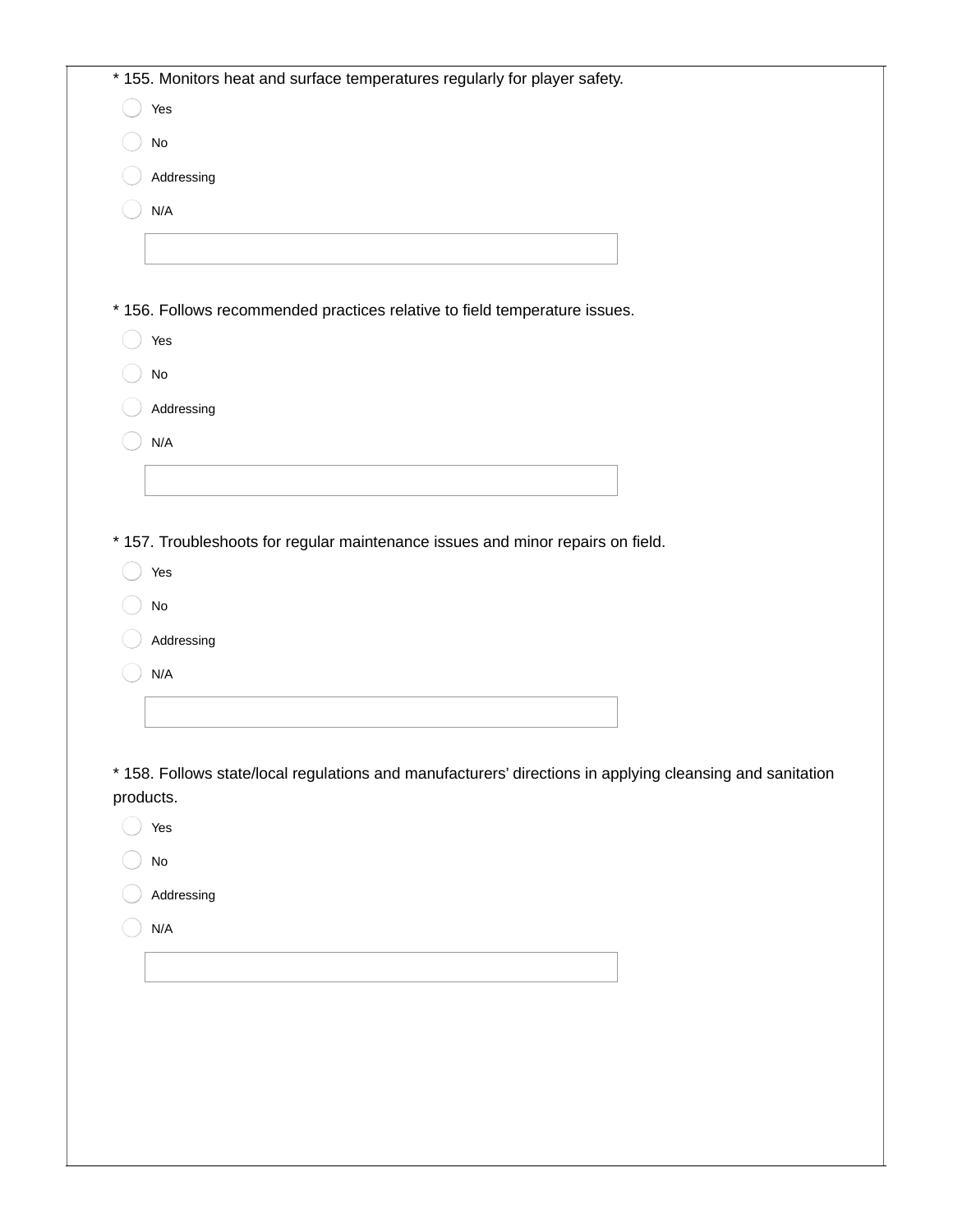| Yes                                                                                             |
|-------------------------------------------------------------------------------------------------|
| $\mathsf{No}$                                                                                   |
| Addressing                                                                                      |
| N/A                                                                                             |
|                                                                                                 |
|                                                                                                 |
| * 160. Grooms synthetic turf in accordance with manufactures warranty.                          |
| Yes                                                                                             |
| $\operatorname{\mathsf{No}}$                                                                    |
| Addressing                                                                                      |
| N/A                                                                                             |
|                                                                                                 |
|                                                                                                 |
| * 161. Mitigates infill from migrating off field such during snow plowing or heavy rain events. |
| Yes                                                                                             |
| $\mathsf{No}$                                                                                   |
|                                                                                                 |
| Addressing                                                                                      |
| N/A                                                                                             |
|                                                                                                 |
|                                                                                                 |
|                                                                                                 |
| * 162. Periodically checks infill levels across the field and replaces as appropriate.<br>Yes   |
| No                                                                                              |
| Addressing                                                                                      |
|                                                                                                 |
| N/A                                                                                             |
|                                                                                                 |
|                                                                                                 |
|                                                                                                 |